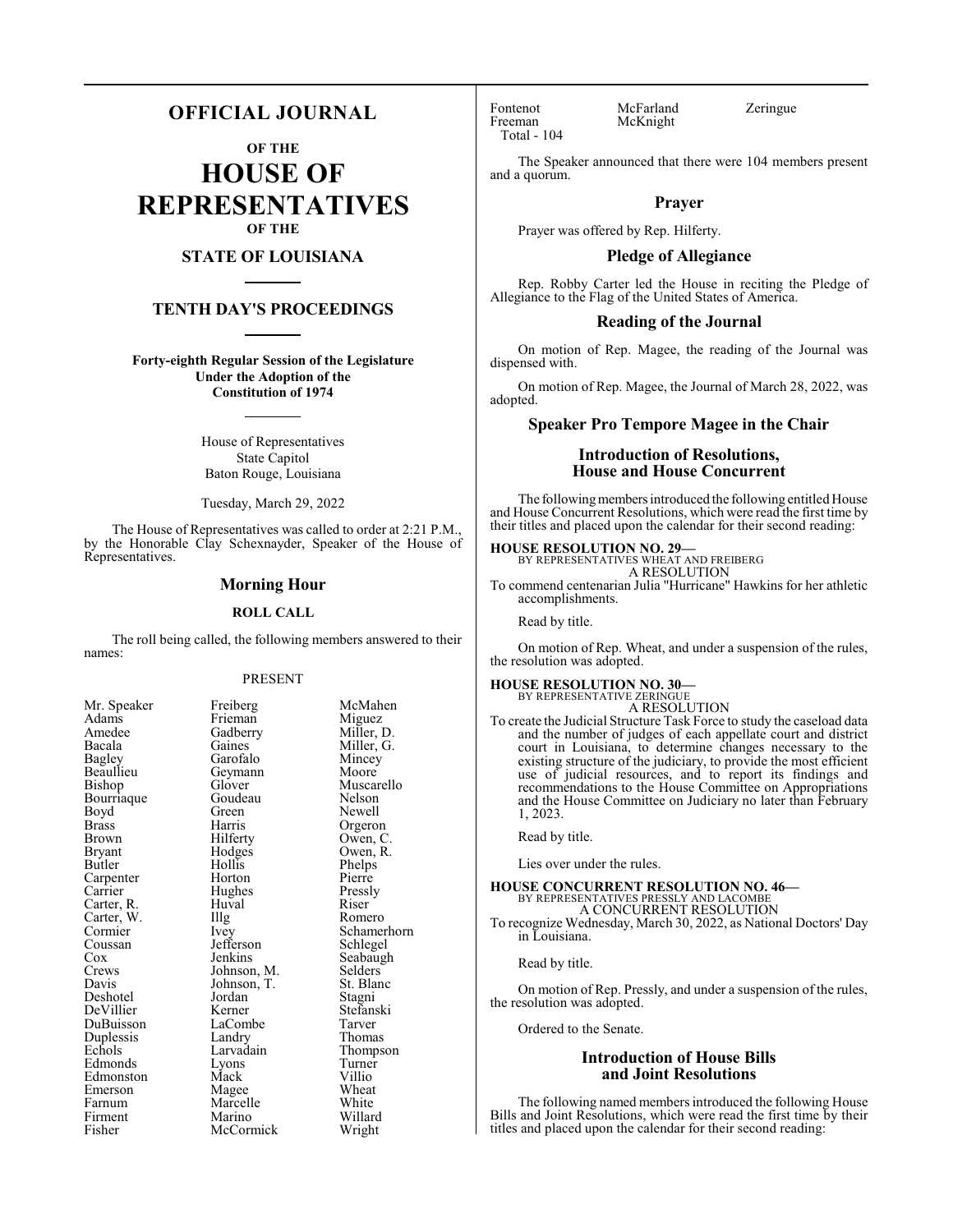### Page 2 HOUSE

10th Day's Proceedings - March 29, 2022

#### **HOUSE BILL NO. 885—**

BY REPRESENTATIVE MIKE JOHNSON AN ACT

To enact Children's Code Article 616.1.1(C), relative to the appeal and review of determinations of justified reports of child abuse or neglect; to provide for administrative appeals; to provide for the protected person's testimony; to provide for the admissibility of prehearing videotape; to provide for the duties of the Department of Children and Family Services; to provide for subpoenas; to provide for an effective date; and to provide for related matters.

Read by title.

Lies over under the rules.

#### **HOUSE BILL NO. 886—** BY REPRESENTATIVE STAGNI

AN ACT

To amend and reenact R.S. 33:2493(A)(5)(introductory paragraph) and (e) and  $2553(A)(5)$ (introductory paragraph) and (e); relative to the municipal fire and police civil service; to provide relative to the admission to tests; to provide relative to test applications; to grant certain powers to the state examiner with respect to such applications; and to provide for related matters.

Read by title.

Lies over under the rules.

#### **HOUSE BILL NO. 887—**

BY REPRESENTATIVE ROBBY CARTER AN ACT

To amend and reenact Civil Code Articles 2315.1(D) and 2315.2(D), relative to wrongful death and survival actions; to provide for actions brought by a child given in adoption; to provide for actions brought by a sibling given in adoption; and to provide for related matters.

Read by title.

Lies over under the rules.

#### **House and House Concurrent Resolutions Lying Over**

The following House and House Concurrent Resolutions lying over were taken up and acted upon as follows:

#### **HOUSE RESOLUTION NO. 25—** BY REPRESENTATIVE ORGERON

A RESOLUTION

To urge and request the Louisiana Public Service Commission to investigate the benefits, feasibility, and pathways to achieving 5-gigawatts of offshore wind energy development by 2035.

Read by title.

Under the rules, the above resolution was referred to the Committee on Commerce.

#### **HOUSE CONCURRENT RESOLUTION NO. 41—** BY REPRESENTATIVE GREGORY MILLER

A CONCURRENT RESOLUTION

To authorize and direct the Louisiana State Law Institute to direct the printer of the Constitution of Louisiana to add a validity note following Article IX, Section 9 of the Constitution of Louisiana.

Read by title.

Under the rules, the above resolution was referred to the Committee on Ways and Means.

#### **HOUSE CONCURRENT RESOLUTION NO. 42—** BY REPRESENTATIVE COUSSAN

A CONCURRENT RESOLUTION

To authorize and direct the Louisiana State Law Institute to study and make specific recommendations for revisions to Louisiana laws in order for the legislature to adopt the Uniform Collaborative Law Act.

Read by title.

Under the rules, the above resolution was referred to the Committee on Civil Law and Procedure.

#### **HOUSE CONCURRENT RESOLUTION NO. 43—** BY REPRESENTATIVE ORGERON

A CONCURRENT RESOLUTION To urge and request the president of the United States (U.S.), the governor of Louisiana and the Louisiana congressional delegation to do everything in their power to halt federal actions resulting in the delay or cancellation of offshore oil and natural gas lease sales and strongly urge the U.S. Department of the Interior and the Biden Administration to expedite actions necessary to comply with the order by the U.S. District Court for the District of Columbia to resolve Lease Sale 257 and finalize a new five-year plan for oil and gas leasing on the outer continental shelf.

Read by title.

Under the rules, the above resolution was referred to the Committee on Natural Resources and Environment.

#### **HOUSE CONCURRENT RESOLUTION NO. 44—**

BY REPRESENTATIVE DUSTIN MILLER A CONCURRENT RESOLUTION

To create the Health Inequities and Disparities in Rural Areas Task Force, to provide for the composition and duties of the task force, and to require the task force to report findings and recommendations to the legislative committees on health and welfare.

Read by title.

Under the rules, the above resolution was referred to the Committee on Health and Welfare.

### **HOUSE CONCURRENT RESOLUTION NO. 45—**

BY REPRESENTATIVE BAGLEY A CONCURRENT RESOLUTION

To urge and request the office of behavioral health of the Louisiana Department of Health to conduct a comprehensive assessment of this state's capacity and needs with respect to substance use disorder treatment and to report findings of the assessment to the legislative committees on health and welfare.

Read by title.

Under the rules, the above resolution was referred to the Committee on Health and Welfare.

#### **House Bills and Joint Resolutions on Second Reading to be Referred**

The following House Bills and Joint Resolutions on second reading to be referred to committees were taken up, read, and referred to committees, as follows:

#### **HOUSE BILL NO. 236—** BY REPRESENTATIVE ADAMS

AN ACT

To amend and reenact R.S. 47:1923(D)(1)(a), relative to the East Feliciana Parish tax assessor; to provide for the payment of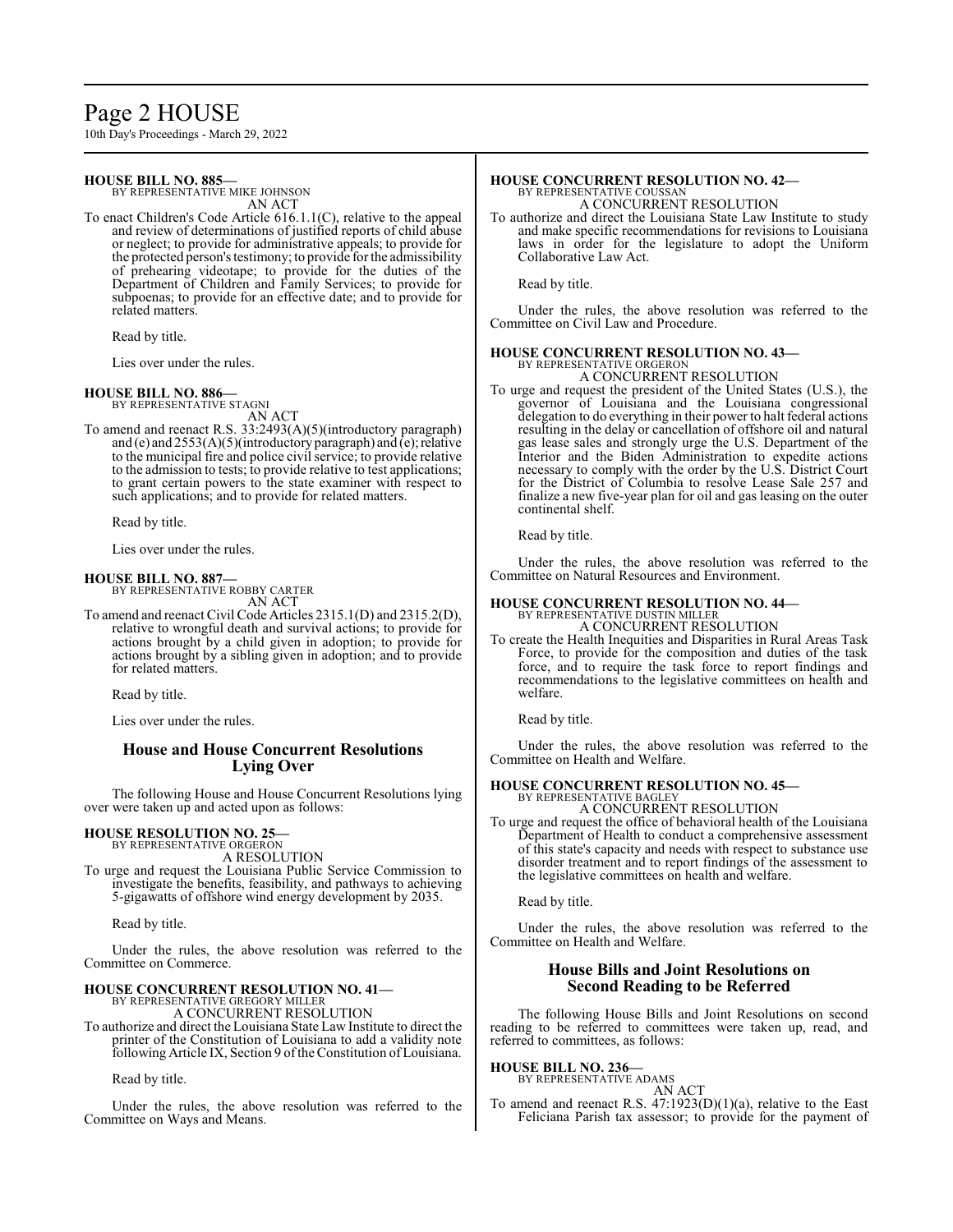### Page 3 HOUSE

10th Day's Proceedings - March 29, 2022

certain insurance premiums for retirees; to provide for effectiveness; and to provide for related matters.

Read by title.

Under the rules, the above bill was referred to the Committee on Ways and Means.

**HOUSE BILL NO. 238—** BY REPRESENTATIVE ORGERON

AN ACT

To amend and reenact Section 2 of Act No. 569 of the 1976 Regular Session of the Louisiana Legislature, as amended and reenacted by Act No. 622 of the 1980 Regular Session of the Louisiana Legislature and Act 462 of the 1989 Regular Session of the LouisianaLegislature, relative to Special Education District No. 1 of the parish of Lafourche; to provide relative to the membership of the district's board of commissioners; to provide for the method of appointment; and to provide for related matters.

Read by title.

Under the rules, the above bill was referred to the Committee on Municipal, Parochial and Cultural Affairs.

#### **HOUSE BILL NO. 583—**

BY REPRESENTATIVE BACALA

AN ACT

To enact R.S. 33:1236(35)(c), relative to Ascension Parish; to provide relative to the administrative office of the parish governing authority; to provide relative to services provided by such office to certain entities within the parish; to increase the amount the parish governing authority is authorized to charge for such services; and to provide for related matters.

Read by title.

Under the rules, the above bill was referred to the Committee on Municipal, Parochial and Cultural Affairs.

#### **HOUSE BILL NO. 643—**

BY REPRESENTATIVE GREGORY MILLER AN ACT

To amend and reenact R.S. 38:291(F)(2), relative to the appointment and nomination process for the Lafourche Basin Levee District; to require a list of nominations for the appointment of commissioners; to require the governor appoint commissioners from a list of nominations; and to provide for related matters.

Read by title.

Under the rules, the above bill was referred to the Committee on Transportation, Highways and Public Works.

#### **HOUSE BILL NO. 690—** BY REPRESENTATIVE GREGORY MILLER

AN ACT

To amend and reenact R.S. 38:291(L)(2), relative to the appointment and nomination process for the Pontchartrain Levee District; to require a list of nominations for the appointment of commissioners; to require the governor to appoint commissioners from a list of nominations; and to provide for related matters.

Read by title.

Under the rules, the above bill was referred to the Committee on Transportation, Highways and Public Works.

#### **HOUSE BILL NO. 868—**

BY REPRESENTATIVE MIGUEZ

AN ACT To enact R.S. 40:1379.3.3, relative to firearms; to provide for the Louisiana Firearm Safety Awareness Act; to provide relative to an online education course; to provide for a purpose; to provide relative to course topics; to provide relative to database maintenance; to provide for promulgation of rules; and to provide for related matters.

Read by title.

Under the rules, the above bill was referred to the Committee on Administration of Criminal Justice.

#### **HOUSE BILL NO. 869—**

BY REPRESENTATIVE ROMERO AN ACT

To designate a portion of United States Highway 90 in Jefferson Davis Parish as the "Winston Guillory Memorial Highway"; to designate a portion of Louisiana Highway 14 in Jefferson Davis Parish as the "Marion "Butch" Fox Memorial Highway"; and to provide for related matters.

Read by title.

Under the rules, the above bill was referred to the Committee on Transportation, Highways and Public Works.

#### **HOUSE BILL NO. 870—**

BY REPRESENTATIVE LACOMBE AN ACT

To amend and reenact R.S. 22:1296(A), relative to insurance coverage for a temporary substitute motor vehicle; to repeal the authority of insurers to define certain terms in automobile insurance policies; to define certain terms; and to provide for related matters.

Read by title.

Under the rules, the above bill was referred to the Committee on Insurance.

#### **HOUSE BILL NO. 871—** BY REPRESENTATIVE MARCELLE

AN ACT

To amend and reenact R.S. 32:57.1(B) and enact R.S. 32:57.1(D), relative to a failure to honor a written promise to appear; to provide for reinstatement fees or fines relative to an arrested person's failure to honor a written promise to appear; to waive reinstatement fees or fines under certain circumstances; and to provide for related matters.

Read by title.

Under the rules, the above bill was referred to the Committee on Transportation, Highways and Public Works.

#### **HOUSE BILL NO. 872—**

BY REPRESENTATIVE TURNER AN ACT

To amend and reenact R.S. 32:1253(F) and (G), to enact R.S. 36:4.1(F), and to repeal R.S.  $36:4.1(C)(12)$ , relative to the Louisiana Motor Vehicle Commission; to provide with respect to the powers and duties of the commission; to provide with respect to the funds of the commission; to establish an account in the state treasury for commission funds and require deposit into the account; to require appropriation of commission funds; to provide for use of monies in the account; to provide with respect to the powers and duties of the Joint Legislative Committee on the Budget; to provide with respect to the powers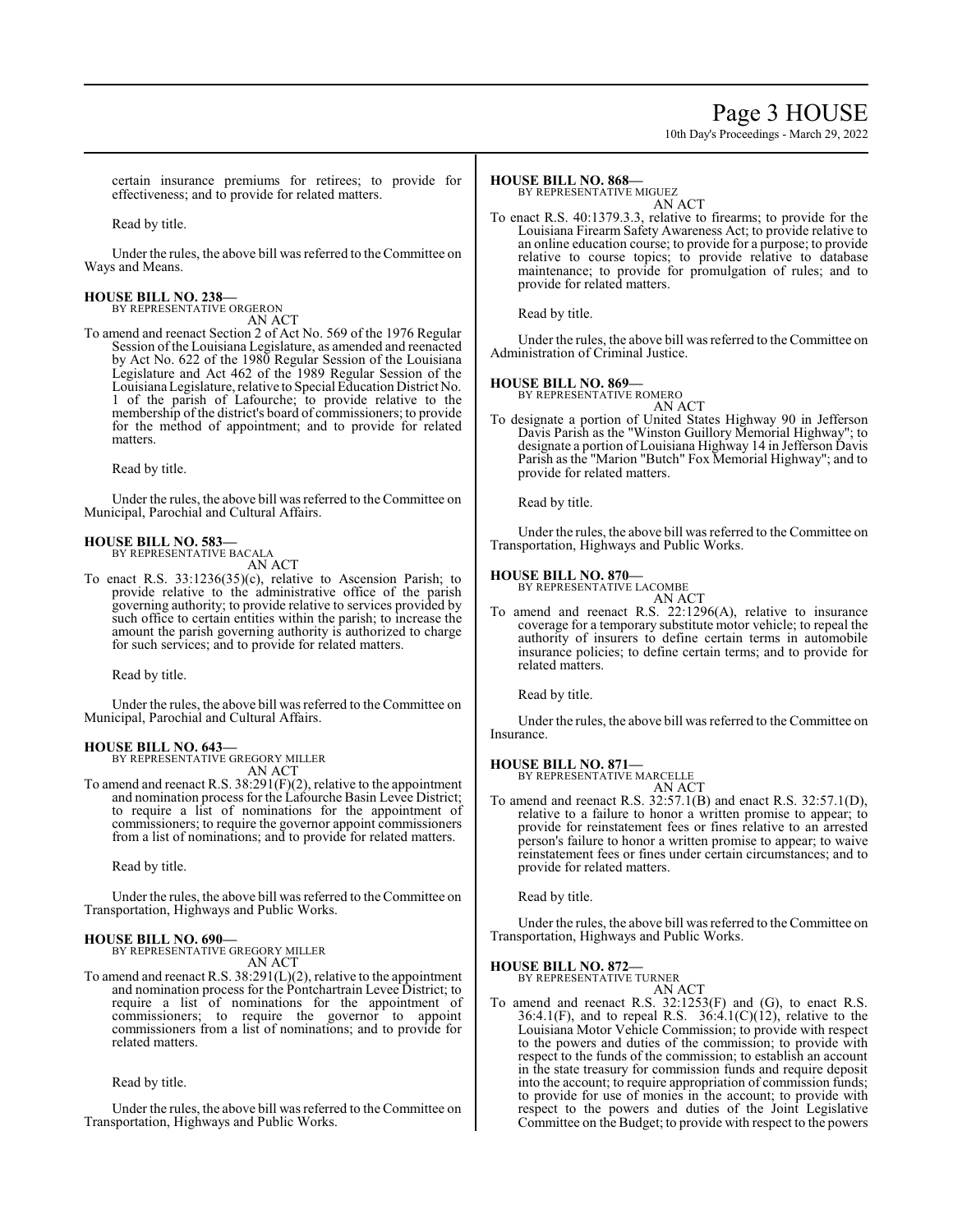### Page 4 HOUSE

10th Day's Proceedings - March 29, 2022

and duties of the governor; to provide for an effective date; and to provide for related matters.

Read by title.

Under the rules, the above bill was referred to the Committee on Transportation, Highways and Public Works.

#### **HOUSE BILL NO. 873—**

BY REPRESENTATIVE MARCELLE AN ACT

To enact R.S. 30:2054(B)(2)(c), relative to permits for open burning of munitions or waste explosives; to prohibit the secretary from issuing permits for the open burning of munitions and waste explosives in certain areas; to provide for exceptions; and to provide for related matters.

Read by title.

Under the rules, the above bill was referred to the Committee on Natural Resources and Environment.

#### **HOUSE BILL NO. 874—** BY REPRESENTATIVE STAGNI

AN ACT

To amend and reenact Subparagraphs(9)(b), (c), and (e), and Subsubparagraph(9)(d)(i) of Article XIV, Section 15.1 of the 1921 Louisiana Constitution, as amended, continued as a statute pursuant to Article X, Section 18 of the 1974 Louisiana Constitution, andR.S. 33:2479(H), relative to the municipal fire and police civil service; to provide relative to the appointment, supervision, and discharge of the deputy state examiner; to remove certain powers granted to the State Civil Service Commission with respect to the deputy state examiner; and to provide for related matters.

Read by title.

Under the rules, the above bill was referred to theCommittee on Municipal, Parochial and Cultural Affairs.

#### **HOUSE BILL NO. 875—** BY REPRESENTATIVE BRYANT

AN ACT

To amend and reenact R.S. 40:967(B)(4) and to enact R.S. 14:2(B)(8), relative to the Uniform Controlled Dangerous Substances Law; to provide relative to penalties for the distribution of fentanyl or carfentanil; to provide for penalties when the distribution causes serious bodily injury; to add the offense of distribution of fentanyl or carfentanil which is the direct cause of serious bodily injury to the list of crimes of violence; and to provide for related matters.

Read by title.

Under the rules, the above bill was referred to the Committee on Administration of Criminal Justice.

#### **HOUSE BILL NO. 876—**

BY REPRESENTATIVE PIERRE AN ACT

To amend and reenact R.S. 25:845(B), (D), and (F) and 846(B)(5), relative to the Louisiana Civil Rights Museum Advisory Board; to provide relative to the membership of the board; to provide relative to terms of members of the board and removal of members; to provide for technical changes; and to provide for related matters.

Read by title.

Under the rules, the above bill was referred to theCommittee on Municipal, Parochial and Cultural Affairs.

#### **HOUSE BILL NO. 877—**

BY REPRESENTATIVE WILFORD CARTER AN ACT

To amend and reenact Code of Criminal Procedure Article 316(9) and (10) and to enact Code of Criminal Procedure Article 316(11) and (12), relative to bail; to provide relative to factors in fixing the amount of bail; to provide that the amount of bail shall be fixed in an amount having regard to the presumption of innocence until the defendant is proven guilty and substantial financial hardship on the defendant; and to provide for related matters.

#### Read by title.

Under the rules, the above bill was referred to the Committee on Administration of Criminal Justice.

#### **HOUSE BILL NO. 878—**

BY REPRESENTATIVE HORTON AN ACT

To enact R.S. 33:2581.3, relative to the classified police service; to provide that the development of hearing loss while employed in the classified police service is an occupational disease; to provide for benefits to an affected employee; to create a rebuttable presumption that such hearing loss developed during employment under certain circumstances; to require certain persons appointed to the classified police service to submit to a baseline audiology examination; and to provide for related matters.

Read by title.

Under the rules, the above bill was referred to the Committee on Municipal, Parochial and Cultural Affairs.

#### **HOUSE BILL NO. 879—**

BY REPRESENTATIVE GADBERRY

AN ACT To amend and reenact R.S. 33:1233(A)(3), relative to parish governing authorities; to provide relative to the compensation of parish governing authority members; to provide relative to an

authorized expense allowance; to increase the maximumamount authorized to be paid; and to provide for related matters.

Read by title.

Under the rules, the above bill was referred to the Committee on Municipal, Parochial and Cultural Affairs.

#### **HOUSE BILL NO. 880—**

BY REPRESENTATIVE WILFORD CARTER AN ACT

To enact Chapter 6-B of Title 23 of the Louisiana Revised Statutes of 1950, to be comprised ofR.S. 23:671 through 674, relative to minimum wage; to establish a state minimum wage; to provide for an annual increase of the minimum wage; to provide for penalties; to provide for exceptions; to provide for enforcement; and to provide for related matters.

Read by title.

Under the rules, the above bill was referred to the Committee on Labor and Industrial Relations.

#### **HOUSE BILL NO. 881—**

BY REPRESENTATIVE BOURRIAQUE AN ACT

To amend and reenact R.S. 22:2067, relative to liability for the Louisiana Insurance Guaranty Association; to provide for the time frame within which the association shall make payment on a claim or an offer to settle; to provide methods of determining receipt of satisfactory proof of loss; to provide for penalties; to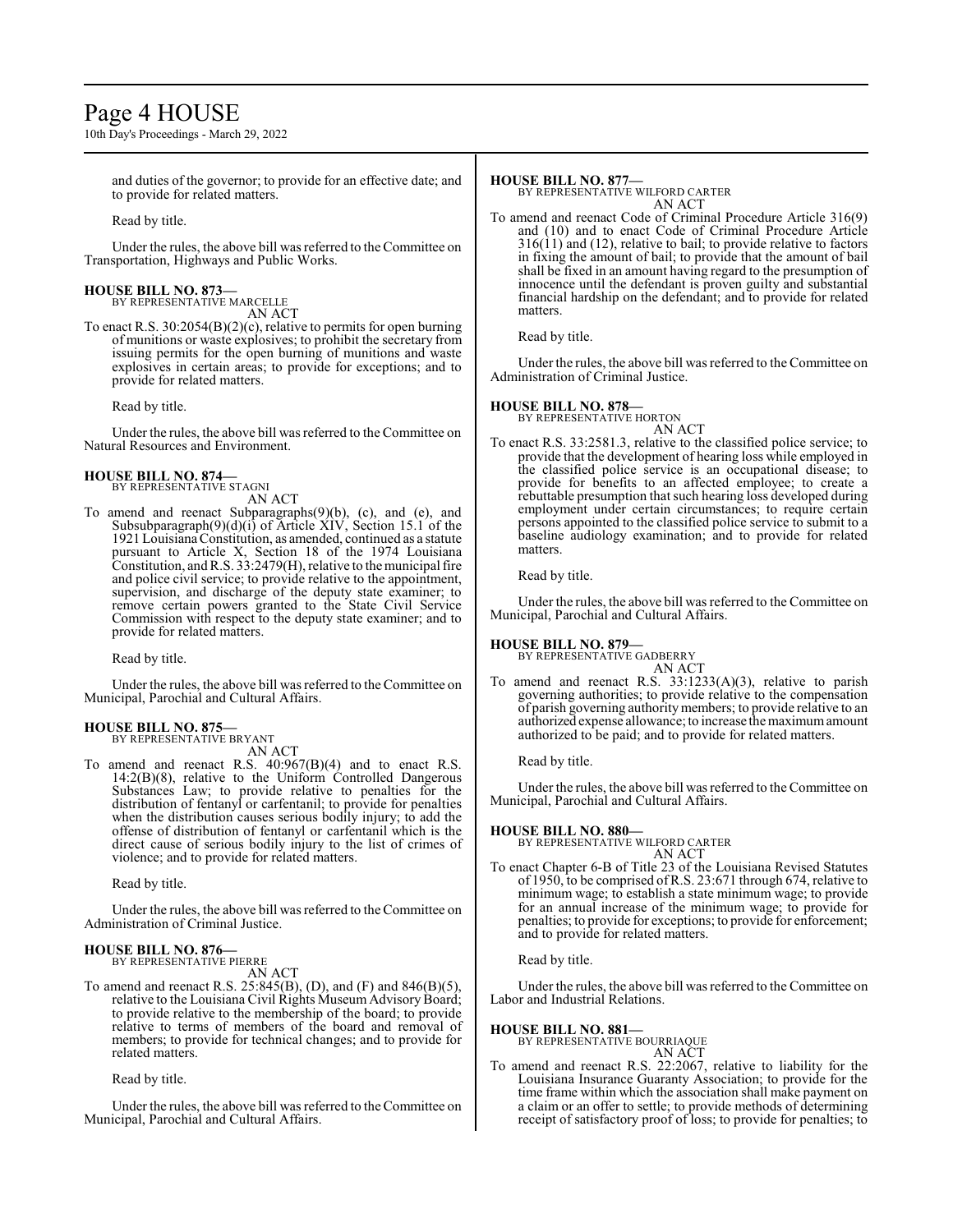10th Day's Proceedings - March 29, 2022

provide for stays of proceedings; and to provide for related **matters** 

Read by title.

Under the rules, the above bill was referred to the Committee on Insurance.

#### **HOUSE BILL NO. 882—** BY REPRESENTATIVE ROBERT OWEN

AN ACT

To enact Subpart C-1 of Part III of Chapter 4 of Title 22 of the Louisiana Revised Statutes of 1950, to be comprised of R.S. 22:1081 through 1088, relative to costs of healthcare services and procedures for consumers; to enact the Louisiana Right to Shop Act; to require a program with healthcare shopping capabilities and decision support services; to require an interactive marketplace disclosing the costs of certain healthcare services and procedures; to provide for definitions; to provide for incentives; to require reporting; to provide for rulemaking; to provide for effectiveness; and to provide for related matters.

Read by title.

Under the rules, the above bill was referred to the Committee on Insurance.

#### **HOUSE BILL NO. 883—**

BY REPRESENTATIVE WILFORD CARTER AN ACT

To enact R.S. 13:101.2 and 101.3 and to repeal R.S. 13:101, 101.1, and 312.4, relative to the supreme court; to provide relative to redistricting supreme court justice districts; to provide for the filling of vacancies; to eliminate statutory provisions for a temporary additional judgeship for the Court of Appeal for the Fourth Circuit and such judge's appointment to the supreme court; and to provide for related matters.

Read by title.

Under the rules, the above bill was referred to theCommittee on House and Governmental Affairs.

#### **HOUSE BILL NO. 884—**

BY REPRESENTATIVE BEAULLIEU AN ACT

To amend and reenact R.S. 39:33.1(A), (B)(1), and (C), relative to the expenditure limit; to provide with respect to the calculation ofthe expenditure limit; to provide with respect to identification of items that do not count against the expenditure limit; to provide relative to the duties of the commissioner of administration with respect to the expenditure limit; and to provide for related matters.

Read by title.

Under the rules, the above bill was referred to the Committee on Appropriations.

#### **Senate Bills and Joint Resolutions on Second Reading to be Referred**

The following Senate Bills and Joint Resolutions on second reading to be referred were taken up, read, and referred to committees, as follows:

#### **SENATE BILL NO. 53—**

BY SENATOR FOIL

AN ACT To amend and reenact R.S. 14:95(K), relative to the crime of illegal carrying of weapons; to provide an exception to illegal carrying of weapons for certain retired federal officials; to provide definitions; and to provide for related matters.

Read by title.

Under the rules, the above bill was referred to the Committee on Administration of Criminal Justice.

#### **SENATE BILL NO. 66—** BY SENATOR CONNICK

AN ACT

To amend and reenact R.S. 14:2(B)(50) and R.S. 14:79(B) and (C), relative to the crime of violation of protective orders; to provide for enhanced penalties for violations of a protective order when committed while in possession of a firearm; and to provide for related matters.

Read by title.

Under the rules, the above bill was referred to the Committee on Administration of Criminal Justice.

#### **SENATE BILL NO. 102—**

BY SENATOR FOIL AN ACT

To amend and reenact Civil Code Arts. 250 and 256, relative to tutorship by nature; to provide for cotutorship; to provide that cotutors have equal authority to act alone or on behalf of the child; to provide for an effective date; and to provide for related matters.

Read by title.

Under the rules, the above bill was referred to the Committee on Civil Law and Procedure.

**SENATE BILL NO. 214—** BY SENATOR LUNEAU

AN ACT

To amend and reenact Code of Civil Procedure Art. 1435, relative to depositions and trial testimony of certain insurance claims adjusters; to require certain out-of-state insurance claims adjusters to appear and offer testimony; to provide for venue; to provide for definitions; and to provide for related matters.

Read by title.

Under the rules, the above bill was referred to the Committee on Civil Law and Procedure.

#### **House Bills and Joint Resolutions on Third Reading and Final Passage**

The following House Bills and Joint Resolutions on third reading and final passage were taken up and acted upon as follows:

#### **HOUSE BILL NO. 604—**

BY REPRESENTATIVE DAVIS AN ACT

To amend and reenact R.S. 32:705(B)(3) and to enact R.S. 32:707(B)(3), relative to the transfer of ownership of a vehicle; to provide for the transfer of ownership to an insurer resulting from a claim settlement; and to provide for related matters.

Read by title.

Rep. Davis sent up floor amendments which were read as follows:

#### **HOUSE FLOOR AMENDMENTS**

Amendments proposed by Representative Davis to Engrossed House Bill No. 604 by Representative Davis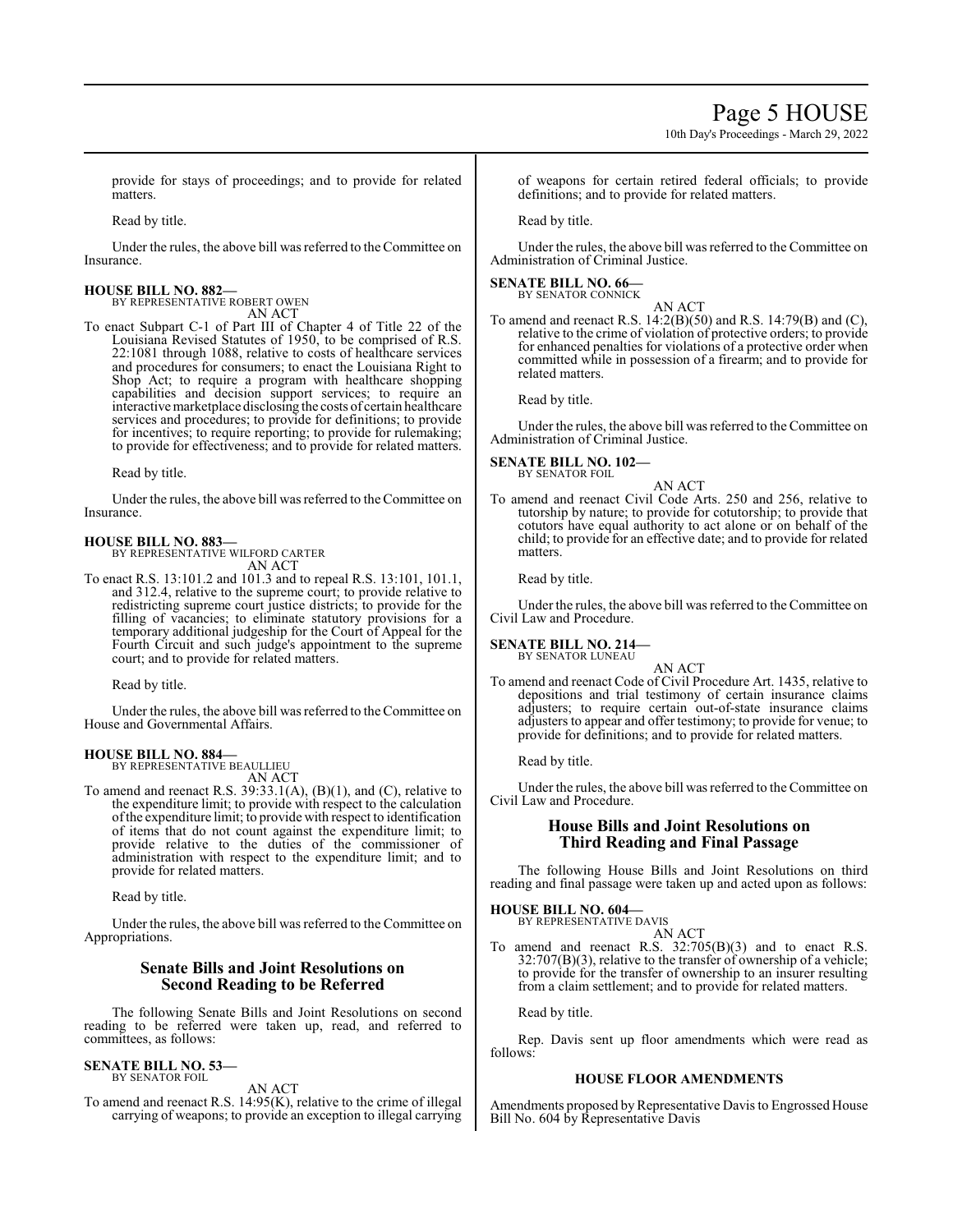### Page 6 HOUSE

10th Day's Proceedings - March 29, 2022

#### AMENDMENT NO. 1

On page 1, line 2, delete "and to enact R.S. 32:707(B)(3)"

#### AMENDMENT NO. 2

On page 1, line 3, after "vehicle;" delete the remainder of the line and on line 4, delete "insurer resulting from a claim settlement;"

#### AMENDMENT NO. 3

On page 1, at the end of line 6, delete "and R.S."

#### AMENDMENT NO. 4

On page 1, line 7, delete "32:707(B)(3) is hereby enacted"

#### AMENDMENT NO. 5

On page 1, delete lines 18 through 20 in their entirety

#### AMENDMENT NO. 6

On page 2, delete lines 1 though 10 in their entirety

On motion of Rep. Davis, the amendments were adopted.

Rep. Davis moved the final passage of the bill, as amended.

#### **ROLL CALL**

The roll was called with the following result:

Huval<br>Illg

#### YEAS

| Mr. Speaker              |
|--------------------------|
| Adams                    |
| Amedee                   |
| Bacala                   |
| Bagley                   |
| Beaullieu                |
| Bourriaque               |
| Boyd                     |
| <b>Brass</b>             |
| <b>Brown</b>             |
| Butler                   |
| Carpenter                |
| Carrier                  |
| Carter, W.<br>Cormier    |
|                          |
| Coussan                  |
| Cox                      |
| Davis                    |
| Deshotel                 |
| DeVillier                |
| DuBuisson                |
| Duplessis                |
| Echols                   |
| Edmonds                  |
| Edmonston                |
| Emerson                  |
| Farnum                   |
| Firment                  |
| Fisher                   |
| Fontenot                 |
| Freeman                  |
| Freiberg                 |
| Total <sub>z</sub><br>96 |

Frieman McMahen Gadberry Miguez<br>
Gaines Miller, 1 Gaines Miller, D.<br>Garofalo Miller, G. Geymann Mincey<br>Goudeau Moore Goudeau<br>Green Green Muscarello<br>Harris Nelson Hilferty<br>Hodges Hodges Orgeron<br>Hollis Owen C Hollis Owen, C.<br>Horton Owen, R. Hughes Phelps<br>Huval Pierre Illg Pressly<br>Ivey Riser Jefferson<br>Jenkins Johnson, M. Schlege<br>Johnson, T. Selders Johnson, T.<br>Jordan Kerner Stagni<br>LaCombe Tarver LaCombe<br>
Landry Thomas Landry<br>Larvadain Lyons Turner<br>Mack Villio Mack Villio<br>
Marcelle Wheat Marcelle Wheat<br>
Marino White Marino White<br>
McCormick Willard McCormick Willard<br>
McFarland Wright McFarland Wright<br>
McKnight Zeringue McKnight

Miller, G.<br>Mincey Nelson<br>Newell Owen, R.<br>Phelps Riser<br>Romero Schamerhorn<br>Schlegel St. Blanc<br>Stagni Thompson<br>Turner

NAYS

Total - 0

| Bishop        | Crews  | Seabaugh  |
|---------------|--------|-----------|
|               |        |           |
| <b>Bryant</b> | Glover | Stefanski |
| Carter, R.    | Magee  |           |
| Total - 8     |        |           |

ABSENT

The Chair declared the above bill was finally passed.

The title of the above bill was read and adopted.

Rep. Davis moved to reconsider the vote bywhich the above bill was finally passed, and, on her own motion, the motion to reconsider was laid on the table.

#### **HOUSE BILL NO. 637—**

BY REPRESENTATIVE BEAULLIEU AN ACT

To amend and reenact R.S. 47:1993(A)(2) and 1993.1(C), relative to tax assessors; to provide for the requirement that the tax assessor provide certain assessment data to tax collectors; to provide for certain fees when requesting a listing or roll of the assessor; and to provide for related matters.

Read by title.

#### **Motion**

Rep. Ivey moved that the bill be recommitted to the Committee on House and Governmental Affairs.

Rep. Beaullieu objected.

By a vote of 9 yeas and 85 nays, the House refused to recommit the bill to the Committee on House and Governmental Affairs.

#### **Speaker Schexnayder in the Chair**

#### **Motion**

On motion of Rep. Beaullieu, the bill was returned to the calendar.

#### **Notice of Intention to Call**

Pursuant to House Rule No. 8.20(A), Rep. Beaullieu gave notice of his intention to call House Bill No. 637 from the calendar on Monday, April 4, 2022.

#### **HOUSE BILL NO. 641—**

BY REPRESENTATIVE DESHOTEL AN ACT

To enact R.S. 51:1429, relative to digital application distribution platforms; to prohibit providers of digital application distribution platforms under certain circumstances; to provide for procedures for violations; to provide for an exception; to provide for definitions; and to provide for related matters.

Read by title.

#### **Motion**

On motion of Rep. Deshotel, the bill was returned to the calendar.

#### **HOUSE BILL NO. 659—**

BY REPRESENTATIVE STEFANSKI AN ACT

To amend and reenact R.S. 37:3506(A), relative to the state board of private investigators; to adjust the salary limit for the executive director of the board; and to provide for related matters.

Read by title.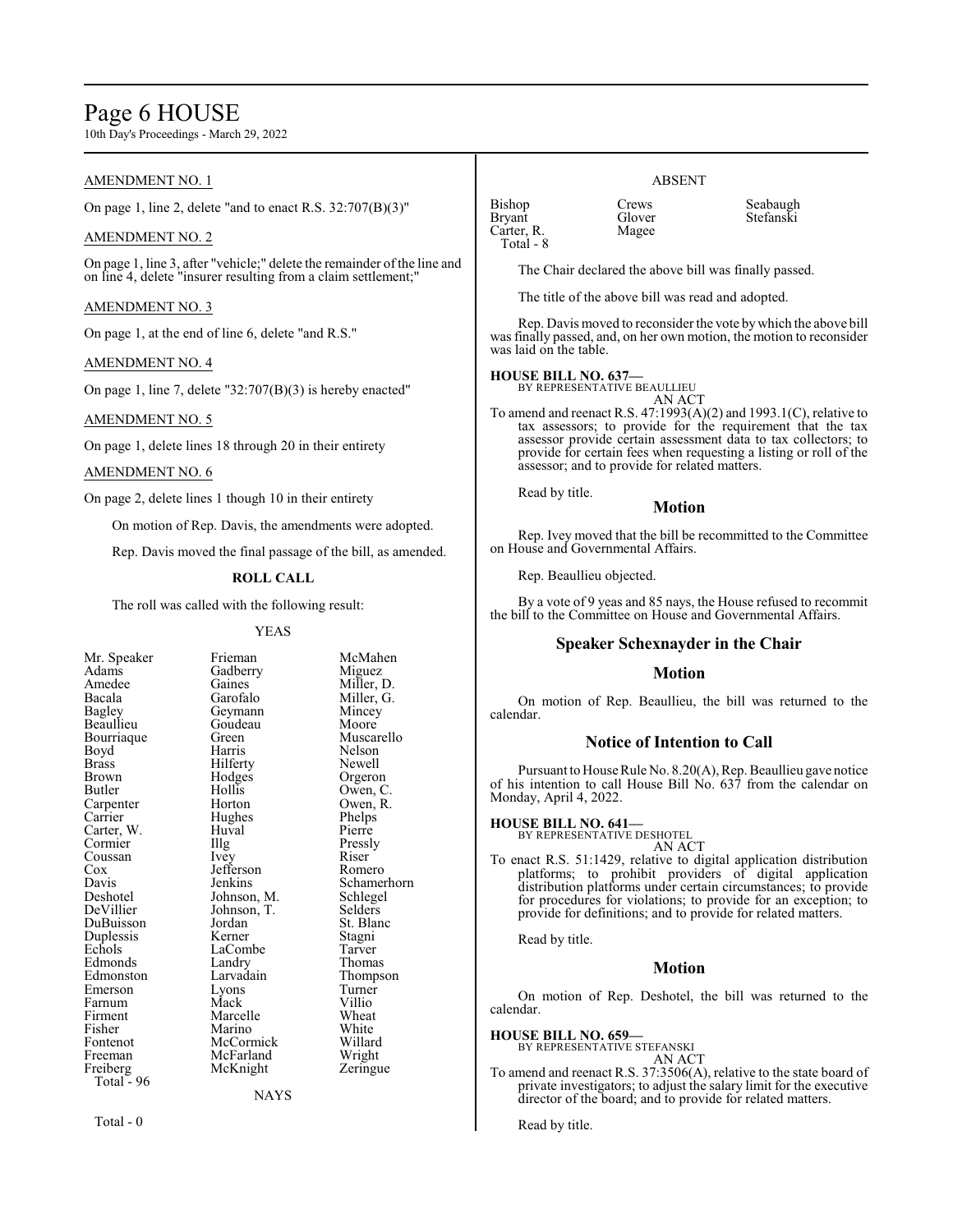### Page 7 HOUSE

10th Day's Proceedings - March 29, 2022

Rep. Stefanski moved the final passage of the bill.

#### **ROLL CALL**

The roll was called with the following result:

| Mr. Speaker              |
|--------------------------|
| Adams                    |
| Amedee                   |
| Bacala                   |
| Beaullieu                |
| Bourriaque               |
| Boyd                     |
| <b>Brass</b>             |
| <b>Brown</b>             |
| Butler                   |
| Carpenter                |
| Carrier                  |
| Carter, R.<br>Carter, W. |
|                          |
| Coussan                  |
| Cox                      |
| Crews                    |
| Davis                    |
| Deshotel                 |
| DeVillier                |
| DuBuisson                |
| Duplessis                |
| Echols                   |
| Emerson                  |
| Farnum                   |
| Firment                  |
| Fisher                   |
| Fontenot                 |
| Freeman                  |
| Freiberg                 |
| Frieman                  |
| Gadberry                 |
| Total - 96               |
|                          |

YEAS Gaines Miller, D.<br>Garofalo Miller, G. Miller, G.<br>Mincey Geymann Mincey<br>Goudeau Moore Goudeau<br>Green Green Muscarello<br>Harris Nelson Nelson<br>Newell Hilferty<br>Hollis Hollis Orgeron<br>Horton Owen, C Horton Owen, C.<br>Hughes Owen, R. Hughes Owen, R.<br>Huyal Phelps Huval Phelps<br>Illg Pierre Carrier Illg Pierre Vey Pressly<br>
Jefferson Riser Jefferson Riser<br>Jenkins Romero Jenkins<br>Johnson, M. Schamerhorn<br>Schlegel Johnson, T.<br>Jordan Jordan Seabaugh<br>Kerner Selders Selders<sup>T</sup><br>St. Blanc LaCombe<br>Landry Landry Stagni<br>Larvadain Stefans Stefanski<br>Tarver Lyons<br>Mack Mack Thomas<br>
Magee Thomps Thompson<br>Turner Marcelle Turner<br>
Marino Villio Marino Villio<br>
McCormick Wheat McCormick Wheat<br>
McFarland White McFarland White<br>
McKnight Willard McKnight Willard<br>
McMahen Wright McMahen<br>Miguez Zeringue

#### **NAYS**

Edmonston Total - 1

#### ABSENT

| Bagley<br>Bishop<br>Bryant | Cormier<br>Edmonds<br>Glover | Hodges |
|----------------------------|------------------------------|--------|
| Total - 7                  |                              |        |

The Chair declared the above bill was finally passed.

The title of the above bill was read and adopted.

Rep. Stefanski moved to reconsider the vote by which the above bill was finally passed, and, on his own motion, the motion to reconsider was laid on the table.

#### **Consent to Correct a Vote Record**

Rep. Orgeron requested the House consent to record his vote on final passage of House Bill No. 659 as yea, which consent was unanimously granted.

#### **HOUSE BILL NO. 669—**

BY REPRESENTATIVE PIERRE AN ACT

To amend and reenact R.S. 32:408.1(E) and R.S. 40:1461(A) and to enact R.S.  $15:587(A)(1)(e)(vi)$  and (vii), relative to background checks of private training or private driving instructor training schools or agencies; to provide for a criminal history background check of every person engaged in private driving instructor training school or agency; to provide for noncommercial driving examinations or tests; to modify the procedure for a criminal history background check of the principal of the third-party examiner or tester; to define the term " criminal history background check"; to provide for fingerprints and other identifying information; to require the office of motor vehicles to execute a thorough background investigation to be conducted by the Louisiana Bureau of Criminal Identification and Information; to provide for the cost of fingerprint cards; and to provide for related matters.

Read by title.

Rep. Horton, on behalf of the Legislative Bureau, sent up floor amendments which were read as follows:

#### **HOUSE FLOOR AMENDMENTS**

Amendments proposed by Representative Horton on behalf of the Legislative Bureau to Engrossed House Bill No. 669 by Representative Pierre

#### AMENDMENT NO. 1

On page 2, line 7, following "as" and before "all" insert "a check of"

On motion of Rep. Horton, the amendments were adopted.

Rep. Pierre moved the final passage of the bill, as amended.

#### **ROLL CALL**

The roll was called with the following result:

#### YEAS

Adams Gadberry<br>Amedee Gaines Amedee Gaines Miller, G.<br>Bacala Garofalo Mincey Bacala Garofalo Mincey<br>Bagley Geymann Moore Bagley Geymann<br>Beaullieu Goudeau Bourriaque Green<br>Boyd Harris Boyd Harris Newell<br>Brass Hilferty Orgeron Brass Hilferty Orgeron<br>Brown Hodges Owen Brown Hodges Owen, C.<br>Butler Hollis Owen, R. Carpenter Horton Phelps<br>
Carrier Hughes Pierre Carrier Hughes<br>Carter, R. Huval Carter, W. Illg Riser Cormier Livey Romero Cormier Ivey<br>Coussan Jefferson Coussan Jefferson Schamerhorn<br>Cox Jenkins Schlegel Cox Jenkins Schlegel<br>Crews Johnson, M. Seabaugh Crews Johnson, M. Seabaugh<br>
Davis Johnson, T. Selders Davis Johnson, T.<br>Deshotel Jordan DeVillier Kerner Stagni DuBuisson LaCombe Stefans<br>
Duplessis Landry Tarver Duplessis Landry Tarver<br>
Echols Larvadain Thomas Echols Larvadain<br>Edmonds Lyons Edmonston Mack Turner<br>Emerson Magee Villio Emerson Magee Villio<br>Farnum Marcelle Wheat Firment Marino White<br>
Fisher McCormick Willard Fontenot McFarland<br>Freeman McKnight Freeman McKnight<br>Freiberg McMahen Total  $-100$ 

Mr. Speaker Frieman Miguez<br>Adams Gadberry Miller, D. Goudeau Muscarello<br>Green Nelson Hollis Owen, R.<br>Horton Phelps Huval Pressly<br>
Illg Riser Jordan St. Blanc<br>
Stagni Stagni Eyons Thompson<br>
Mack Turner Marcelle Wheat<br>
Marino White McCormick Willard<br>
McFarland Zeringue McMahen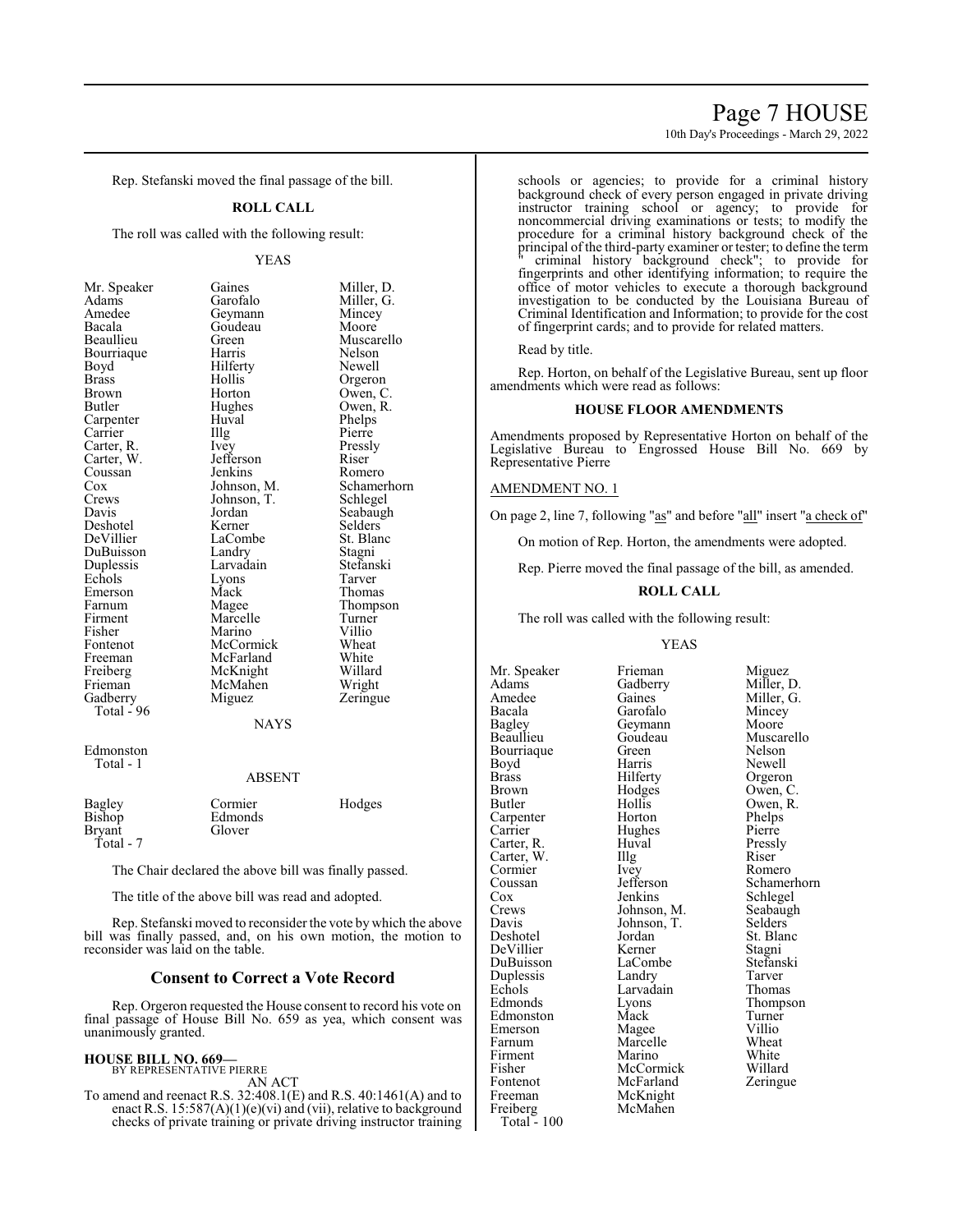### Page 8 HOUSE

10th Day's Proceedings - March 29, 2022

Wright Total - 1

Total - 3

#### ABSENT

NAYS

Bishop Bryant Glover

The Chair declared the above bill was finally passed.

The title of the above bill was read and adopted.

Rep. Pierre moved to reconsider the vote by which the above bill was finally passed, and, on his own motion, the motion to reconsider was laid on the table.

#### **Consent to Correct a Vote Record**

Rep. Orgeron requested the House consent to record his vote on final passage of House Bill No. 669 as yea, which consent was unanimously granted.

#### **HOUSE BILL NO. 740—**

BY REPRESENTATIVE MINCEY AN ACT

To enact Chapter 17-A of Title 51 of the Louisiana Revised Statutes of 1950, to be comprised of R.S. 51:1611, relative to the sale and transport of propane and other fuels; to provide for the sale, transportation, and acceptance of propane and other fuels to individuals in affected areas during a declared natural disaster; and to provide for related matters.

Read by title.

Rep. Mincey moved the final passage of the bill.

#### **ROLL CALL**

The roll was called with the following result:

#### YEAS

| Mr. Speaker  | Gadberry    | Miller, D. |
|--------------|-------------|------------|
| Adams        | Gaines      | Miller, G. |
| Amedee       | Garofalo    | Mincey     |
| Bacala       | Geymann     | Moore      |
| Bagley       | Goudeau     | Muscarell  |
| Beaullieu    | Green       | Nelson     |
| Bourriaque   | Harris      | Newell     |
| Boyd         | Hilferty    | Orgeron    |
| <b>Brass</b> | Hodges      | Owen, C.   |
| Brown        | Hollis      | Owen, R.   |
| Butler       | Horton      | Phelps     |
| Carpenter    | Hughes      | Pierre     |
| Carrier      | Huval       | Pressly    |
| Carter, R.   | Illg        | Riser      |
| Carter, W.   | Ivey        | Romero     |
| Coussan      | Jefferson   | Schamerh   |
| Cox          | Jenkins     | Schlegel   |
| Crews        | Johnson, M. | Seabaugh   |
| Davis        | Johnson, T. | Selders    |
| Deshotel     | Jordan      | St. Blanc  |
| DeVillier    | Kerner      | Stagni     |
| DuBuisson    | LaCombe     | Stefanski  |
| Duplessis    | Landry      | Tarver     |
| Echols       | Larvadain   | Thomas     |
| Edmonds      | Lyons       | Thompson   |
| Edmonston    | Mack        | Turner     |
| Emerson      | Magee       | Villio     |
| Farnum       | Marcelle    | Wheat      |
| Firment      | Marino      | White      |

Garofalo Mincey<br>Geymann Moore Geymann<br>Goudeau Goudeau Muscarello<br>Green Nelson Green Nelson<br>Harris Newell Hilferty Orgeron<br>Hodges Owen, C Hodges Owen, C.<br>Hollis Owen, R. Hollis Owen, R.<br>Horton Phelps Hughes<br>Huval Huval Pressly<br>Illg Riser The U.S. Experience Romero<br>
Schamer<br>
Schamer Jefferson Schamerhorn<br>Jenkins Schlegel Johnson, M. Seabaug<br>Johnson, T. Selders Johnson, T.<br>Jordan Jordan St. Blanc<br>Kerner Stagni LaCombe Stefans<br>Landry Tarver Landry Tarver<br>
Larvadain Thomas Larvadain<br>Lyons Eyons Thompson<br>
Mack Turner Magee Villio<br>
Marcelle Wheat Marcelle Wheat<br>
Marino White Marino

Fisher McCormick Willard Fontenot McFarland Wright<br>Freeman McKnight Zeringue Freeman McKnight<br>
Freiberg McMahen Freiberg McMahen<br>Frieman Miguez Miguez Total - 100 NAYS Total - 0 ABSENT Bishop Cormier Bryant Total - 4

The Chair declared the above bill was finally passed.

The title of the above bill was read and adopted.

Rep. Mincey moved to reconsider the vote by which the above bill was finally passed, and, on his own motion, the motion to reconsider was laid on the table.

#### **Consent to Correct a Vote Record**

Rep. Orgeron requested the House consent to record his vote on final passage of House Bill No. 740 as yea, which consent was unanimously granted.

### **HOUSE BILL NO. 8—** BY REPRESENTATIVE FONTENOT

AN ACT

To amend and reenact R.S. 14:95(H)(1), relative to carrying of weapons; to provide relative to the crime of illegal carrying of weapons; to provide for exceptions; and to provide for related matters.

Read by title.

Rep. Fontenot sent up floor amendments which were read as follows:

#### **HOUSE FLOOR AMENDMENTS**

Amendments proposed by Representative Fontenot to Engrossed House Bill No. 8 by Representative Fontenot

#### AMENDMENT NO. 1

In Amendment No. 1 by the House Committee on Administration of Criminal Justice (#1579), on page 1, delete lines 19 and 20 in their entirety and insert "representative fromLouisiana and his designated, employed congressional staffer, a United States senator from Louisiana and his designated, employed congressional staffer, retired members of the United States Congress, and justices of the peace from possessing and concealing"

On motion of Rep. Fontenot, the amendments were adopted.

Rep. Fontenot moved the final passage of the bill, as amended.

#### **ROLL CALL**

The roll was called with the following result:

#### YEAS

Bacala Gadberry<br>Bagley Garofalo

Mr. Speaker Fontenot Miller, D.<br>Adams Freiberg Miller, G. Adams Freiberg Miller, G. Amedee Frieman Mincey<br>Bacala Gadberry Moore Muscarello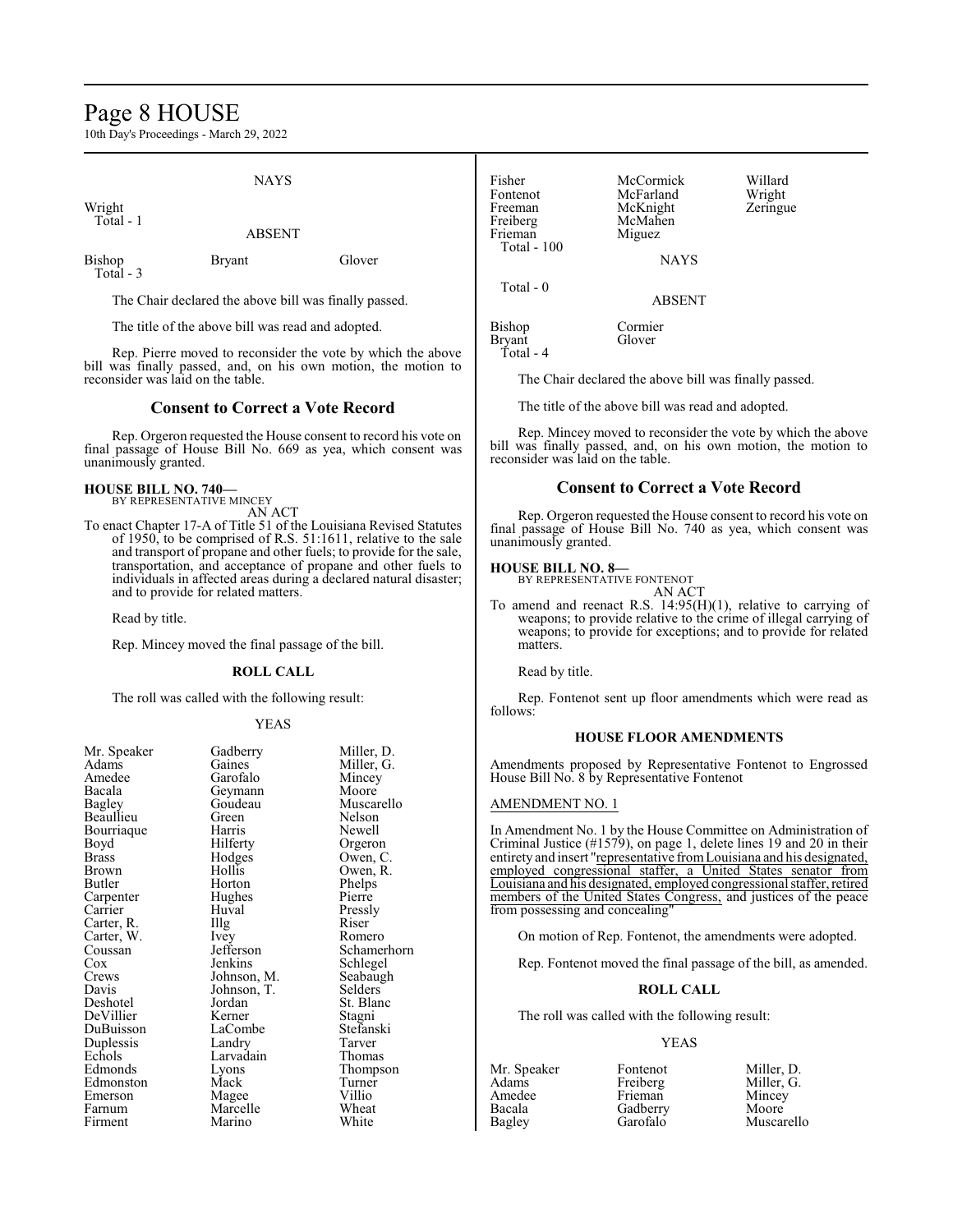### Page 9 HOUSE

10th Day's Proceedings - March 29, 2022

Beaullieu Geymann Nelson<br>Bourriaque Goudeau Orgeron Bourriaque Goude<br>Boyd Green Boyd Green Owen, C.<br>Brass Harris Owen, R. Brass Harris Owen, R. Brown Hilferty Pressl<br>Butler Hodges Riser Carrier Hollis Romero Carter, R. Horton Schamerhorn<br>
Carter, W. Hughes Schlegel Carter, W. Hughe<br>Cormier Huval Coussan Illg<br>Cox Ivey Cox Ivey St. Blanc Crews Iohnson, M. Stagni Crews Johnson, M. Stagni<br>
Davis Johnson, T. Stefanski Deshotel Jordan Tarver<br>
DeVillier Kerner Thomas DeVillier Kerner<br>DuBuisson LaCombe Duplessis Lyons Turner Edmonds Magee Wheat<br>Edmonston Marino White Edmonston Marino White<br>
Emerson McFarland Wright Emerson McFarland Wright<br>
Farnum McKnight Zeringue Farnum McKnight<br>Firment McMahen Firment McMahen<br>Fisher Miguez Total - 88 Freeman Landry Pierre<br> **Example 19** Lefferson Marcelle Willard Jefferson Marcelle<br>Jenkins McCorm Total - 8

Hodges<br>Hollis Huval Seabaugh<br>Illg Selders Johnson, T. Stefans<br>Jordan Tarver Mack Villio<br>
Magee Wheat Miguez **NAYS** 

LaCombe Thompson<br>Lyons Turner

| Bishop        | Gaines    | Newell |
|---------------|-----------|--------|
| <b>Bryant</b> | Glover    | Phelps |
| Carpenter     | Larvadain |        |
| Total - 8     |           |        |

McCormick

The Chair declared the above bill was finally passed.

ABSENT

The title of the above bill was read and adopted.

Rep. Fontenot moved to reconsider the vote by which the above bill was finally passed, and, on his own motion, the motion to reconsider was laid on the table.

#### **HOUSE BILL NO. 79—**

BY REPRESENTATIVE ECHOLS AN ACT

To amend and reenact R.S. 22:550.14(A), relative to meetings of the board of directors of certain captive insurers; to provide for the minimum number of meetings that must be held annually; and to provide for related matters.

Read by title.

Rep. Echols moved the final passage of the bill.

#### **ROLL CALL**

The roll was called with the following result:

#### YEAS

- Mr. Speaker Frieman Miguez<br>Adams Gadberry Miller. D. Adams Gadberry<br>Amedee Gaines Amedee Gaines Miller, G.<br>Bacala Garofalo Mincey Bacala Garofalo Mincey Bagley Geymann<br>Beaullieu Goudeau Bishop
	- Goudeau Muscarello<br>Green Nelson

Bourriaque Harris Newell<br>Boyd Hilferty Orgeror Boyd Hilferty Orgeron<br>Brass Hodges Owen, C Brass Hodges Owen, C. Butler Horton Pierre<br>Carrier Hughes Pressly Carter, R. Huval Riser (R. Riser Carter, W. Illg (R. Romero Carter, W. Illg<br>Cormier Ivey Coussan Jefferson<br>Cox Jenkins DeVillier Kerner<br>DuBuisson LaCombe DuBuisson LaCombe Tarver<br>
Duplessis Landry Thomas Duplessis Landry<br>Echols Larvadain Edmonds Lyons Turner<br>Edmonston Mack Villio Edmonston Mack Villio<br>Emerson Magee Wheat Emerson Magee Wheat<br>
Farnum Marcelle White Firment Marino Willard<br>Fisher McCormick Wright Fisher McCormick Wright<br>Fontenot McFarland Zeringue Fontenot McFarland<br>Freeman McKnight

Hughes Johnson, T. St. Blanch<br>Jordan Stagni Freeman McKnight<br>Freiberg McMahen McMahen

Brown Hollis Owen, R.<br>Butler Horton Pierre Cormier Ivey Schamerhorn<br>
Coussan Jefferson Schlegel Cox Jenkins Seabaugh<br>Crews Johnson, M. Selders Crews Johnson, M. Selders<br>Davis Johnson, T. St. Blanc Deshotel Jordan Stagni<br>
DeVillier Kerner Stefanski Larvadain Thompson<br>Lyons Turner Marcelle White<br>
Marino Willard

#### **NAYS**

#### ABSENT

Bryant Glover<br>
Carpenter Phelps Carpenter Total - 4

Total - 100

Total - 0

The Chair declared the above bill was finally passed.

The title of the above bill was read and adopted.

Rep. Echols moved to reconsider the vote by which the above bill was finally passed, and, on his own motion, the motion to reconsider was laid on the table.

#### **HOUSE BILL NO. 82—** BY REPRESENTATIVE ILLG

AN ACT

To repeal R.S. 22:821(C), relative to the authority of the commissioner of insurance to retain funds collected from fees charged for the issuance of a duplicate insurance producer license card; to repeal such fees.

Read by title.

Rep. Illg moved the final passage of the bill.

#### **ROLL CALL**

The roll was called with the following result:

#### YEAS

Mr. Speaker Freiberg Miguez<br>Adams Frieman Miller, 1 Adams Frieman Miller, D.<br>Amedee Gadberry Miller, G. Amedee Gadberry Miller, G.<br>Bacala Gaines Mincey Bacala Gaines Mincey<br>Bagley Garofalo Moore Bagley Garofalo<br>Beaullieu Geymann Beaullieu Geymann Muscarello Bourriaque Green<br>Boyd Harris

Goudeau Nelson<br>Green Newell Orgeron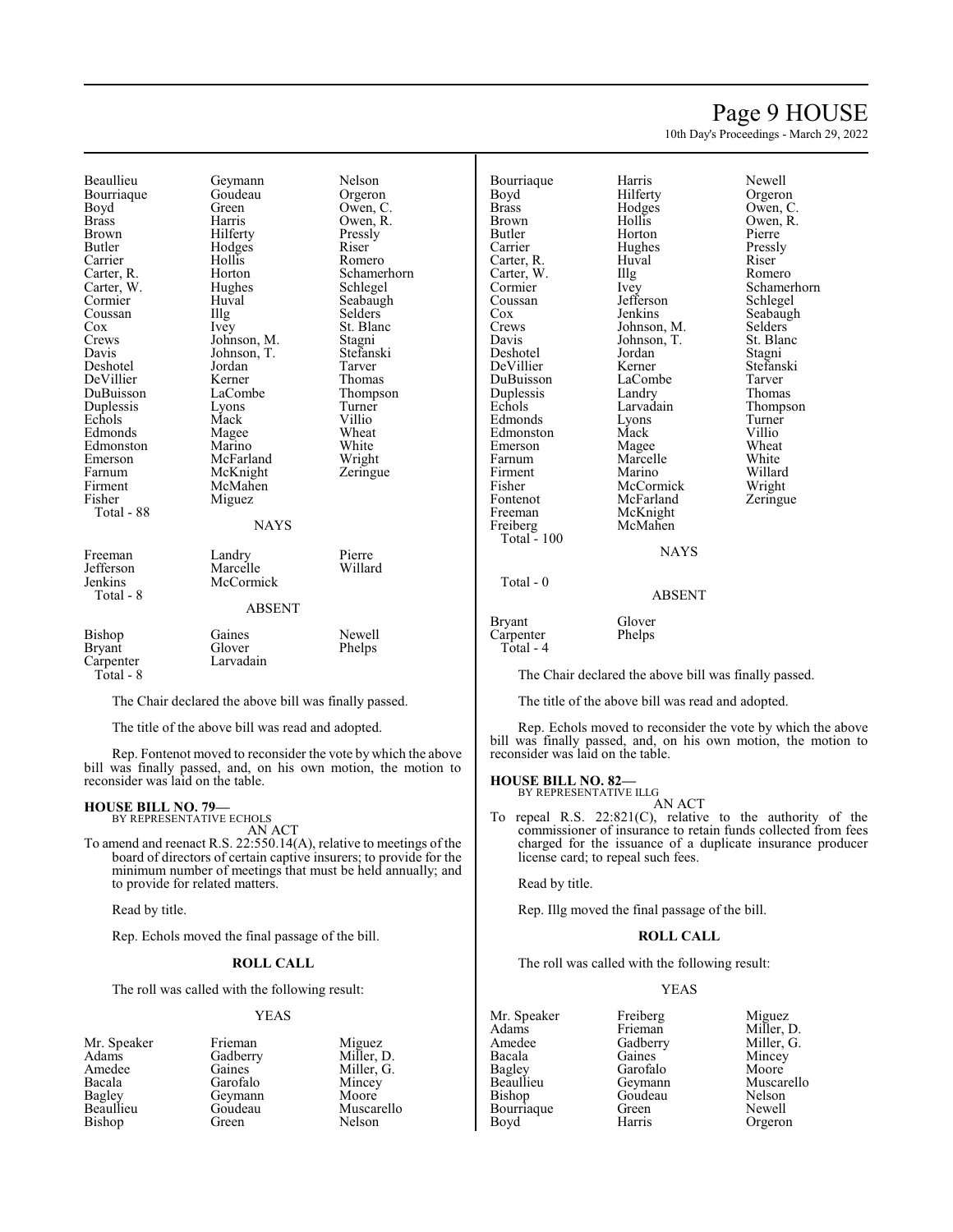### Page 10 HOUSE

10th Day's Proceedings - March 29, 2022

| <b>Brass</b><br><b>Brown</b><br>Butler<br>Carpenter<br>Carrier<br>Carter, R.<br>Carter, W.<br>Cormier<br>Coussan<br>$\cos$<br>Crews<br>Davis<br>Deshotel<br>DeVillier<br>DuBuisson<br>Duplessis<br>Echols<br>Edmonds<br>Edmonston<br>Emerson<br>Farnum<br>Firment<br>Fisher<br>Fontenot<br>Freeman<br>Total - 100 | Hilferty<br>Hodges<br>Hollis<br>Horton<br>Hughes<br>Huval<br>$\prod_{i=1}^{n}$<br>Ivey<br>Jefferson<br>Jenkins<br>Johnson, M.<br>Johnson, T.<br>Jordan<br>Kerner<br>LaCombe<br>Landry<br>Larvadain<br>Lyons<br>Mack<br>Magee<br>Marcelle<br>Marino<br>McFarland<br>McKnight<br>McMahen<br><b>NAYS</b> | Owen, C.<br>Owen, R.<br>Pierre<br>Pressly<br>Riser<br>Romero<br>Schamerhorn<br>Schlegel<br>Seabaugh<br>Selders<br>St. Blanc<br>Stagni<br>Stefanski<br>Tarver<br>Thomas<br>Thompson<br>Turner<br>Villio<br>Wheat<br>White<br>Willard<br>Wright<br>Zeringue | <b>Butler</b><br>Carpenter<br>Carrier<br>Carter, R.<br>Carter, W.<br>Cormier<br>Coussan<br>Cox<br>Crews<br>Davis<br>Deshotel<br>DeVillier<br>DuBuissor<br>Echols<br>Edmonds<br>Edmonstor<br>Emerson<br>Farnum<br>Firment<br>Fisher<br>Fontenot<br>Total - 9<br>Duplessis<br>Landry |
|-------------------------------------------------------------------------------------------------------------------------------------------------------------------------------------------------------------------------------------------------------------------------------------------------------------------|-------------------------------------------------------------------------------------------------------------------------------------------------------------------------------------------------------------------------------------------------------------------------------------------------------|-----------------------------------------------------------------------------------------------------------------------------------------------------------------------------------------------------------------------------------------------------------|------------------------------------------------------------------------------------------------------------------------------------------------------------------------------------------------------------------------------------------------------------------------------------|
|                                                                                                                                                                                                                                                                                                                   |                                                                                                                                                                                                                                                                                                       |                                                                                                                                                                                                                                                           | Total - 4                                                                                                                                                                                                                                                                          |
| Total - 0                                                                                                                                                                                                                                                                                                         | <b>ABSENT</b>                                                                                                                                                                                                                                                                                         |                                                                                                                                                                                                                                                           | <b>Bryant</b><br>Gaines                                                                                                                                                                                                                                                            |
| <b>Bryant</b><br>Glover                                                                                                                                                                                                                                                                                           | McCormick<br>Phelps                                                                                                                                                                                                                                                                                   |                                                                                                                                                                                                                                                           | Total - 5                                                                                                                                                                                                                                                                          |
| $Total - 4$                                                                                                                                                                                                                                                                                                       |                                                                                                                                                                                                                                                                                                       |                                                                                                                                                                                                                                                           | The C                                                                                                                                                                                                                                                                              |

The Chair declared the above bill was finally passed.

The title of the above bill was read and adopted.

Rep. Illg moved to reconsider the vote by which the above bill was finally passed, and, on his own motion, the motion to reconsider was laid on the table.

# **HOUSE BILL NO. 88—** BY REPRESENTATIVE HARRIS AN ACT

To enact R.S. 17:2119, relative to curricula; to require instruction in public schools on certain civics and history topics during a week each year designated as Celebrate Freedom Week; and to provide for related matters.

Read by title.

Rep. Harris moved the final passage of the bill.

#### **ROLL CALL**

The roll was called with the following result:

#### YEAS

| Mr. Speaker  | Freeman  | McMahen    |
|--------------|----------|------------|
| Adams        | Freiberg | Miguez     |
| Amedee       | Frieman  | Miller, D. |
| Bacala       | Gadberry | Miller, G. |
| Bagley       | Garofalo | Mincey     |
| Beaullieu    | Geymann  | Moore      |
| Bishop       | Goudeau  | Muscarello |
| Bourriaque   | Green    | Nelson     |
| Boyd         | Harris   | Orgeron    |
| <b>Brass</b> | Hilferty | Owen, C.   |
| Brown        | Hodges   | Owen, R.   |

| Butler<br>Carpenter<br>Carrier<br>Carter, R.<br>Carter, W.<br>Cormier<br>Coussan<br>Cox<br>Crews<br>Davis<br>Deshotel<br>DeVillier<br>DuBuisson<br>Echols<br>Edmonds<br>Edmonston<br>Emerson<br>Farnum<br>Firment<br>Fisher<br>Fontenot<br>Total - 95 | Hollis<br>Horton<br>Hughes<br>Huval<br>Illg<br>Ivey<br>Jefferson<br>Jenkins<br>Johnson, M.<br>Johnson, T.<br>Jordan<br>Kerner<br>LaCombe<br>Larvadain<br>Lyons<br>Mack<br>Magee<br>Marino<br>McCormick<br>McFarland<br>McKnight | Pierre<br>Pressly<br>Riser<br>Romer<br>Scham<br>Schleg<br>Seabai<br>Selder<br>St. Bla<br>Stagni<br>Stefan:<br>Tarver<br>Thoma<br>Thomp<br>Turner<br>Villio<br>Wheat<br>White<br>Wright<br>Zering |
|-------------------------------------------------------------------------------------------------------------------------------------------------------------------------------------------------------------------------------------------------------|---------------------------------------------------------------------------------------------------------------------------------------------------------------------------------------------------------------------------------|--------------------------------------------------------------------------------------------------------------------------------------------------------------------------------------------------|
|                                                                                                                                                                                                                                                       | <b>NAYS</b>                                                                                                                                                                                                                     |                                                                                                                                                                                                  |
| Duplessis<br>Landry<br>Total - 4                                                                                                                                                                                                                      | Marcelle<br>Willard<br><b>ABSENT</b>                                                                                                                                                                                            |                                                                                                                                                                                                  |
| r.                                                                                                                                                                                                                                                    | $\sim$ 1                                                                                                                                                                                                                        | T11                                                                                                                                                                                              |

### val Romero y Schlegel<br>Corps Seabaugh kins Selders<br>
Inson, M. St. Blan nson, T.<br>dan rner Tarver<br>Combe Thoma Combe Thomas<br>
Vadain Thomps emers wheat<br>
Emerson White<br>
White Fino White<br>Cormick Wrigh Cormick Wright:<br>Farland Zeringu Knight NAYS rcelle

## llis Pierre<br>The Presslu rton Pressly<br>ghes Riser Schamerhorn ferson Seabaugh<br>1kins Selders St. Blanc<br>Stagni dan Stefanski<br>Tarver Tarver Thompson<br>Turner Zeringue

> Glover Phelps Newell

The Chair declared the above bill was finally passed.

The title of the above bill was read and adopted.

Rep. Harris moved to reconsider the vote by which the above bill was finally passed, and, on his own motion, the motion to reconsider was laid on the table.

### **HOUSE BILL NO. 118—** BY REPRESENTATIVE FIRMENT

AN ACT

To amend and reenact R.S. 22:2171(D) and (H) through (L) and to enact R.S. 22:2171(C)(23) through (26) and (M), relative to the Louisiana Property and Casualty Insurance Commission; to provide for the members of the commission; to create an ad hoc committee under the commission to study catastrophe property claims; to provide for the members of the ad hoc committee to study catastrophe property claims; and to provide for related matters.

Read by title.

#### **Motion**

On motion of Rep. Firment, the bill was returned to the calendar.

#### **HOUSE BILL NO. 122—**

BY REPRESENTATIVE HUVAL AN ACT

To amend and reenact R.S. 49:191(1) and to repeal R.S. 49:191(10)(a), relative to the Department of Insurance, including provisions to provide for the re-creation of the Department of Insurance and the statutory entities made a part of the department by law; to provide for the effective termination date for all statutory authority for the existence of such statutory entities; and to provide for related matters.

Read by title.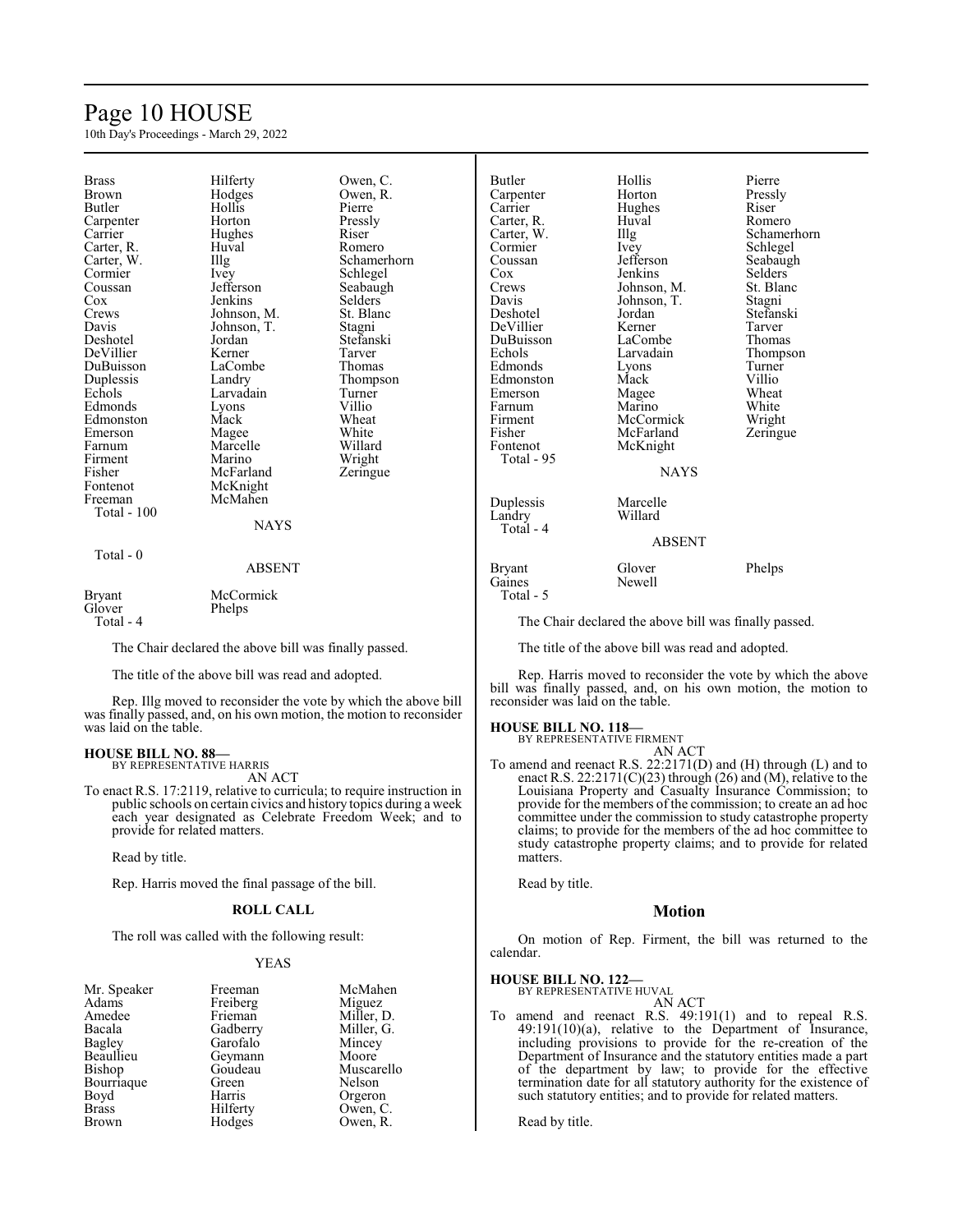### Page 11 HOUSE

10th Day's Proceedings - March 29, 2022

Rep. Huval moved the final passage of the bill.

#### **ROLL CALL**

The roll was called with the following result:

#### YEAS

| Mr. Speaker                                                           |
|-----------------------------------------------------------------------|
| Adams                                                                 |
| Amedee                                                                |
| Bacala                                                                |
|                                                                       |
| Bacara<br>Bagley<br>Beaullieu<br>Bishop                               |
|                                                                       |
| Bourriaque                                                            |
| Boyd                                                                  |
| <b>Brass</b>                                                          |
| Brown                                                                 |
| <b>Butler</b>                                                         |
|                                                                       |
|                                                                       |
| Butter<br>Carpenter<br>Carter, R.<br>Carter, W.<br>Cormier<br>Coussan |
|                                                                       |
|                                                                       |
|                                                                       |
| Cox                                                                   |
| Crews                                                                 |
| Davis                                                                 |
| Deshotel                                                              |
| DeVillier                                                             |
|                                                                       |
|                                                                       |
| De vinter<br>DuBuisson<br>Duplessis<br>Echols<br>Edmonds              |
|                                                                       |
| Edmonston                                                             |
| Emerson                                                               |
| Farnum                                                                |
| Firment                                                               |
| Fisher                                                                |
| Fontenot<br>Total - 99                                                |
|                                                                       |
|                                                                       |
|                                                                       |

Total - 0

Mr. Speaker Freeman McMahen<br>Adams Freiberg Miguez Freiberg<br>Frieman Frieman Miller, D.<br>Gadberry Miller, G. Miller, G.<br>Mincey Garofalo Mincey<br>Geymann Moore Geymann<br>Goudeau Goudeau Muscarello<br>Green Nelson Bourriaque Green Nelson Harris Newell<br>Hilferty Orgeror Hilferty Orgeron<br>
Hodges Owen, C Hodges Owen, C.<br>Hollis Owen, R. Hollis Owen, R.<br>Horton Pierre Carpenter Horton Pierre Hughes Pressly<br>Huval Riser Huval<br>Illg The Romero<br>
Ivey Schamer Schamerhorn<br>Schlegel Jefferson<br>Jenkins Seabaugh<br>Selders Johnson, M. Selders<br>Johnson, T. St. Blanc Johnson, T. Jordan Stagni<br>Kerner Stefans Stefanski<br>Tarver LaCombe<br>Landry Landry Thomas<br>Larvadain Thomps Larvadain Thompson<br>Lyons Turner Turner<br>Villio Mack Villio<br>
Marcelle Wheat Marcelle Wheat<br>
Marino White Marino White<br>
McCormick Willard McCormick Willard<br>
McFarland Wright McFarland Wright<br>
McKnight Zeringue McKnight NAYS

#### ABSENT

| <b>Bryant</b> | Glover | Phelps |
|---------------|--------|--------|
| Gaines        | Magee  |        |
| Total - 5     |        |        |

The Chair declared the above bill was finally passed.

The title of the above bill was read and adopted.

Rep. Huval moved to reconsider the vote by which the above bill was finally passed, and, on his own motion, the motion to reconsider was laid on the table.

#### **HOUSE BILL NO. 131—** BY REPRESENTATIVE COUSSAN

AN ACT

To enact R.S. 17:423.1, relative to teacher salaries; to provide for the compensation of teachers whose employment is interrupted by military service; to provide for application; and to provide for related matters.

Read by title.

Rep. Coussan moved the final passage of the bill.

#### **ROLL CALL**

The roll was called with the following result:

#### YEAS

Mr. Speaker Freiberg McMahen<br>Adams Frieman Miguez Adams Frieman Miguez<br>Amedee Gadberry Miller, D. Amedee Gadberry<br>Bacala Gaines Bagley Garofalo Mincey<br>Beaullieu Geymann Moore Beaullieu Geymann<br>Bishop Goudeau Bourriaque Green<br>Bovd Harris Brass Hilferty Orgeron<br>Brown Hodges Owen, C Brown Hodges Owen, C.<br>Butler Hollis Owen, R. Carpenter Horton Pierre<br>Carrier Hughes Pressly Carter, R. Huval Riser Carter, W. Illg<br>Cormier Ivey Cormier Ivey Schamerhorn<br>
Coussan Iefferson Schlegel Coussan Jefferson<br>Cox Jenkins Cox Jenkins Seabaugh<br>Crews Johnson, M. Selders Crews Johnson, M. Selders<br>Deshotel Johnson, T. St. Blanc DeVillier Jordan Stagni DuBuisson Kerner Stefans<br>Duplessis LaCombe Tarver Duplessis LaCom<br>Echols Landry Echols Landry Thomas<br>Edmonds Larvadain Thomps Edmonston Lyons Turner<br>Emerson Mack Villio Emerson Mack Villio<br>
Farnum Marcelle Wheat Firment Marino White<br>
Fisher McCormick Willard Fontenot McFarland Wright<br>
Freeman McKnight Zeringue McKnight Total - 99 Total - 0

Gaines Miller, G.<br>Garofalo Mincey Goudeau Muscarello<br>Green Nelson Harris Newell<br>Hilferty Orgeror Hollis Owen, R.<br>Horton Pierre Hughes Pressl<br>Huval Riser Johnson, T. St. Blanch<br>Jordan Stagni Larvadain Thompson<br>
Lyons Turner Marcelle Wheat<br>
Marino White McCormick Willard<br>
McFarland Wright

### NAYS ABSENT Bryant Glover Phelps<br>Davis Magee

Magee Total - 5

The Chair declared the above bill was finally passed.

The title of the above bill was read and adopted.

Rep. Coussan moved to reconsider the vote by which the above bill was finally passed, and, on his own motion, the motion to reconsider was laid on the table.

#### **HOUSE BILL NO. 133—**

BY REPRESENTATIVE HARRIS AN ACT

To amend and reenact R.S.  $17:7(2)(d)$  and  $(f)(ii)$ ,  $(6)(a)(ii)$  and (b)(i)(bb) and (ii), and (8), 7.2(C), 7.5(A), 10.7.1(E)(1) and  $(H)(4)(b)$ , 24.1 $(B)$  and  $(D)(1)$ , 24.9 $(B)(8)$ , 25.1 $(A)(1)$  and  $(2)$ ,  $(B)(1)$  and  $(2)$ ,  $(C)$ , and  $(E)(1)$ , 64(A)(3), 105.1(D), 151.3(C)(3), 203(introductory paragraph),  $221(A)(1)(b)$  and  $(B)(1)(b)$ , 222(C)(1), 372(introductory paragraph), 391.2(introductory paragraph), 392.1(C)(3), 395(A), 396(introductory paragraph) and (1), 407.1(introductory paragraph), 407.33, 407.62(introductory paragraph), 407.82(introductory paragraph), 407.91(introductoryparagraph), 409.2(introductory paragraph),  $416(A)(1)(c)(iii)(ll)$ ,  $(B)(1)(a)$ ,  $(C)(1)$  and  $(2)(d)(ii)$ ,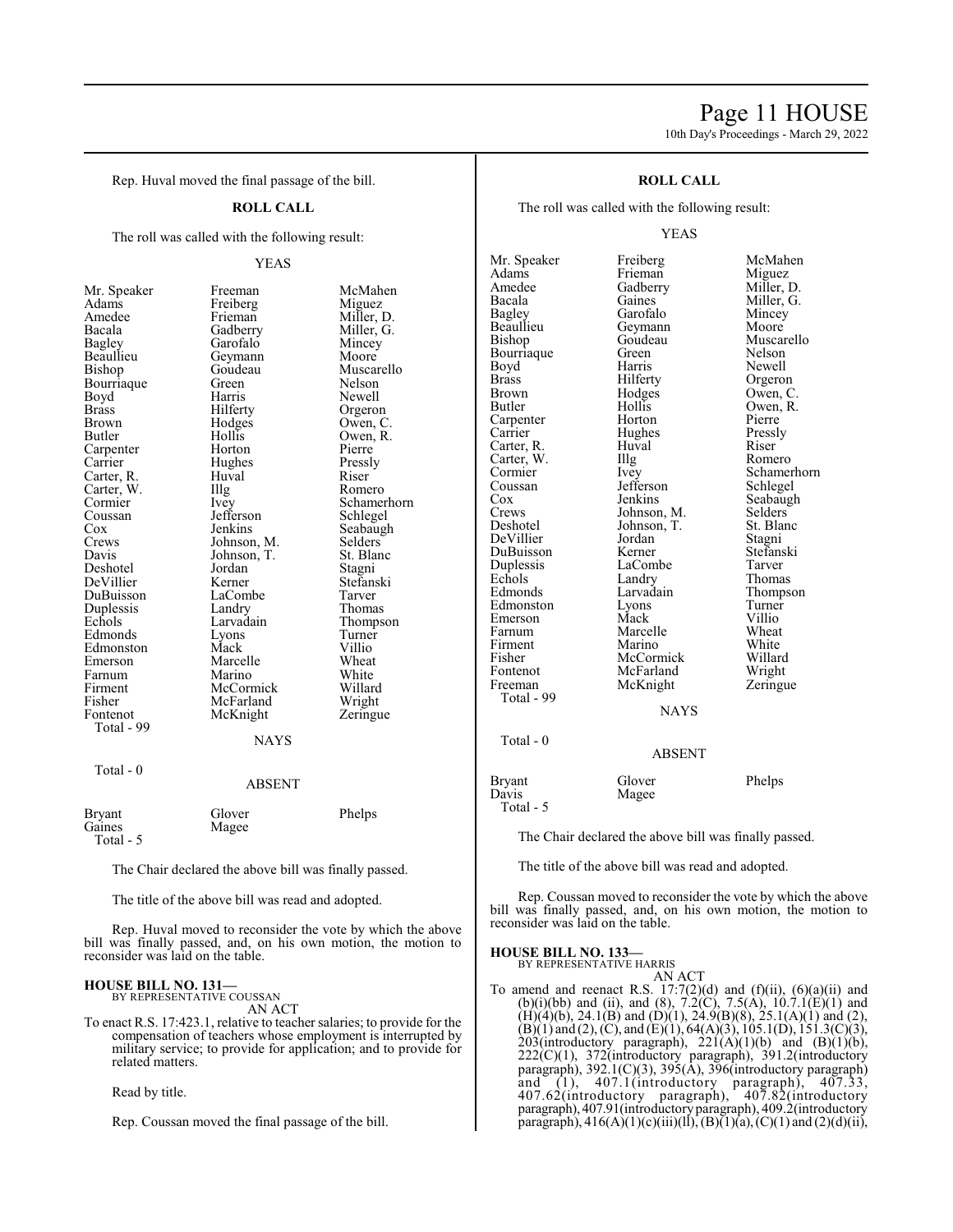### Page 12 HOUSE

10th Day's Proceedings - March 29, 2022

(H)(1), and (K), 419.2(D), 434(A), 441(introductory paragraph), 540(introductory paragraph), 1233(introductory paragraph), 1519.1(introductory paragraph), 1672, 1673, 1942, 1943(A) and (C), 1944(D), 1945.2(B), 1946(A), 1947(C), 1962(introductory paragraph) and (1), 1970.2(introductory paragraph),  $1970.22$ (introductory paragraph),  $1970.24(B(1)),$ 1972(introductory paragraph), 1982(introductory paragraph), 1987(C), 1989.2(introductory paragraph), 1990(B)(1)(b) and  $(C)(1)(a)$  and  $(2)(a)(i)$ (introductory paragraph) and (ii), 1991(A)(introductory paragraph), 2803(introductoryparagraph) and (1), 2925(A)(6), 2942, 2990.2, 3002, 3005(G), 3047.6(A)(1)(c), 3047.7(C), 3050.11(C)(1)(b) and (c), 3052, 3082(introductory paragraph), 3092(introductory paragraph), 3100.2(introductory paragraph), 3102(introductory paragraph), 3129.9(A)(introductory paragraph), 3140.1(introductory paragraph), 3162(C)(8), 3165.2(B), 3202(introductory paragraph), 3394.2(introductory paragraph), paragraph), 3394.2(introductory paragraph), 3399.12(introductory paragraph), 3399.15(A), 3399.21(introductory paragraph), 3399.31(introductory paragraph), 3602(introductory paragraph), 3702(introductory paragraph), 3772(introductory paragraph) and (2), 3801(D), 3822(introductory paragraph), 3831(introductory paragraph), 3873(introductory paragraph), 3882(introductory paragraph), 3973(introductory paragraph), 4002.3(introductory paragraph), 4013(introductory paragraph), 4036.1(D)(1), and 4041(introductory paragraph), to enact R.S. 17:2351(introductory paragraph), and to repeal R.S. 17:7(2)(b) and (32), 7.5(B), 10.7.1(H)(6), 24.4(F)(5), 393, 407.23(C)(3), and  $1970.24(E)(1)(o)(ii)$ , relative to providing technical corrections for Title 17 of the Louisiana Revised Statutes of 1950; to provide for technical corrections; to provide for standardization of language; to remove obsolete reporting requirements; and to provide for related matters.

Read by title.

Rep. Horton, on behalf of the Legislative Bureau, sent up floor amendments which were read as follows:

#### **HOUSE FLOOR AMENDMENTS**

Amendments proposed by Representative Horton on behalf of the Legislative Bureau to Engrossed House Bill No. 133 by Representative Harris

AMENDMENT NO. 1

On page 6, line 12, following "Paragraphs" change "(4) and (5) of" to  $\sqrt[n]{(A)}(4)$  and  $(5)$ "

#### AMENDMENT NO. 2

On page 6, line 13, delete "Subsection A"

#### AMENDMENT NO. 3

On page 6, line 24, following "definition of" delete "said"

#### AMENDMENT NO. 4

On page 8, line 20, change "first year" to "first-year"

#### AMENDMENT NO. 5

On page 9, line 20, change "1" to "first"

#### AMENDMENT NO. 6

On page 9, line 23, following "Section." delete the remainder of the line and delete lines 24 through 26 in their entirety

#### AMENDMENT NO. 7

On page 15, line 12, change "federally-funded" to "federally funded"

#### AMENDMENT NO. 8

On page 26, line 21, following "faculty" and before "and" insert "center"

On motion of Rep. Horton, the amendments were adopted.

Rep. Harris sent up floor amendments which were read as follows:

#### **HOUSE FLOOR AMENDMENTS**

Amendments proposed by Representative Harris to Engrossed House Bill No. 133 by Representative Harris

#### AMENDMENT NO. 1

On page 5, line 15, after "while" and before "teacher" delete "said" and insert "the"

#### AMENDMENT NO. 2

On page 20, line 25, after "this" and before "shall" delete "subpart" and insert "Subpart"

#### AMENDMENT NO. 3

On page 23, line 7, after "boundaries" and before "facility" delete "said" and insert "the"

#### AMENDMENT NO. 4

In Amendment No. 8 by Representative Horton on behalf of the Legislative Bureau (#1014), on page 1, line 17, after "line 21," delete the remainder of the line and insert "after "the" and before "faculty" insert "center"

On motion of Rep. Harris, the amendments were adopted.

Rep. Harris moved the final passage of the bill, as amended.

#### **ROLL CALL**

The roll was called with the following result:

#### YEAS

Mr. Speaker Freeman McMahen<br>Adams Freiberg Miguez Adams Freiberg<br>Amedee Frieman Amedee Frieman Miller, D.<br>Bacala Gadberry Miller, G. Bacala Gadberry Miller, G.<br>Bagley Gaines Mincey Beaullieu Garofalo<br>Bishop Geymann Bourriaque Goudeau Nelson<br>Boyd Green Newell Boyd Green Newell Brass Harris Orgeron Brown Hilferty Owen, C.<br>Butler Hollis Owen, R. Carpenter Horton Pierre<br>
Carrier Hughes Pressly Carter, R. Huval Riser<br>Carter, W. Illg Romero Carter, W. Illg<br>Cormier Ivey Cormier Ivey Schamerhorn<br>
Coussan Jefferson Schlegel Coussan Jefferson<br>Cox Jenkins Cox Jenkins Seabaugh<br>Crews Johnson, M. Selders Crews Johnson, M. Selders Davis Johnson, T. St. Blanc Johnson, T.

Gaines Mincey<br>Garofalo Moore Geymann Muscarello<br>Goudeau Nelson Hollis Owen, R.<br>Horton Pierre Hughes Pressl<br>Huval Riser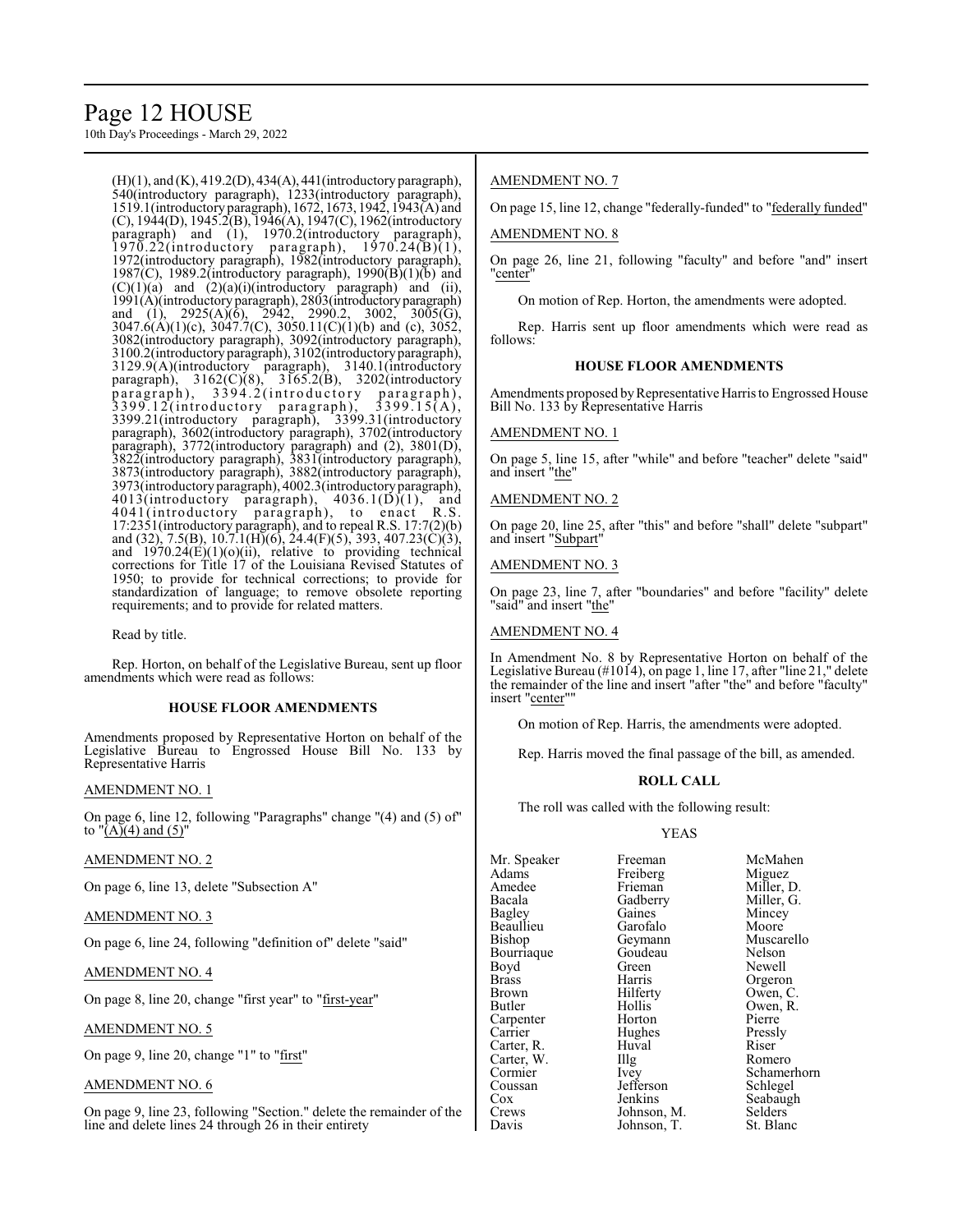### Page 13 HOUSE

10th Day's Proceedings - March 29, 2022

| Deshotel<br>DeVillier<br>DuBuisson<br>Duplessis<br>Echols<br>Edmonds<br>Edmonston<br>Emerson<br>Farnum<br>Firment<br>Fisher | Jordan<br>Kerner<br>LaCombe<br>Landry<br>Larvadain<br>Lyons<br>Mack<br>Marcelle<br>Marino<br>McCormick<br>McFarland | Stagni<br>Stefanski<br>Tarver<br>Thomas<br>Thompson<br>Turner<br>Villio<br>Wheat<br>White<br>Willard<br>Wright |
|-----------------------------------------------------------------------------------------------------------------------------|---------------------------------------------------------------------------------------------------------------------|----------------------------------------------------------------------------------------------------------------|
| Fontenot<br>Total - 99<br>Total - 0                                                                                         | McKnight<br><b>NAYS</b><br><b>ABSENT</b>                                                                            | Zeringue                                                                                                       |
| Bryant<br>Glover<br>Total - 5                                                                                               | Hodges<br>Magee                                                                                                     | Phelps                                                                                                         |

The Chair declared the above bill was finally passed.

The title of the above bill was read and adopted.

Rep. Harris moved to reconsider the vote by which the above bill was finally passed, and, on his own motion, the motion to reconsider was laid on the table.

#### **HOUSE BILL NO. 149—** BY REPRESENTATIVE ILLG

AN ACT

To repeal R.S. 28:913.1(D), relative to the Jefferson Parish Human Services Authority; to repeal provisions requiring that the Jefferson Parish attorney be the legal advisor for the authority; to provide for effectiveness; and to provide for related matters.

Read by title.

Rep. Illg moved the final passage of the bill.

#### **ROLL CALL**

The roll was called with the following result:

Freiberg<br>Frieman

Garofalo<br>Geymann

Goudeau<br>Green

Huval<br>Illg

Jefferson<br>Jenkins

Jordan<br>Kerner

LaCombe

#### YEAS

| Mr. Speaker  |
|--------------|
| Adams        |
| Amedee       |
| Bacala       |
| Bagley       |
| Beaullieu    |
| Bishop       |
| Bourriaque   |
| Boyd         |
| <b>Brass</b> |
| Brown        |
| Butler       |
| Carpenter    |
| Carrier      |
| Carter, R.   |
| Carter, W.   |
| Cormier      |
| Coussan      |
| Cox          |
| Crews        |
| Davis        |
| Deshotel     |
| DeVillier    |
| DuBuisson    |

Freeman McMahen<br>Freiberg Miguez Frieman Miller, D.<br>Gadberry Miller, G. Miller, G.<br>Mincey Gaines Mincey<br>Garofalo Moore Muscarello<br>Nelson Green Newell<br>Harris Orgero Harris Orgeron<br>Hilferty Owen, C Hilferty Owen, C.<br>Hollis Owen, R. Owen, R.<br>Pierre Horton Pierre<br>Hughes Pressly Hughes Pressl<br>Huval Riser The Romero<br>
Ivev Schamer Schamerhorn<br>Schlegel Seabaugh<br>Selders Johnson, M. Selders<br>Johnson, T. St. Blanc Johnson, T. St. Blanch<br>Jordan Stagni Stefanski<br>Tarver

| Duplessis<br>Echols<br>Edmonds<br>Edmonston<br>Emerson<br>Farnum<br>Firment<br>Fisher<br>Fontenot<br>Total - 99<br>Total $-0$ | Landry<br>Larvadain<br>Lyons<br>Magee<br>Marcelle<br>Marino<br>McCormick<br>McFarland<br>McKnight<br><b>NAYS</b> | Thomas<br>Thompson<br>Turner<br>Villio<br>Wheat<br>White<br>Willard<br>Wright<br>Zeringue |
|-------------------------------------------------------------------------------------------------------------------------------|------------------------------------------------------------------------------------------------------------------|-------------------------------------------------------------------------------------------|
|                                                                                                                               | <b>ABSENT</b>                                                                                                    |                                                                                           |
| Bryant<br>Glover<br>Total - 5                                                                                                 | Hodges<br>Mack                                                                                                   | Phelps                                                                                    |

The Chair declared the above bill was finally passed.

The title of the above bill was read and adopted.

Rep. Illg moved to reconsider the vote by which the above bill was finally passed, and, on his own motion, the motion to reconsider was laid on the table.

#### **HOUSE BILL NO. 165—**

BY REPRESENTATIVES ZERINGUE AND ORGERON AN ACT

To amend and reenact R.S. 30:127(E) and 209(4)(a)(introductory paragraph) and R.S. 41:1733(D), relative to wind energy; to establish a maximum acreage for wind leases; to provide for operating agreements relative to the production of wind energy; and to provide for related matters.

Read by title.

#### **Speaker Pro Tempore Magee in the Chair**

#### **Speaker Schexnayder in the Chair**

Rep. Zeringue moved the final passage of the bill.

#### **ROLL CALL**

The roll was called with the following result:

#### YEAS

Mr. Speaker Freeman Miller, D.<br>Adams Freiberg Miller. G. Adams Freiberg Miller, G.<br>Bacala Gadberry Mincey Bacala Gadberry Mincey<br>Bagley Gaines Moore Bagley Gaines<br>Beaullieu Goudeau Bourriaque Harris<br>Boyd Hilferty Carter, R. Ivey<br>Carter, W. Jefferson Crews Jordan<br>Davis Kerner DeVillier

Bishop Green Nelson<br>Bourriaque Harris Newell Boyd Hilferty Orgeron<br>Brass Hollis Owen, R Brass Hollis Owen, R.<br>Brown Horton Phelps Brown Horton Phelps<br>Butler Hughes Pierre Hughes Pierre<br>Huval Pressly Carpenter Huval Pressl<br>Carrier Illg Riser Carrier Illg Riser<br>Carter R. Ivev Romero Cormier Jenkins Schlegel<br>
Coussan Johnson, M. Selders Coussan Johnson, M. Selders<br>Cox Johnson, T. St. Blanc Cox Johnson, T. St. Blanch<br>Crews Jordan Stagni Davis Kerner Stefanski LaCombe<br>
Landry Thomas

Goudeau Muscarello<br>Green Nelson Carter, W. Jefferson Schamerhorn<br>
Cormier Jenkins Schlegel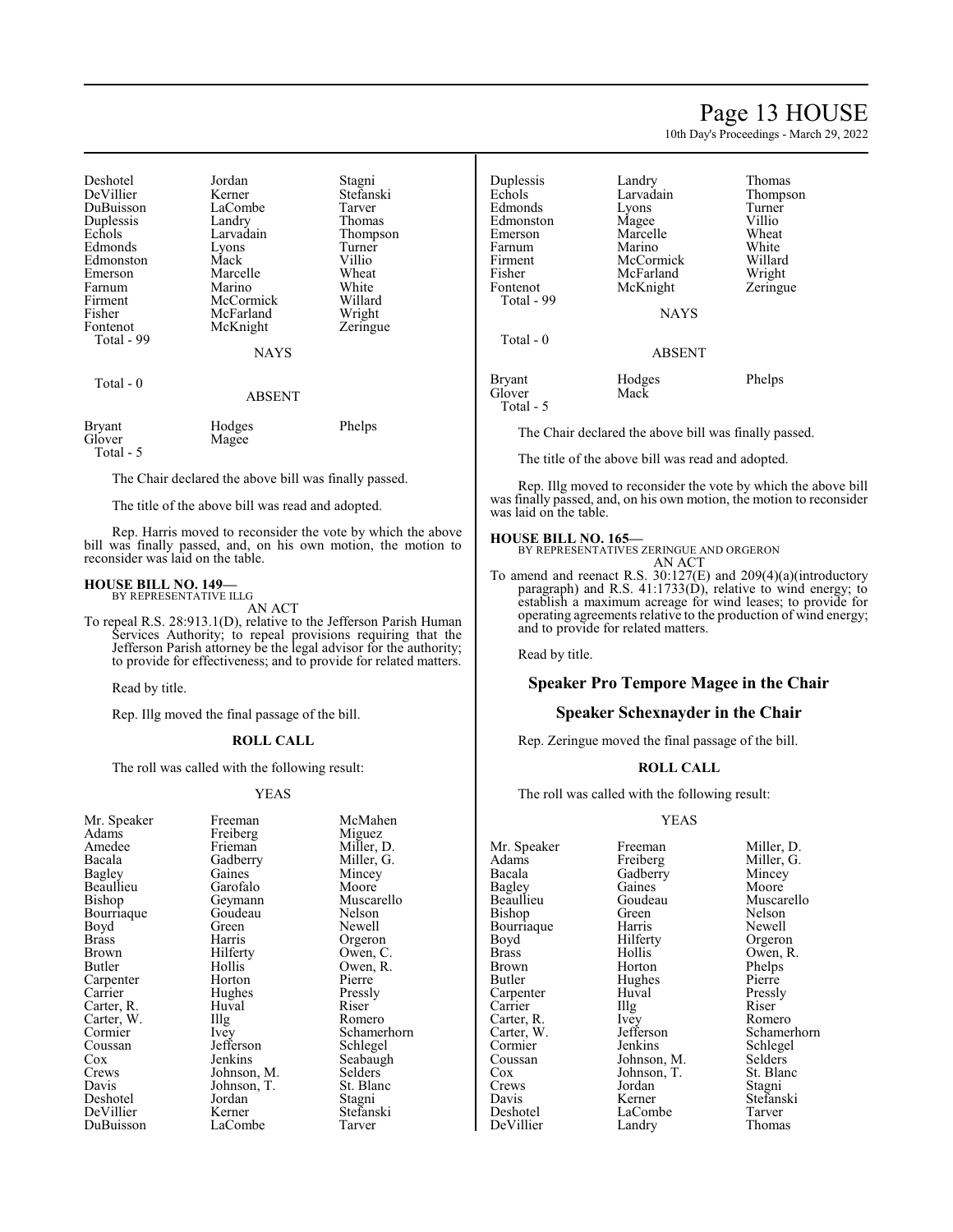### Page 14 HOUSE

10th Day's Proceedings - March 29, 2022

| DuBuisson<br>Duplessis<br>Echols<br>Edmonds<br>Emerson<br>Farnum<br>Firment<br>Fisher<br>Fontenot<br>Total - 92 | Larvadain<br>Lyons<br>Magee<br>Marcelle<br>Marino<br>McFarland<br>McKnight<br>McMahen<br>Miguez<br><b>NAYS</b> | Thompson<br>Turner<br>Villio<br>Wheat<br>White<br>Willard<br>Wright<br>Zeringue |
|-----------------------------------------------------------------------------------------------------------------|----------------------------------------------------------------------------------------------------------------|---------------------------------------------------------------------------------|
| Amedee<br>Edmonston<br>Frieman<br>Garofalo<br>Total - 10                                                        | Geymann<br>Hodges<br>Mack<br>McCormick<br><b>ABSENT</b>                                                        | Owen, C.<br>Seabaugh                                                            |
| Bryant<br>Total - 2                                                                                             | Glover                                                                                                         |                                                                                 |

The Chair declared the above bill was finally passed.

The title of the above bill was read and adopted.

Rep. Zeringue moved to reconsider the vote by which the above bill was finally passed, and, on his own motion, the motion to reconsider was laid on the table.

#### **HOUSE BILL NO. 173—** BY REPRESENTATIVE STEFANSKI

AN ACT

To amend and reenact R.S. 15:587(C), relative to criminal identification and information; to provide relative to a criminal history records check for gaming licenses; to provide relative to information made available from the Louisiana Bureau of Criminal Identification and Information; and to provide for related matters.

Read by title.

#### **Motion**

On motion of Rep. Stefanski, the bill was returned to the calendar.

#### **HOUSE BILL NO. 182—** BY REPRESENTATIVE HOLLIS

AN ACT

To amend and reenact R.S. 22:1653(A), 1654(B)(8), and 1657.1(C)(1)(introductory paragraph), relative to third-party administrators; to modify requirements relative to annual reports; to provide grounds for the commissioner to deny, suspend, or revoke a license; to modify the filing date relative to rebate transparency reports of pharmacy benefit managers; and to provide for related matters.

Read by title.

Rep. Hollis moved the final passage of the bill.

#### **ROLL CALL**

The roll was called with the following result:

#### YEAS

| Mr. Speaker | Freiberg | Miguez  |
|-------------|----------|---------|
| Adams       | Frieman  | Miller, |
| Amedee      | Gadberry | Miller. |
| Bacala      | Gaines   | Mincey  |

Frieman Miller, D.<br>Gadberry Miller, G. Gadberry Miller, G.<br>Gaines Mincev

Mincey

Bagley Garofalo Moore<br>Beaullieu Geymann Muscar Beaullieu Geymann Muscarello<br>Bishop Goudeau Nelson Bourriaque Green<br>Boyd Harris Boyd Harris Orgeron<br>Brass Hilferty Owen, C Brown Hodges Owen, R.<br>Bryant Hollis Phelps Bryant Hollis Phelps<br>Butler Horton Pierre Carpenter Hughes Pressl<br>Carrier Huval Riser Carter, R. Illg<br>Carter, W. Ivey Carter, W. Ivey Schamerhorn Cormier Jefferson<br>Coussan Jenkins Cox Johnson, M. Selders<br>Crews Johnson, T. St. Blanc Crews Johnson, T. St. Blanch<br>Davis Jordan Stagni Davis Jordan<br>Deshotel Kerner Deshotel Kerner Stefanski DuBuisson Landry<br>
Duplessis Larvadain Echols Lyons Turne<br>
Edmonds Mack Villio Edmonds Mack Villio<br>
Edmonston Mage Wheat Edmonston Magee Wheat<br>
Emerson Marcelle White Farnum Marino Willard<br>Firment McCormick Wright Firment McCormick<br>Fisher McFarland Fisher McFarland Zeringue<br>Fontenot McKnight Fontenot McKnight<br>Freeman McMahen McMahen

# Goudeau Nelson<br>Green Newell Owen, C. Horton Pierre<br>
Hughes Pressly Huval Riser<br>Illg Romero Seabaugh LaCombe Tarver<br>
Landry Thomas Larvadain Thompson<br>
Lyons Turner Marcelle White<br>
Marino Willard

NAYS

Total - 0

Total - 103

ABSENT

Glover Total - 1

The Chair declared the above bill was finally passed.

The title of the above bill was read and adopted.

Rep. Hollis moved to reconsider the vote by which the above bill was finally passed, and, on his own motion, the motion to reconsider was laid on the table.

#### **HOUSE BILL NO. 173—**

BY REPRESENTATIVE STEFANSKI AN ACT

To amend and reenact R.S. 15:587(C), relative to criminal identification and information; to provide relative to a criminal history records check for gaming licenses; to provide relative to information made available from the Louisiana Bureau of Criminal Identification and Information; and to provide for related matters.

Called from the calendar.

Read by title.

Rep. Stefanski moved the final passage of the bill.

#### **ROLL CALL**

The roll was called with the following result:

#### YEAS

Mr. Speaker Freiberg Miguez<br>Adams Frieman Miller. I Miller, D.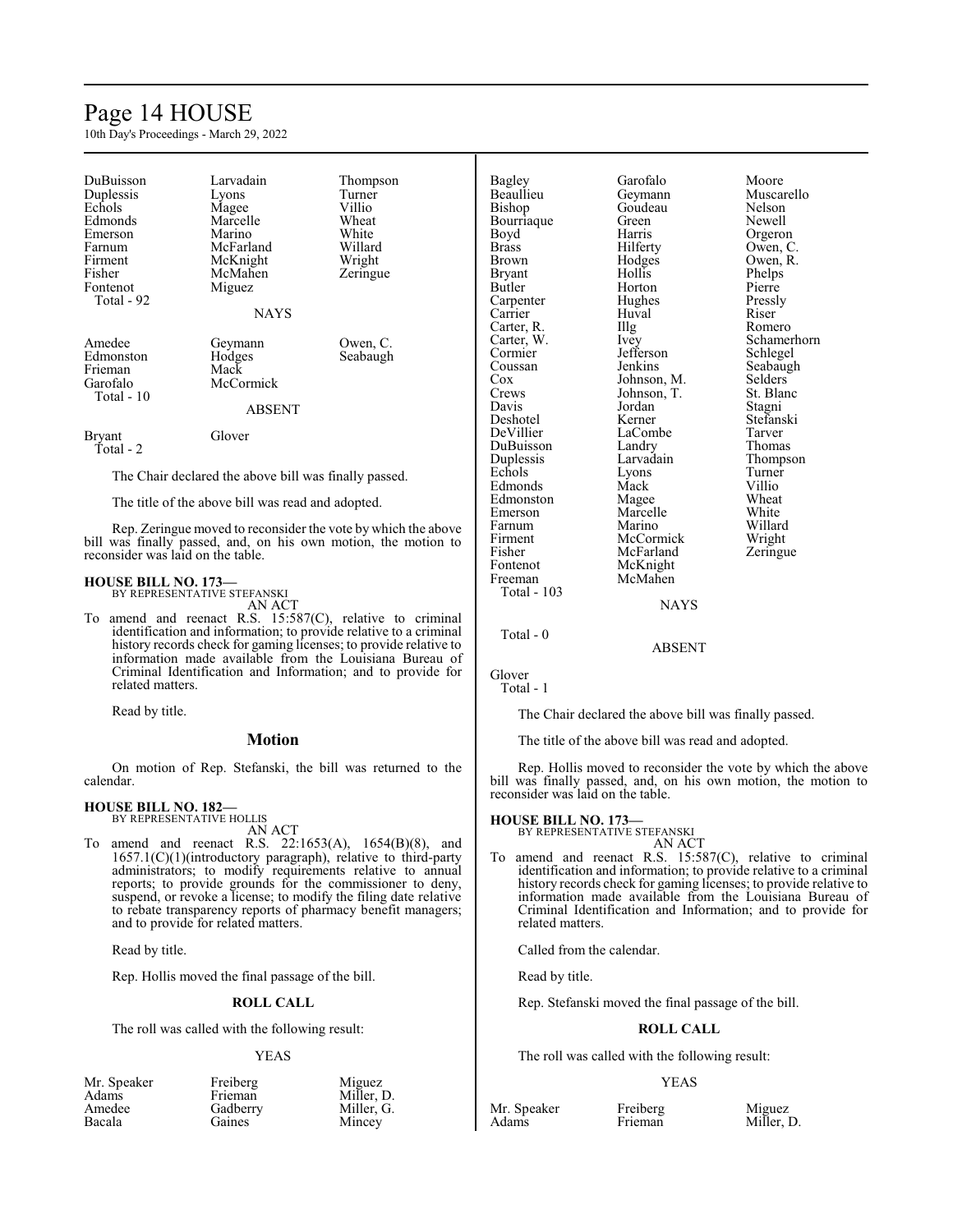### Page 15 HOUSE

10th Day's Proceedings - March 29, 2022

Amedee Gadberry Miller, G.<br>Bacala Gaines Mincey Bacala Gaines Mincey<br>
Bagley Geymann Moore Bagley Geymann<br>Beaullieu Goudeau Bishop Green Nelson<br>Bourriaque Harris Newell Bourriaque<br>Boyd Boyd Hilferty Orgeron<br>Brass Hodges Owen, C Brass Hodges Owen, C. Brown Hollis Owen, R.<br>Butler Horton Phelps Butler Horton Phelps<br>
Carpenter Hughes Pierre Carrier Huval Pressl<br>Carter, R. Illg Riser Carter, R. Illg. Riser Carter, W. Ivey Romero Carter, W. Ivey<br>Cormier Jefferson Cormier Jefferson Schamerhorn<br>
Coussan Jenkins Schlegel Coussan Jenkins Schlegel<br>Cox Johnson, M. Seabaugh Cox Johnson, M. Seabaugh<br>Crews Johnson, T. Selders Crews Johnson, T.<br>Davis Jordan Deshotel Kerner Stagni<br>
DeVillier LaCombe Stefanski DeVillier LaCombe Stefans<br>DuBuisson Landry Tarver DuBuisson Landry Tarver Duplessis Larvadain<br>Echols Lyons Edmonds Mack Turner<br>
Edmonston Magee Villio Edmonston Magee Villio Farnum Marino White<br>
Firment McCormick Willard Firment McCormick Willard<br>Fisher McFarland Wright Fisher McFarland Wright<br>Fontenot McKnight Zeringue Fontenot McKnight<br>Freeman McMahen Total - 101 Total - 0

Goudeau Muscarello<br>Green Nelson Hughes Pierre<br>Huval Pressly Jordan St. Blanc<br>Kerner Stagni Eyons Thompson<br>
Mack Turner Marcelle Wheat<br>
Marino White McMahen **NAYS** 

### ABSENT Bryant Garofalo Glover

Total - 3

The Chair declared the above bill was finally passed.

The title of the above bill was read and adopted.

Rep. Stefanski moved to reconsider the vote by which the above bill was finally passed, and, on his own motion, the motion to reconsider was laid on the table.

#### **HOUSE BILL NO. 186—** BY REPRESENTATIVE STEFANSKI

AN ACT

To amend and reenact R.S. 42:1130.4, relative to unethical election practices; to provide for the standard of knowledge of a false statement; to provide for penalties; and to provide for related matters.

Read by title.

Rep. Stefanski moved the final passage of the bill.

#### **ROLL CALL**

The roll was called with the following result:

#### YEAS

Amedee Gaines Mince<br>Bacala Geymann Moore Bacala Geymann<br>Bagley Goudeau

Mr. Speaker Frieman Miller, D.<br>Adams Gadberry Miller, G. Gadberry Miller, G.<br>Gaines Mincey

Muscarello

Total - 100

Beaullieu Green Nelson Bourriaque Hilferty<br>Boyd Hodges Boyd Hodges Owen, C.<br>Brass Hollis Owen, R. Brass Hollis Owen, R. Brown Horton Phelps<br>Butler Hughes Pierre Butler Hughes<br>Carrier Huval Carter, R. Illg Riser<br>Carter, W. Ivey Romero Carter, W. Ivey<br>Cormier Jefferson Coussan Jenkins Schlegel<br>Cox Johnson, M. Seabaugh Cox Johnson, M. Seabaugh<br>Crews Johnson, T. Selders Crews Johnson, T.<br>Davis Jordan Deshotel Kerner Stagni<br>
DeVillier LaCombe Stefanski DuBuisson Landry Tarver<br>
Duplessis Larvadain Thomas Duplessis Larvad<br>
Echols Lyons Edmonds Mack Turner<br>
Edmonston Magee Villio Edmonston Magee Villio<br>Emerson Marcelle Wheat Farnum Marino White<br>Firment McCormick Willard Firment McCormick Willard<br>Fisher McFarland Wright Fisher McFarland Wright<br>
Fontenot McKnight Zeringue Fontenot McKnight<br>Freeman McMahen McMahen<br>Miguez Freiberg Miguez

Harris Newell<br>Hilferty Orgeron Huval Pressly<br>Illg Riser Cormier Jefferson Schamerhorn<br>
Coussan Jenkins Schlegel Jordan St. Blanc<br>Kerner Stagni LaCombe<br>
Landry Stefans<br>
Tarver Eyons Thompson<br>
Mack Turner Marcelle Wheat<br>
Marino White

**NAYS** 

ABSENT

Bryant Garofalo<br>Carpenter Glover Carpenter Total - 4

Total - 0

The Chair declared the above bill was finally passed.

The title of the above bill was read and adopted.

Rep. Stefanski moved to reconsider the vote by which the above bill was finally passed, and, on his own motion, the motion to reconsider was laid on the table.

### **HOUSE BILL NO. 197—** BY REPRESENTATIVE TURNER

AN ACT

To amend and reenact R.S. 40:1087.1(B)(6) and (I), relative to the comprehensive sports injury management program for student athletics; to provide for definitions; to provide for the applicability of certain policies and practices of the program; to provide for exemption; and to provide for related matters.

Read by title.

Rep. Turner sent up floor amendments which were read as follows:

#### **HOUSE FLOOR AMENDMENTS**

Amendments proposed by Representative Turner to Engrossed House Bill No. 197 by Representative Turner

#### AMENDMENT NO. 1

On page 2, line 2, delete "Section" and insert in lieu thereof "Paragraph"

On motion of Rep. Turner, the amendments were adopted.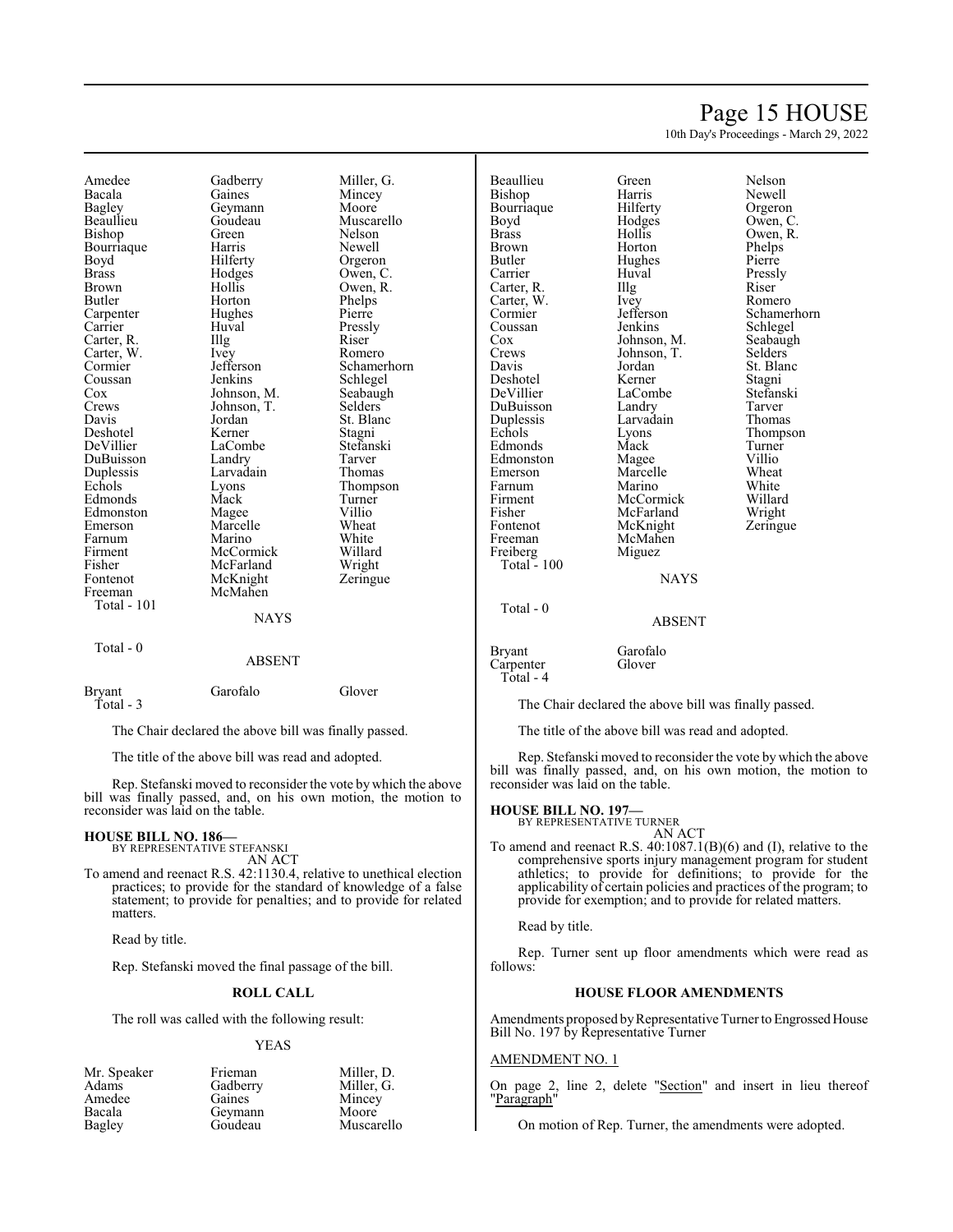### Page 16 HOUSE

10th Day's Proceedings - March 29, 2022

Rep. Turner sent up floor amendments which were read as follows:

#### **HOUSE FLOOR AMENDMENTS**

Amendments proposed by Representative Turner to Engrossed House Bill No. 197 by Representative Turner

#### AMENDMENT NO. 1

On page 2, line 1, delete "Scrimmages, jamborees," and insert in lieu thereof "Football jamborees"

#### AMENDMENT NO. 2

On page 2, delete lines 17 and 18 in their entirety

#### AMENDMENT NO. 3

On page 2, at the beginning of line 19, change "(7)" to "(6)"

On motion of Rep. Turner, the amendments were adopted.

Rep. Turner moved the final passage of the bill, as amended.

#### **ROLL CALL**

The roll was called with the following result:

#### YEAS

| Mr. Speaker   | Freeman           | McMahen     |  |
|---------------|-------------------|-------------|--|
| Adams         | Freiberg          | Miguez      |  |
| Amedee        | Frieman           | Miller, D.  |  |
| Bacala        | Gadberry          | Miller, G.  |  |
| <b>Bagley</b> | Gaines            | Mincey      |  |
| Beaullieu     | Geymann           | Moore       |  |
| Bishop        | Goudeau           | Muscarello  |  |
| Bourriaque    | Green             | Nelson      |  |
| Boyd          | Harris            | Newell      |  |
| <b>Brass</b>  | Hilferty          | Orgeron     |  |
| <b>Brown</b>  | Hodges            | Owen, C.    |  |
| <b>Bryant</b> | Hollis            | Owen, R.    |  |
| <b>Butler</b> | Horton            | Phelps      |  |
| Carpenter     | Hughes            | Pierre      |  |
| Carrier       | Huval             | Pressly     |  |
| Carter, R.    | $\prod_{i=1}^{n}$ | Riser       |  |
| Carter, W.    | Ivey              | Romero      |  |
| Cormier       | Jefferson         | Schamerhorn |  |
| Coussan       | Jenkins           | Schlegel    |  |
| Cox           | Johnson, M.       | Seabaugh    |  |
| Crews         | Johnson, T.       | Selders     |  |
| Davis         | Jordan            | St. Blanc   |  |
| Deshotel      | Kerner            | Stagni      |  |
| DeVillier     | LaCombe           | Stefanski   |  |
| DuBuisson     | Landry            | Tarver      |  |
| Duplessis     | Larvadain         | Thomas      |  |
| Echols        | Lyons             | Thompson    |  |
| Edmonds       | Mack              | Turner      |  |
| Edmonston     | Magee             | Villio      |  |
| Emerson       | Marcelle          | Wheat       |  |
| Farnum        | Marino            | White       |  |
| Firment       | McCormick         | Wright      |  |
| Fisher        | McFarland         | Zeringue    |  |
| Fontenot      | McKnight          |             |  |
| Total - 101   |                   |             |  |
|               | <b>NAYS</b>       |             |  |
| Total - $0$   |                   |             |  |
|               | <b>ABSENT</b>     |             |  |
|               |                   |             |  |
| Garofalo      | Glover            | Willard     |  |
| Total - 3     |                   |             |  |
|               |                   |             |  |

The Chair declared the above bill was finally passed.

The title of the above bill was read and adopted.

Rep. Turner moved to reconsider the vote by which the above bill was finally passed, and, on his own motion, the motion to reconsider was laid on the table.

#### **HOUSE BILL NO. 198—**

BY REPRESENTATIVE WILLARD AN ACT

To enact R.S. 22:941(A)(5), relative to group life insurance; to authorize discretionary group life insurance; to require out-ofstate policies to meet in-state standards; to prescribe certain payment requirements; to authorize exclusions and limitations; and to provide for related matters.

Read by title.

Rep. Willard moved the final passage of the bill.

#### **ROLL CALL**

The roll was called with the following result:

#### YEAS

Mr. Speaker Frieman Miller, D.<br>Adams Gadberry Miller, G. Amedee Gaines Mincey<br>Bacala Geymann Moore Bacala Geymann Moore Beaullieu Green Nelson Bishop Harris Newell Bourriaque Hilferty<br>Boyd Hodges Boyd Hodges Owen, C. Brass Hollis Owen, R. Brown Horton Phelps Exementer Huval Pressly<br>Carrier Hugh Riser Carrier Illg Riser Carter, R. Ivey<br>Carter, W. Jefferson Carter, W. Jefferson Schamerhorn Eormier Jenkins Schlegel<br>Coussan Johnson, M. Seabaugh Coussan Johnson, M. Seabaughten<br>Cox Johnson, T. Selders Cox Johnson, T.<br>Crews Jordan Crews Jordan St. Blanc<br>
Davis Kerner Stagni Davis Kerner<br>Deshotel LaCombe DeVillier Landry Tarver<br>DuBuisson Larvadain Thomas DuBuisson Larvad<br>Duplessis Lyons Echols Mack Turner Edmonds Magee Villio<br>Emerson Marcelle Wheat Emerson Marcelle Wheat<br>Farnum Marino White Farnum Marino White Firment McCormick Willard Fisher McFarland<br>Fontenot McKnight Fontenot McKnight Zeringue<br>Freeman McMahen Freiberg Miguez Total - 100 Total - 0 Bryant Garofalo<br>Edmonston Glover Edmonston Total - 4

Gadberry Miller, G.<br>Gaines Mincey Goudeau Muscarello<br>Green Nelson Hughes Pierre<br>Huval Pressly LaCombe<br>
Landrv Stefanski<br>
Tarver Lyons Thompson<br>Mack Turner

#### NAYS

#### ABSENT

McMahen<br>Miguez

The Chair declared the above bill was finally passed.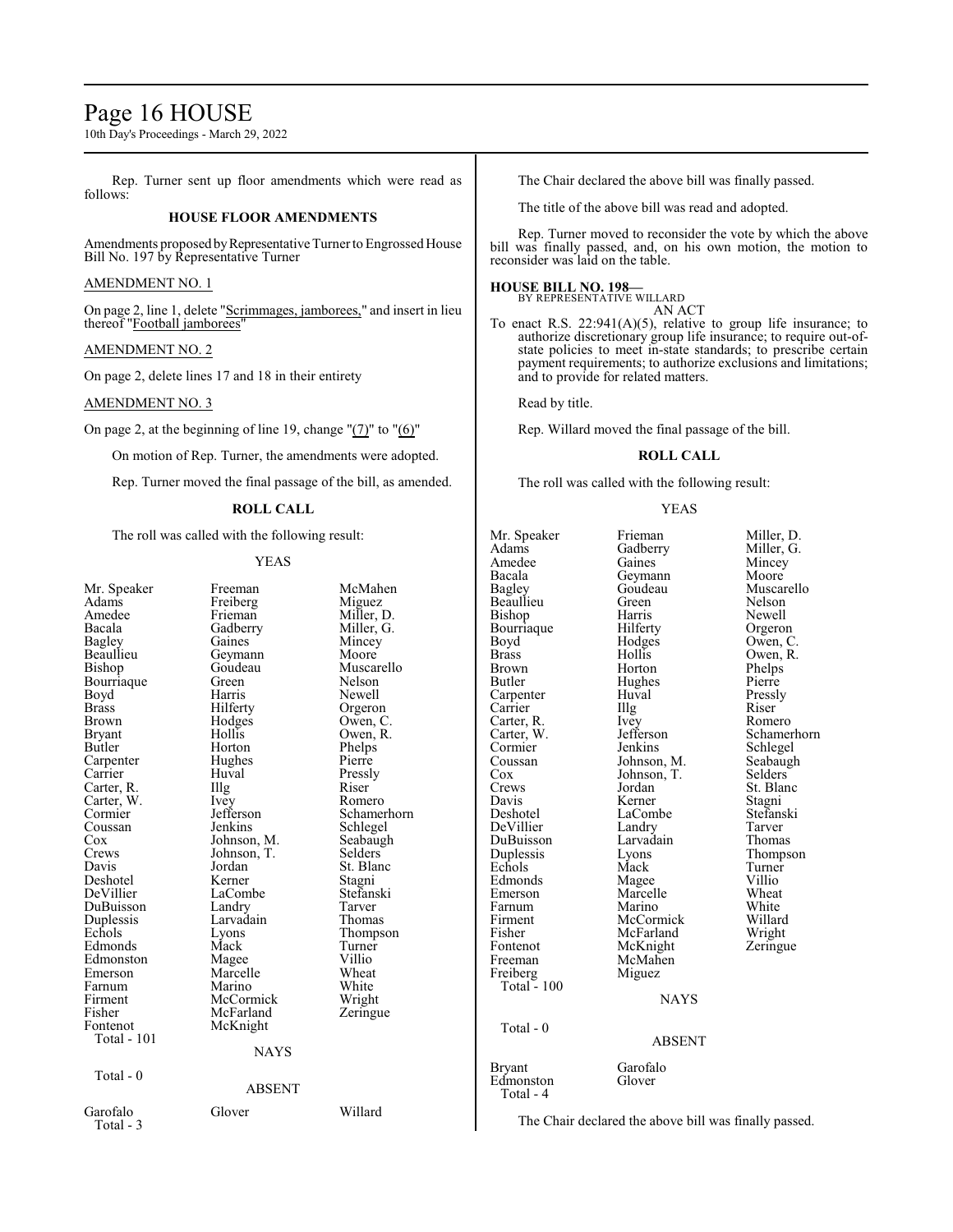10th Day's Proceedings - March 29, 2022

The title of the above bill was read and adopted.

Rep. Willard moved to reconsider the vote by which the above bill was finally passed, and, on his own motion, the motion to reconsider was laid on the table.

#### **HOUSE BILL NO. 201—** BY REPRESENTATIVE HARRIS

AN ACT

To amend and reenact R.S. 49:191(1) and to repeal R.S. 49:191(10)(g), relative to the Department of Education, including provisions to provide for the re-creation of the Department of Education and the statutory entities made a part of the department by law; to provide for the effective termination date for all statutory authority for the existence of such statutory entities; and to provide for related matters.

Read by title.

Rep. Harris moved the final passage of the bill.

#### **ROLL CALL**

The roll was called with the following result:

#### YEAS

| Total - 0<br><b>ABSENT</b><br>Glover<br>Ivey<br>Total - 2 | Mr. Speaker<br>Adams<br>Amedee<br>Bacala<br>Bagley<br>Beaullieu<br>Bishop<br>Bourriaque<br>Boyd<br><b>Brass</b><br><b>Brown</b><br><b>Bryant</b><br><b>Butler</b><br>Carpenter<br>Carrier<br>Carter, R.<br>Carter, W.<br>Cormier<br>Coussan<br>$\cos$<br>Crews<br>Davis<br>Deshotel<br>DeVillier<br>DuBuisson<br>Duplessis<br>Echols<br>Edmonds<br>Edmonston<br>Emerson<br>Farnum<br>Firment<br>Fisher<br>Fontenot<br>Total - 102 | Freeman<br>Freiberg<br>Frieman<br>Gadberry<br>Gaines<br>Garofalo<br>Geymann<br>Goudeau<br>Green<br>Harris<br>Hilferty<br>Hodges<br>Hollis<br>Horton<br>Hughes<br>Huval<br>$\prod_{i=1}^{n}$<br>Jefferson<br>Jenkins<br>Johnson, M.<br>Johnson, T.<br>Jordan<br>Kerner<br>LaCombe<br>Landry<br>Larvadain<br>Lyons<br>Mack<br>Magee<br>Marcelle<br>Marino<br>McCormick<br>McFarland<br>McKnight<br>NAYS | McMahen<br>Miguez<br>Miller, D.<br>Miller, G.<br>Mincey<br>Moore<br>Muscarello<br>Nelson<br>Newell<br>Orgeron<br>Owen, C.<br>Owen, R.<br>Phelps<br>Pierre<br>Pressly<br>Riser<br>Romero<br>Schamerhorn<br>Schlegel<br>Seabaugh<br>Selders<br>St. Blanc<br>Stagni<br>Stefanski<br>Tarver<br>Thomas<br>Thompson<br>Turner<br>Villio<br>Wheat<br>White<br>Willard<br>Wright<br>Zeringue |
|-----------------------------------------------------------|-----------------------------------------------------------------------------------------------------------------------------------------------------------------------------------------------------------------------------------------------------------------------------------------------------------------------------------------------------------------------------------------------------------------------------------|-------------------------------------------------------------------------------------------------------------------------------------------------------------------------------------------------------------------------------------------------------------------------------------------------------------------------------------------------------------------------------------------------------|--------------------------------------------------------------------------------------------------------------------------------------------------------------------------------------------------------------------------------------------------------------------------------------------------------------------------------------------------------------------------------------|
|                                                           |                                                                                                                                                                                                                                                                                                                                                                                                                                   |                                                                                                                                                                                                                                                                                                                                                                                                       |                                                                                                                                                                                                                                                                                                                                                                                      |
|                                                           |                                                                                                                                                                                                                                                                                                                                                                                                                                   |                                                                                                                                                                                                                                                                                                                                                                                                       |                                                                                                                                                                                                                                                                                                                                                                                      |
|                                                           |                                                                                                                                                                                                                                                                                                                                                                                                                                   |                                                                                                                                                                                                                                                                                                                                                                                                       |                                                                                                                                                                                                                                                                                                                                                                                      |

The Chair declared the above bill was finally passed.

The title of the above bill was read and adopted.

Rep. Harris moved to reconsider the vote by which the above bill was finally passed, and, on his own motion, the motion to reconsider was laid on the table.

#### **HOUSE BILL NO. 204—**

BY REPRESENTATIVE GREGORY MILLER AN ACT

To enact R.S.  $40:41(C)(1)(f)$  through (i), relative to the state registrar of vital records; to provide with respect to those parties who may inspect records or be issued a death certificate; and to provide for related matters.

Read by title.

Rep. Gregory Miller moved the final passage of the bill.

#### **ROLL CALL**

The roll was called with the following result:

#### YEAS

Mr. Speaker Freiberg Miguez<br>Adams Frieman Miller, 1 Adams Frieman Miller, D.<br>Amedee Gadberry Miller, G. Amedee Gadberry Miller, G.<br>Bacala Gaines Mincey Bagley Garofalo Moore<br>Beaullieu Geymann Musca Bourriaque Green<br>Boyd Harris Boyd Harris Orgeron<br>Brass Hilferty Owen, C Brass Hilferty Owen, C.<br>Brown Hodges Owen, R. Bryant Hollis<br>Butler Horton Carpenter Hughes Pressly<br>Carrier Huval Riser Carrier Huval Riser<br>Carter, R. Illg Romero Carter, R. Illg<br>Carter, W. Ivey Cormier Jefferson<br>Coussan Jenkins Coussan Jenkins Seabaugh<br>Cox Johnson, M. Selders Cox Johnson, M. Selders<br>Crews Johnson, T. St. Blanc Crews Johnson, T.<br>Davis Jordan Davis Jordan Stagni Deshotel Kerner Stefanski<br>DeVillier LaCombe Tarver DuBuisson Landry Thomas<br>
Duplessis Larvadain Thompson Duplessis Larvadain Thomp<br>
Echols Lyons Turner Echols Lyons Turner Edmonds Mack Villio<br>
Edmonston Magee Wheat Edmonston Magee Wheat<br>Emerson Marcelle White Emerson Marcelle White<br>
Farnum Marino Willard Farnum Marino Willard<br>Firment McCormick Wright Firment McCormick Wright<br>
Fisher McFarland Zeringue Fisher McFarland<br>Fontenot McKnight Fontenot McKnight<br>Freeman McMahen Total - 103 Total - 0 Glover

Horton Pierre<br>
Hughes Pressly McMahen

Mincey Beaullieu Geymann Muscarello<br>Bishop Goudeau Nelson Goudeau Nelson<br>Green Newell Hodges Owen, R.<br>Hollis Phelps Carter, W. Ivey Schamerhorn<br>
Cormier Jefferson Schlegel LaCombe Tarver<br>
Landry Thomas

#### **NAYS**

#### ABSENT

Total - 1

The Chair declared the above bill was finally passed.

The title of the above bill was read and adopted.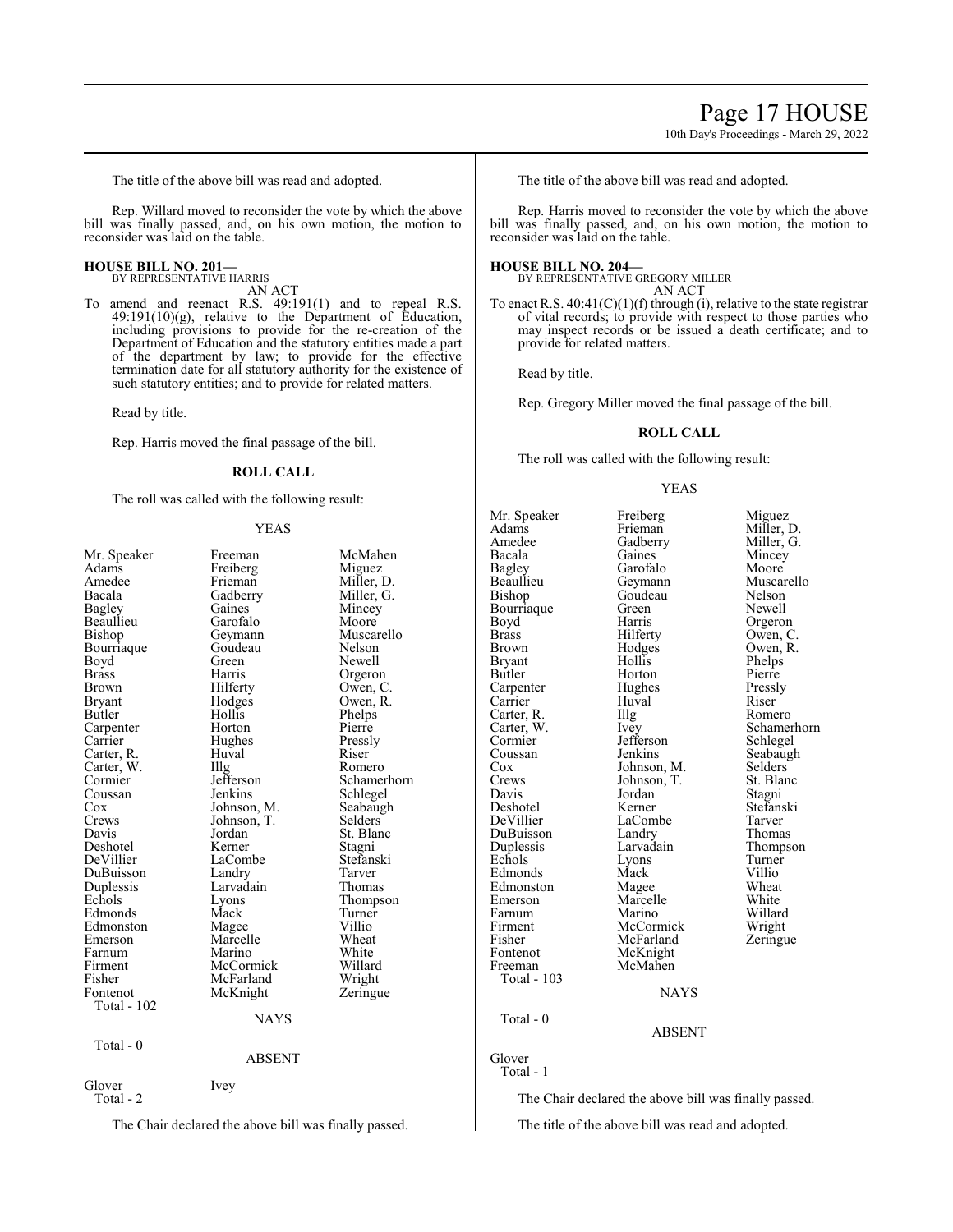### Page 18 HOUSE

10th Day's Proceedings - March 29, 2022

Rep. Gregory Miller moved to reconsider the vote by which the above bill was finally passed, and, on his own motion, the motion to reconsider was laid on the table.

#### **HOUSE BILL NO. 207—** BY REPRESENTATIVE HUGHES

AN ACT

To amend and reenact R.S. 17:183.3(B)(2)(b) and 5026(A)(2) and to enact R.S. 17:5026(D), relative to curricula; to revise the courses required in the high school career major program; to add Geometry as a required course; to provide for alignment with the core curriculum required for qualification for a TOPS-Tech award; and to provide for related matters.

Read by title.

Rep. Hughes moved the final passage of the bill.

#### **ROLL CALL**

The roll was called with the following result:

#### YEAS

| Mr. Speaker   | Freiberg    | McMahen     |
|---------------|-------------|-------------|
| Adams         | Frieman     | Miguez      |
| Amedee        | Gadberry    | Miller, D.  |
| Bacala        | Gaines      | Miller, G.  |
| <b>Bagley</b> | Garofalo    | Mincey      |
| Beaullieu     | Geymann     | Moore       |
| Bishop        | Goudeau     | Muscarello  |
| Bourriaque    | Green       | Nelson      |
| Boyd          | Harris      | Newell      |
| Brass         | Hilferty    | Orgeron     |
| Brown         | Hodges      | Owen, C.    |
| Bryant        | Hollis      | Owen, R.    |
| Butler        | Horton      | Phelps      |
| Carpenter     | Hughes      | Pierre      |
| Carrier       | Huval       | Pressly     |
| Carter, R.    | Illg        | Riser       |
| Carter, W.    | Ivey        | Romero      |
| Cormier       | Jefferson   | Schamerhorn |
| Coussan       | Jenkins     | Schlegel    |
| Cox           | Johnson, M. | Seabaugh    |
| Crews         | Johnson, T. | Selders     |
| Davis         | Jordan      | St. Blanc   |
| Deshotel      | Kerner      | Stagni      |
| DeVillier     | LaCombe     | Stefanski   |
| DuBuisson     | Landry      | Tarver      |
| Duplessis     | Larvadain   | Thomas      |
| Echols        | Lyons       | Thompson    |
| Edmonds       | Mack        | Turner      |
| Emerson       | Magee       | Villio      |
| Farnum        | Marcelle    | Wheat       |
| Firment       | Marino      | White       |
| Fisher        | McCormick   | Willard     |
| Fontenot      | McFarland   | Wright      |
| Freeman       | McKnight    | Zeringue    |
| Total - 102   |             |             |
|               | <b>NAYS</b> |             |
| Edmonston     |             |             |

Total - 1

ABSENT

Glover Total - 1

The Chair declared the above bill was finally passed.

The title of the above bill was read and adopted.

Rep. Hughes moved to reconsider the vote by which the above bill was finally passed, and, on his own motion, the motion to reconsider was laid on the table.

#### **HOUSE BILL NO. 208—** BY REPRESENTATIVE MIKE JOHNSON

AN ACT

To amend and reenact R.S.  $18:1483(14)(a)(i)$  and (ii), relative to campaign finance disclosure; to provide relative to definitions; to change the definition of political committee; and to provide for related matters.

Read by title.

Rep. Michael Johnson moved the final passage of the bill.

#### **ROLL CALL**

The roll was called with the following result:

#### YEAS

Mr. Speaker Gadberry Miller, D.<br>Adams Gaines Miller, G. Adams Gaines Miller, G.<br>Amedee Garofalo Mincey Amedee Garofalo Mincey<br>Bacala Geymann Moore Bacala Geymann<br>Beaullieu Goudeau Bishop Green Nelson Bourriaque Harris<br>Boyd Hilferty Brass Hodges Owen, C. Brown Hollis Owen, R.<br>Bryant Horton Phelps Bryant Horton Phelps<br>Butler Hughes Pierre Carpenter Huval Pressl<br>Carrier Hugh Riser Carrier IIIg Riser<br>Carter, R. Ivey Romero Carter, R. Ivey<br>Carter, W. Jefferson Carter, W. Jefferson Schamerhorn<br>
Cormier Jenkins Schlegel Cormier Jenkins Schlegel<br>Coussan Johnson, M. Seabaugh Coussan Johnson, M. Seabaugh<br>Crews Johnson, T. Selders Crews Johnson, T.<br>Davis Jordan Deshotel Kerner Stagni DeVillier LaCombe Stefans<br>DuBuisson Landry Tarver DuBuisson Landry Tarver<br>
Duplessis Larvadain Thomas Duplessis Larvadain<br>
Echols Lyons Edmonds Mack Turner<br>Edmonston Magee Villio Edmonston Magee Villio<br>Emerson Marcelle Wheat Farnum Marino White<br>
Fisher McCormick Willard Fisher McCormick Willard Fontenot McFarland Wright<br>
Freeman McKnight Zeringue Freeman McKnight<br>Freiberg McMahen Freiberg McMahen<br>Frieman Miguez Total - 100 Total - 0

Hughes Pierre<br>Huval Pressly Jordan St. Blanc<br>Kerner Stagni Extends Extends Thompson<br>
Extends Turner<br>
Mack Turner Marcelle Wheat<br>
Marino White Miguez NAYS

Goudeau Muscarello<br>Green Nelson Orgeron

#### ABSENT

Bagley Firment<br>Cox Glover Glover Total - 4

The Chair declared the above bill was finally passed.

The title of the above bill was read and adopted.

Rep. Michael Johnson moved to reconsider the vote by which the above bill was finally passed, and, on his own motion, the motion to reconsider was laid on the table.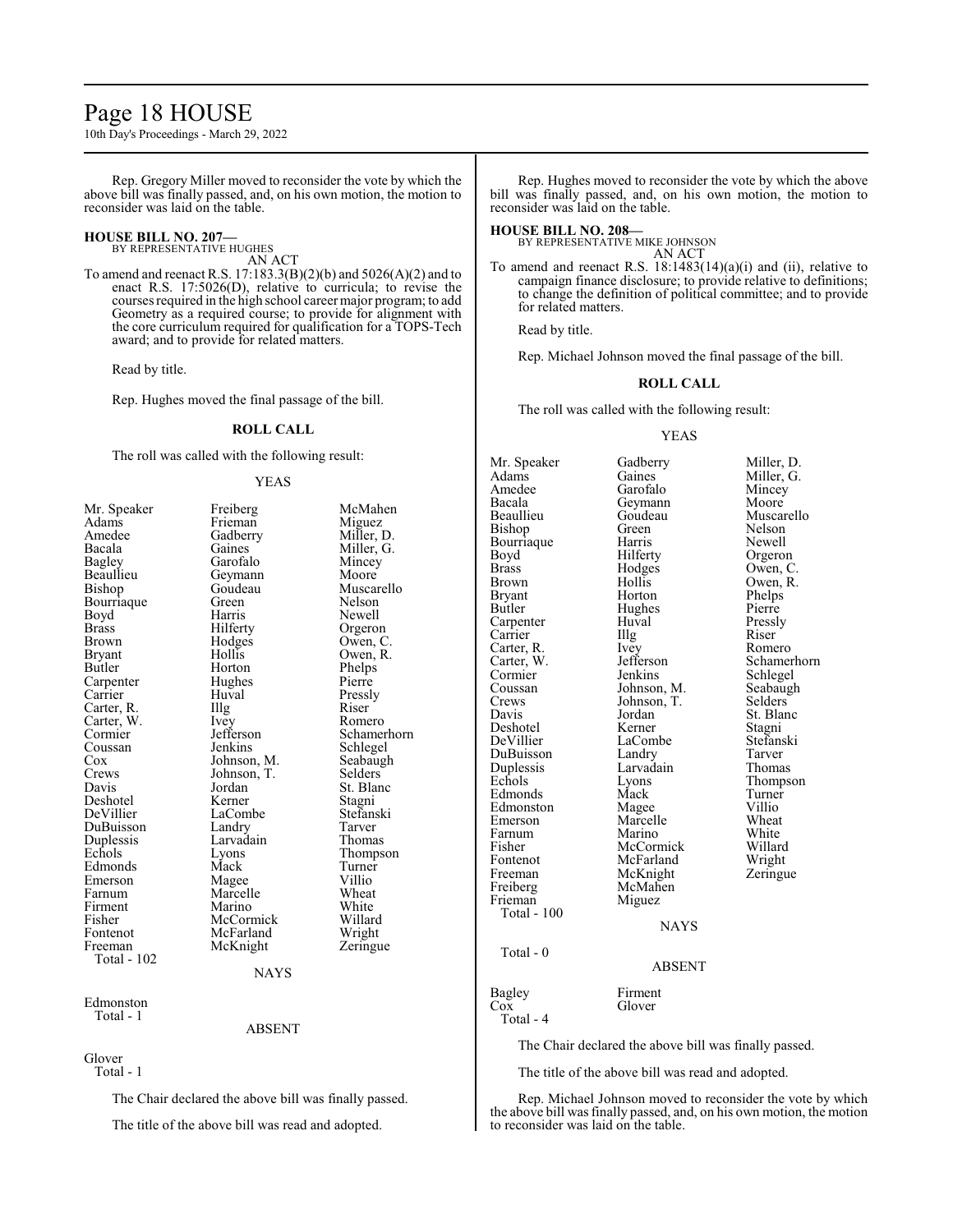### Page 19 HOUSE

10th Day's Proceedings - March 29, 2022

#### **HOUSE BILL NO. 210—**

BY REPRESENTATIVE MACK

AN ACT To amend and reenact R.S. 22:231, 232.1(B), 232.2(B), 232.3(B) and (D), 232.4(B), 232.7, 232.8, 236(10) and (20), 236.4(A),  $\frac{237}{2}(10)$  and  $\left(\frac{20}{237.6}(A), \frac{252}{C}\right)(4), \frac{524}{2}, \frac{528}{1}, \frac{553}{1}, \frac{553}{1}, \frac{553}{1}, \frac{553}{1}, \frac{553}{1}, \frac{553}{1}, \frac{553}{1}, \frac{553}{1}, \frac{553}{1}, \frac{553}{1}, \frac{553}{1}, \frac{553}{1}, \frac{553}{1}, \frac{553}{1}, \frac{553}{1}, \frac{553}{1}, \frac{553}{1}, \$ 1564(B)(3), 1622(4)(b)(iii), 1625(J), 1722(10)(c), 1726(B), 1728(6), and 1729(F), relative to certain provisions affecting the Insurance Holding Company System Regulatory Law; to make corrective changes to certain internal citation references; to provide for technical changes; and to provide for related matters.

Read by title.

#### **Motion**

On motion ofRep. Hodges, the bill was returned to the calendar.

#### **Notice of Intention to Call**

Pursuant to House Rule No. 8.20(A), Rep. Hodges gave notice ofRep. Mack's intention to call House Bill No. 210 fromthe calendar on Tuesday, April 5, 2022.

#### **HOUSE BILL NO. 211—**

BY REPRESENTATIVE MCKNIGHT

AN ACT To amend and reenact R.S. 17:1945.1(A)(8)(c) and (C), relative to the board of directors of the Special School District; to revise the entities submitting nominees for appointment to the board; to provide relative to the terms of service of board members; and to provide for related matters.

Read by title.

Rep. McKnight moved the final passage of the bill.

#### **ROLL CALL**

The roll was called with the following result:

#### YEAS

| Mr. Speaker<br>Adams | Freiberg<br>Frieman | McMah<br>Miguez |
|----------------------|---------------------|-----------------|
| Amedee               | Gadberry            | Miller,         |
| Bacala               | Gaines              | Miller,         |
| Bagley               | Garofalo            | Mincey          |
| Beaullieu            | Geymann             | Moore           |
| Bishop               | Goudeau             | Muscar          |
| Bourriaque           | Green               | Nelson          |
| Boyd                 | Harris              | Newell          |
| Brass                | Hilferty            | Orgeroi         |
| Brown                | Hodges              | Owen,           |
| Butler               | Hollis              | Owen, l         |
| Carpenter            | Horton              | Phelps          |
| Carrier              | Hughes              | Pierre          |
| Carter, R.           | Huval               | Pressly         |
| Carter, W.           | Illg                | Riser           |
| Cormier              | Ivey                | Romerc          |
| Coussan              | Jefferson           | Schame          |
| Cox                  | Jenkins             | Schlege         |
| Crews                | Johnson, M.         | Seabaug         |
| Davis                | Johnson, T.         | Selders         |
| Deshotel             | Jordan              | St. Blar        |
| DeVillier            | Kerner              | Stagni          |
| DuBuisson            | LaCombe             | Stefansl        |
| Duplessis            | Landry              | Tarver          |
| Echols               | Larvadain           | Thomas          |
| Edmonds              | Lyons               | <b>Thomps</b>   |
| Edmonston            | Mack                | Turner          |
|                      |                     |                 |

McMahen<br>Miguez Miller, D. Miller, G. Mincey<br>Moore Muscarello Nelson Newell Orgeron Owen, C. Owen, R. Phelps<br>Pierre Pressly<br>Riser Romero Schamerhorn Schlegel<br>M. Seabaugh M. Seabaugh<br>T. Selders Selders<sup>®</sup> St. Blanc<br>Stagni Stefanski Tarver n Thomas Thompson Turner

| Emerson            | Magee       | Villio |
|--------------------|-------------|--------|
| Farnum             | Marcelle    | Wheat  |
| Firment            | Marino      | White  |
| Fisher             | McCormick   | Willar |
| Fontenot           | McFarland   | Wrigh  |
| Freeman            | McKnight    | Zering |
| <b>Total - 102</b> |             |        |
|                    | <b>NAYS</b> |        |
| Total - 0          |             |        |
|                    |             |        |

White Willard Wright Zeringue

ABSENT

Bryant Glover Total - 2

The Chair declared the above bill was finally passed.

The title of the above bill was read and adopted.

Rep. McKnight moved to reconsider the vote by which the above bill was finally passed, and, on his own motion, the motion to reconsider was laid on the table.

#### **HOUSE BILL NO. 118—**

BY REPRESENTATIVE FIRMENT AN ACT

To amend and reenact R.S. 22:2171(D) and (H) through (L) and to enact R.S. 22:2171(C)(23) through (26) and (M), relative to the Louisiana Property and Casualty Insurance Commission; to provide for the members of the commission; to create an ad hoc committee under the commission to study catastrophe property claims; to provide for the members of the ad hoc committee to study catastrophe property claims; and to provide for related matters.

Called from the calendar.

Read by title.

Rep. Firment sent up floor amendments which were read as follows:

#### **HOUSE FLOOR AMENDMENTS**

Amendments proposed by Representative Firment to Engrossed House Bill No. 118 by Representative Firment

#### AMENDMENT NO. 1

On page 2, after line 29, insert the following:

"(14) A representative of the Professional Insurance Agents of Louisiana.

On motion of Rep. Firment, the amendments were adopted.

Rep. Firment sent up floor amendments which were read as follows:

#### **HOUSE FLOOR AMENDMENTS**

Amendments proposed by Representative Firment to Engrossed House Bill No. 118 by Representative Firment

#### AMENDMENT NO. 1

On page 1, delete line 2 and insert in lieu thereof the following:

"To amend and reenact R.S. 22:2171(D), (C)(7), (E)(6), (F)(12),  $(G)(12)$ , and  $(H)$  through  $(L)$  and to enact  $R.S.''$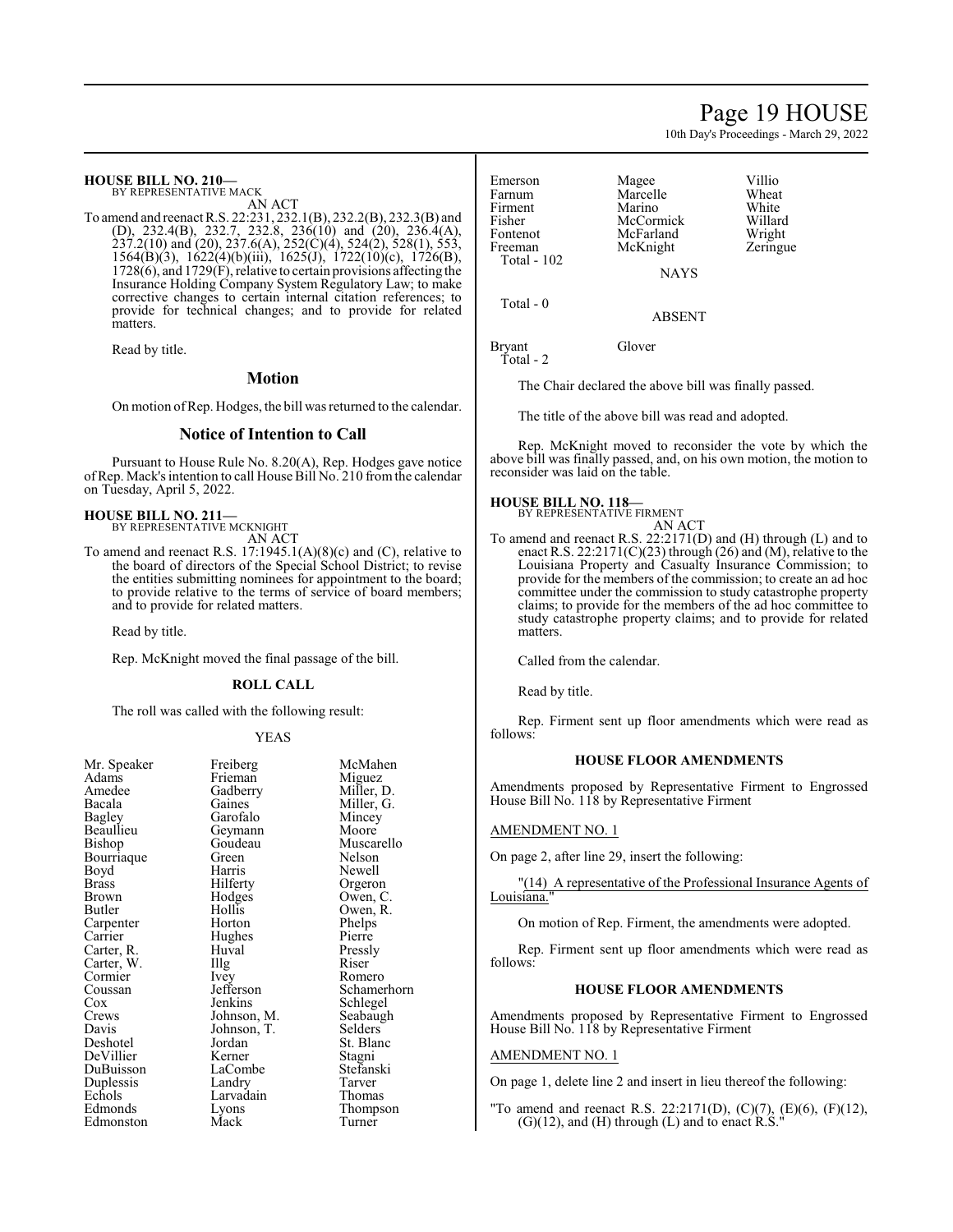### Page 20 HOUSE

10th Day's Proceedings - March 29, 2022

#### AMENDMENT NO. 2

On page 1, delete lines 6 and 7 and insert in lieu thereof the following:

"claims; to provide for the members of the commission's ad hoc committees; to make technical changes; and to provide for related matters."

#### AMENDMENT NO. 3

On page 1, delete 9 and insert in lieu thereof the following:

"Section 1. R.S. 22:2171(D), (C)(7), (E)(6), (F)(12), (G)(12), and (H) through (L) are hereby amended and reenacted"

#### AMENDMENT NO. 4

On page 1, between lines 14 and 15, insert the following:

"(7) A representative of the Property Casualty Insurers Association of America American Property Casualty Insurance Association, selected by its governing body, or his designee.

 $*$  \*  $*$  \*

#### AMENDMENT NO. 5

On page 2, delete line 7 and insert in lieu thereof the following:

"E. The automobile insurance ad hoc committee shall consist of the following members:

\* \* \*

(6) The representative of the Property Casualty Insurers Association of America American Property Casualty Insurance Association or his designee.

\* \* \*

F. The homeowners ad hoc committee shall consist of the following members:

\* \* \*

(12) The representative of the Property Casualty Insurers Association of America American Property Casualty Insurance Association or his designee.

G. The workers' compensation insurance ad hoc committee shall consist of the following members:

\* \* \*

(12) The representative of the Property Casualty Insurers merica American Property Casualty Insurance Association or his designee."

On motion of Rep. Firment, the amendments were adopted.

Rep. Firment moved the final passage of the bill, as amended.

#### **ROLL CALL**

The roll was called with the following result:

#### YEAS

| Mr. Speaker |  |
|-------------|--|
| Adams       |  |
| Amedee      |  |

| Bacala            | Gadberry               | Miller, G.         |
|-------------------|------------------------|--------------------|
| Bagley            | Gaines                 | Mincey             |
| Beaullieu         | Garofalo               | Moore              |
| Bishop            | Geymann                | Muscarello         |
| Bourriaque        | Goudeau                | Nelson             |
| Boyd              | Green                  | Newell             |
| Brass             | Harris                 | Orgeron            |
| Brown             | Hilferty               | Owen, C.           |
| Butler            | Hollis                 | Owen, R.           |
| Carpenter         | Horton                 | Phelps             |
| Carrier           | Hughes                 | Pierre             |
| Carter, R.        | Huval                  | Pressly            |
| Carter, W.        | Illg                   | Romero             |
| Cormier           | Ivey                   | Schamerho          |
| Coussan           | Jefferson              | Schlegel           |
| Cox               | Jenkins                | Seabaugh           |
| Crews             | Johnson, M.            | Selders            |
| Davis             | Johnson, T.            | St. Blanc          |
| Deshotel          | Jordan                 | Stagni             |
| DeVillier         | Kerner                 | Stefanski          |
| DuBuisson         | LaCombe                | Tarver             |
| Duplessis         | Landry                 | Thomas             |
| Echols            | Larvadain              |                    |
| Edmonds           | Lyons                  | Thompson<br>Turner |
| Edmonston         |                        | Villio             |
| Emerson           | Magee<br>Marcelle      | Wheat              |
| Farnum            | Marino                 | White              |
|                   |                        |                    |
| Firment<br>Fisher | McCormick<br>McFarland | Willard            |
|                   |                        | Wright             |
| Fontenot          | McKnight               | Zeringue           |
| Total - 99        |                        |                    |
|                   | <b>NAYS</b>            |                    |
| Total - 0         |                        |                    |

en Newell France Contains to the Phelps<br>
Pierre r<br>Expansion<br>Schlegel Zeringue

#### NAYS

#### ABSENT

#### Bryant Hodges Riser<br>
Hodges Riser<br>
Mack Mack

Total - 5

The Chair declared the above bill was finally passed.

The title of the above bill was read and adopted.

Rep. Firment moved to reconsider the vote by which the above bill was finally passed, and, on his own motion, the motion to reconsider was laid on the table.

#### **HOUSE BILL NO. 217—**

BY REPRESENTATIVE BOURRIAQUE AN ACT

To authorize and provide for the transfer of certain state property; to authorize the transfer of certain state property in Cameron Parish; to provide for the property description; to provide for the reservation of mineral rights; to provide for terms and conditions; to provide an effective date; and to provide for related matters.

Read by title.

Rep. Bourriaque moved the final passage of the bill.

#### **ROLL CALL**

The roll was called with the following result:

#### YEAS

| Mr. Speaker<br>Adams<br>Amedee | Freeman<br>Freiberg<br>∙rieman | McMahen<br>Miguez<br>Miller, D. | Mr. Speaker<br>Adams<br>Amedee<br>Bacala | Freeman<br>Freiberg<br>Frieman<br>Gadberrv | McMahen<br>Miguez<br>Miller, D.<br>Miller. G. |
|--------------------------------|--------------------------------|---------------------------------|------------------------------------------|--------------------------------------------|-----------------------------------------------|
|                                |                                |                                 |                                          |                                            |                                               |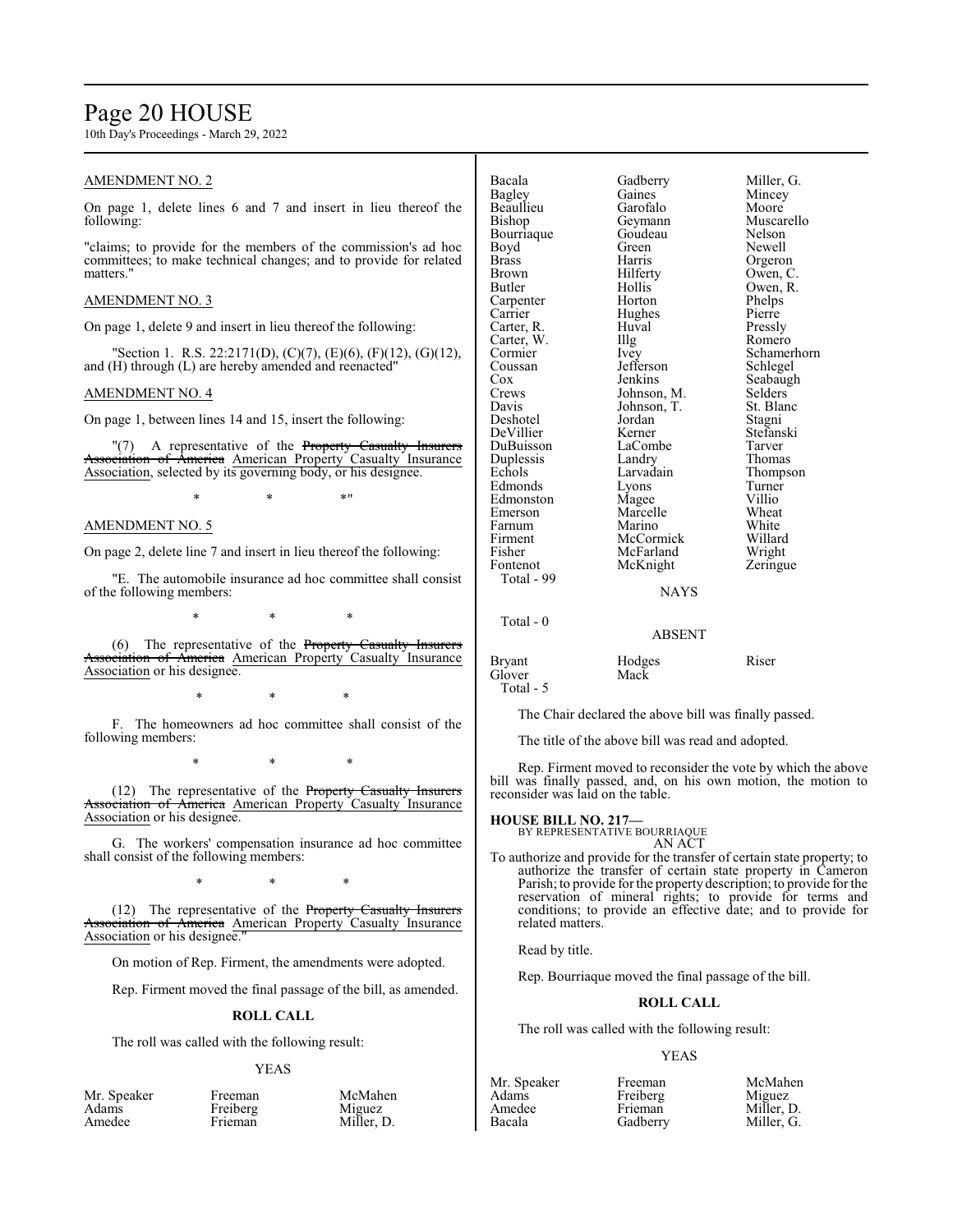### Page 21 HOUSE

10th Day's Proceedings - March 29, 2022

Bagley Garofalo Mincey<br>Beaullieu Gevmann Moore Beaullieu Geymann<br>Bishop Goudeau Bourriaque Green<br>Boyd Harris Boyd Harris Newell<br>Brass Hilferty Orgero Brown Hodges Owen, C.<br>Butler Hollis Owen, R. Carpenter Horton Phelps<br>
Carrier Hughes Pierre Carter, R. Huval Pressl<br>Carter, W. Illg Riser Carter, W. Illg Riser Cormier Livey Romero Cormier Ivey<br>Coussan Jefferson Coussan Jefferson Schamerhorn<br>
Cox Jenkins Schlegel Cox Jenkins Schlegel<br>Crews Johnson, M. Seabaugh Crews Johnson, M. Seabaugh<br>
Davis Johnson, T. Selders Davis Johnson, T.<br>Deshotel Jordan DeVillier Kerner Stagni Duplessis Landry<br>
Echols Larvadain Edmonds Lyons Turne<br>
Edmonston Magee Villio Edmonston Magee Villio<br>Emerson Marcelle Wheat Farnum Marino White<br>Firment McCormick Willard Firment McCormick Willard Fisher McFarland<br>Fontenot McKnight Total - 99 Total - 0

Hollis Owen, R.<br>Horton Phelps Hughes Pierre<br>Huval Pressly Jordan St. Blanc<br>
Kerner Stagni LaCombe Stefansk<br>Landry Thomas Marcelle Wheat<br>
Marino White **NAYS** 

Goudeau Muscarello<br>Green Nelson Orgeron Larvadain Thompson<br>Lyons Turner Zeringue

| <b>Bryant</b> | Glover | Tarver |
|---------------|--------|--------|
| Gaines        | Mack   |        |
| Total $-5$    |        |        |

The Chair declared the above bill was finally passed.

ABSENT

The title of the above bill was read and adopted.

Rep. Bourriaque moved to reconsider the vote by which the above bill was finally passed, and, on his own motion, the motion to reconsider was laid on the table.

### **HOUSE BILL NO. 224—** BY REPRESENTATIVE GREGORY MILLER

AN ACT

To amend and reenact R.S.  $24:202(F)(1)$  and  $(G)$ , relative to meetings of the Louisiana State Law Institute; to provide for the location of meetings; to provide for meetings via electronic means; to provide for the authority of the Louisiana State Law Institute; to provide for definitions; and to provide for related matters.

Read by title.

Rep. Gregory Miller moved the final passage of the bill.

#### **ROLL CALL**

The roll was called with the following result:

#### YEAS

| Freiberg | Miguez     |
|----------|------------|
| Frieman  | Miller, D. |
| Gadberry | Miller, G. |
| Gaines   | Mincey     |
| Garofalo | Moore      |
|          |            |

Beaullieu Geymann Muscarello Bourriaque Green<br>Boyd Harris Boyd Harris Orgeron<br>Brass Hilferty Owen, C Brass Hilferty Owen, C.<br>Brown Hodges Owen, R. Brown Hodges Owen, R.<br>Brvant Hollis Phelps Bryant Hollis Phelps<br>Butler Horton Pierre Carpenter Hughes Pressl<br>Carrier Huval Riser Carrier Huval Riser<br>Carter, R. Illg Romero Carter, R. Illg<br>Carter, W. Ivey Carter, W. Ivey Schamerhorn Cormier Jefferson<br>Coussan Jenkins Coussan Jenkins Seabaugh<br>Cox Johnson, M. Selders Cox Johnson, M. Selders<br>Crews Johnson, T. St. Blanc Crews Johnson, T. St. Blanch<br>Davis Jordan Stagni Davis Jordan<br>Deshotel Kerner Deshotel Kerner Stefanski DuBuisson Landry<br>
Duplessis Larvadain Echols Lyons Turner<br>
Edmonds Mack Villio Edmonds Mack Villio<br>
Edmonston Magee Wheat Edmonston Magee Wheat<br>
Emerson Marcelle White Farnum Marino Willard<br>Firment McCormick Wright Firment McCormick Wright<br>
Fisher McFarland Zeringue Fisher McFarland<br>Fontenot McKnight Fontenot McKnight<br>Freeman McMahen Total - 103 Total - 0

Goudeau Nelson<br>Green Newell Horton Pierre<br>
Hughes Pressly LaCombe Tarver<br>
Landrv Thomas Larvadain Thompson<br>
Lyons Turner Marcelle White<br>
Marino Willard McMahen

#### NAYS

ABSENT

Glover Total - 1

The Chair declared the above bill was finally passed.

The title of the above bill was read and adopted.

Rep. Gregory Miller moved to reconsider the vote by which the above bill was finally passed, and, on his own motion, the motion to reconsider was laid on the table.

### **HOUSE BILL NO. 267—** BY REPRESENTATIVE RISER

AN ACT To amend and reenact R.S. 30:1108(B), relative to geological sequestration of carbon dioxide; to provide relative to eminent domain; to provide for an exception to eminent domain under certain circumstances in Caldwell Parish; and to provide for related matters.

Read by title.

Rep. Riser moved the final passage of the bill.

#### **ROLL CALL**

The roll was called with the following result:

#### YEAS

Bacala Gaines Mincey Bagley Garofalo<br>Beaullieu Geymann

Mr. Speaker Freiberg Miguez<br>Adams Frieman Miller, 1 Adams Frieman Miller, D. Amedee Gadberry Miller, G.<br>Bacala Gaines Mincey Muscarello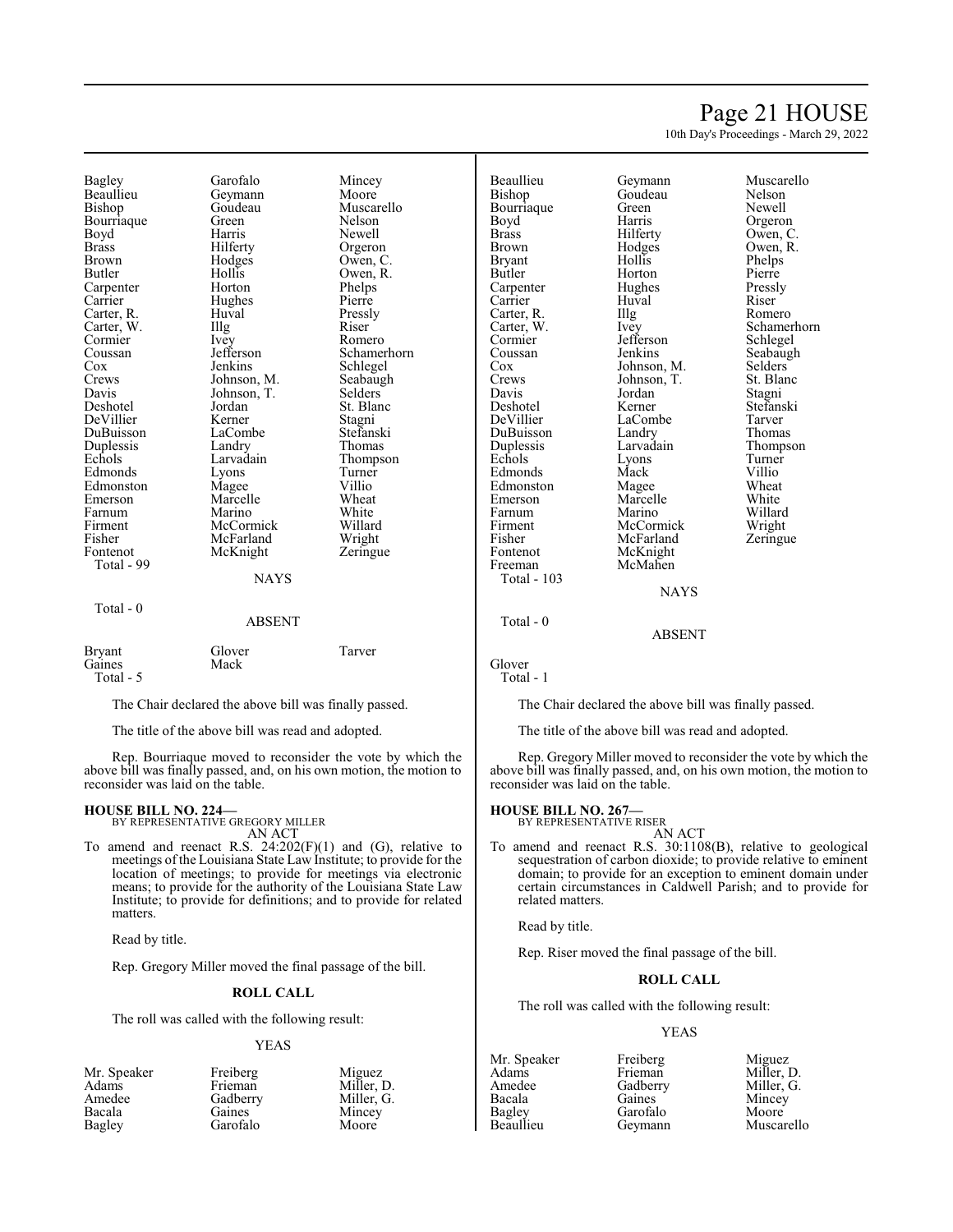### Page 22 HOUSE

10th Day's Proceedings - March 29, 2022

| Bishop             | Goudeau                                               | Nelson         | Bagley             | Garofalo      | Mincey      |
|--------------------|-------------------------------------------------------|----------------|--------------------|---------------|-------------|
| Bourriaque         | Green                                                 | Newell         | Beaullieu          | Geymann       | Moore       |
| Boyd               | Harris                                                | Orgeron        | Bishop             | Goudeau       | Muscarello  |
| <b>Brass</b>       | Hilferty                                              | Owen, C.       | Bourriaque         | Green         | Nelson      |
| <b>Brown</b>       | Hodges                                                | Owen, R.       | Boyd               | Harris        | Newell      |
| <b>Bryant</b>      | Hollis                                                | Phelps         | <b>Brass</b>       | Hilferty      | Orgeron     |
| Butler             | Horton                                                | Pierre         | <b>Brown</b>       | Hodges        | Owen, C.    |
| Carpenter          | Hughes                                                | Pressly        | <b>Bryant</b>      | Hollis        | Owen, R.    |
| Carrier            | Huval                                                 | Riser          | Carpenter          | Horton        | Phelps      |
| Carter, R.         | Illg                                                  | Romero         | Carrier            | Hughes        | Pierre      |
| Carter, W.         | Ivey                                                  | Schamerhorn    | Carter, R.         | Huval         | Pressly     |
| Cormier            | Jefferson                                             | Schlegel       | Carter, W.         | Illg          | Riser       |
| Coussan            | Jenkins                                               | Seabaugh       | Cormier            | Ivey          | Romero      |
| Cox                | Johnson, M.                                           | <b>Selders</b> | Coussan            | Jefferson     | Schamerhorn |
| Crews              | Johnson, T.                                           | St. Blanc      | Cox                | Jenkins       | Schlegel    |
| Davis              | Jordan                                                | Stagni         | Crews              | Johnson, M.   | Seabaugh    |
| Deshotel           | Kerner                                                | Stefanski      | Davis              | Johnson, T.   | Selders     |
| DeVillier          | LaCombe                                               | Tarver         | Deshotel           | Jordan        | Stagni      |
| DuBuisson          | Landry                                                | Thomas         | DeVillier          | Kerner        | Stefanski   |
| Duplessis          | Larvadain                                             | Thompson       | DuBuisson          | LaCombe       | Tarver      |
| Echols             | Lyons                                                 | Turner         | Duplessis          | Landry        | Thomas      |
| Edmonds            | Mack                                                  | Villio         | Echols             | Larvadain     | Thompson    |
| Edmonston          | Magee                                                 | Wheat          | Edmonds            | Lyons         | Turner      |
| Emerson            | Marcelle                                              | White          | Edmonston          | Mack          | Villio      |
| Farnum             | Marino                                                | Willard        | Emerson            | Magee         | Wheat       |
| Firment            | McCormick                                             | Wright         | Farnum             | Marcelle      | White       |
| Fisher             | McFarland                                             | Zeringue       | Firment            | Marino        | Willard     |
| Fontenot           | McKnight                                              |                | Fisher             | McCormick     | Wright      |
| Freeman            | McMahen                                               |                | Fontenot           | McFarland     | Zeringue    |
| <b>Total - 103</b> |                                                       |                | Freeman            | McKnight      |             |
|                    | <b>NAYS</b>                                           |                | <b>Total - 101</b> |               |             |
|                    |                                                       |                |                    | <b>NAYS</b>   |             |
|                    |                                                       |                |                    |               |             |
| Total - 0          |                                                       |                |                    |               |             |
|                    | <b>ABSENT</b>                                         |                | Total - $0$        |               |             |
|                    |                                                       |                |                    | <b>ABSENT</b> |             |
| Glover             |                                                       |                |                    |               |             |
| Total - 1          |                                                       |                | Butler             | Glover        | St. Blanc   |
|                    |                                                       |                | Total - 3          |               |             |
|                    | The Chair declared the above bill was finally passed. |                |                    |               |             |

The title of the above bill was read and adopted.

Rep. Riser moved to reconsider the vote by which the above bill was finally passed, and, on his own motion, the motion to reconsider was laid on the table.

#### **HOUSE BILL NO. 275—**

BY REPRESENTATIVE BAGLEY AN ACT

To amend and reenact R.S. 49:191(1) and to repeal R.S. 49:191(10)(d), relative to the Department of Children and Family Services , including provisions to provide for the recreation of the Department ofChildren and Family Services and the statutory entities made a part of the department by law; to provide for the effective termination date for all statutory authority for the existence of such statutory entities; and to provide for related matters.

Read by title.

Rep. Bagley moved the final passage of the bill.

#### **ROLL CALL**

The roll was called with the following result:

#### YEAS

| Mr. Speaker | Freiberg | McMahen    |
|-------------|----------|------------|
| Adams       | Frieman  | Miguez     |
| Amedee      | Gadberry | Miller, D. |
| Bacala      | Gaines   | Miller, G. |

The Chair declared the above bill was finally passed.

The title of the above bill was read and adopted.

Rep. Bagley moved to reconsider the vote by which the above bill was finally passed, and, on his own motion, the motion to reconsider was laid on the table.

### **HOUSE BILL NO. 294—** BY REPRESENTATIVE NELSON

AN ACT

To enact R.S. 22:1112, relative to the guaranteed issue of Medicare supplement policies; to provide for open enrollment; to require notice to policyholders of open enrollment periods; to prohibit denial or conditioning of coverage under certain circumstances; and to provide for related matters.

Read by title.

Rep. Nelson moved the final passage of the bill.

#### **ROLL CALL**

The roll was called with the following result:

Frieman<br>Gadberry

Garofalo

#### YEAS

| Adams     |
|-----------|
| Amedee    |
| Bacala    |
| Beaullieu |
|           |

Mr. Speaker Freiberg McMahen<br>Adams Frieman Miguez Gadberry Miller, D.<br>Gaines Miller, G. Miller, G.<br>Mincey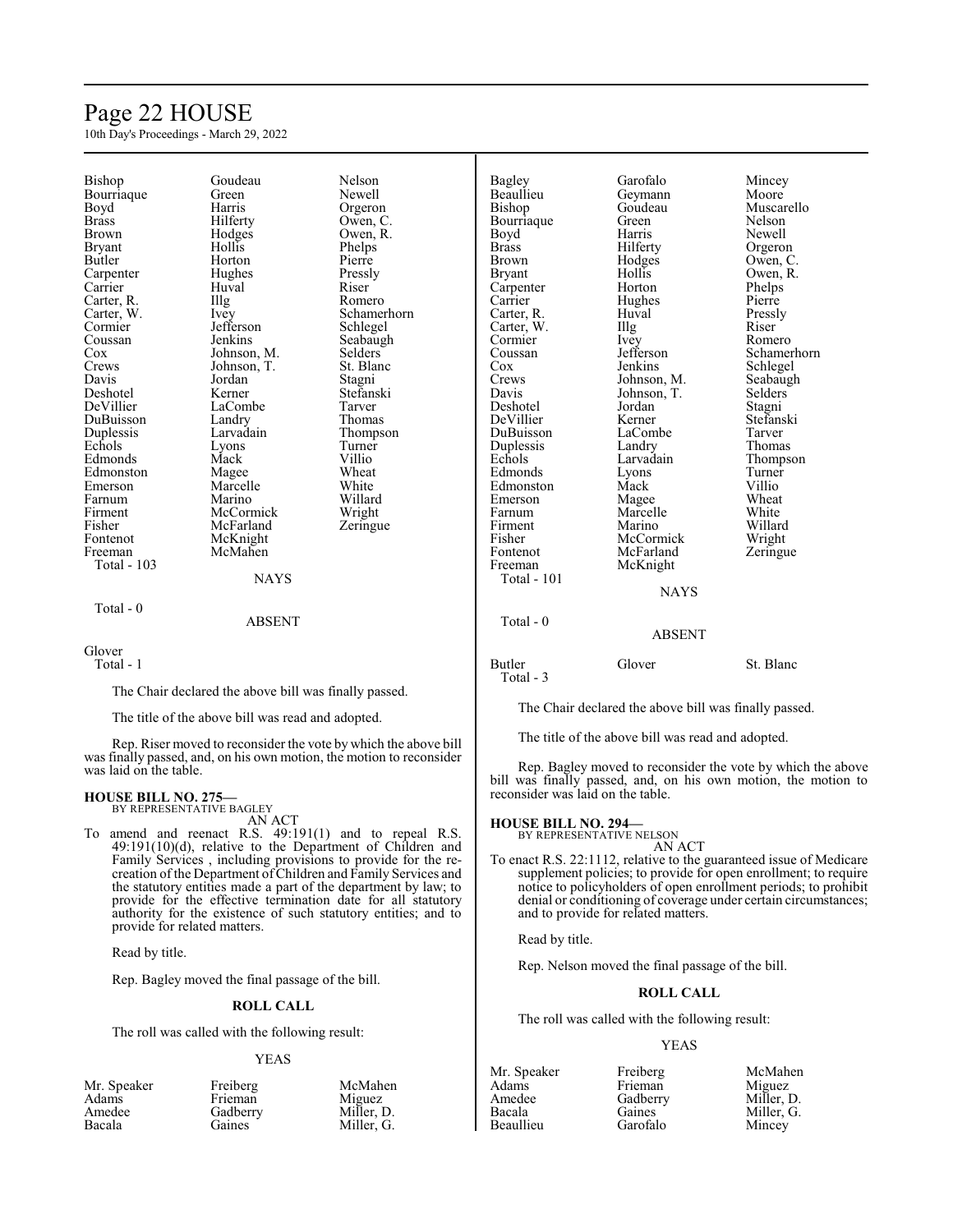### Page 23 HOUSE

10th Day's Proceedings - March 29, 2022

Bourriaque Geymann Moore<br>Boyd Goudeau Muscar Boyd Goudeau Muscarello<br>Brass Green Nelson Brass Green Nelson Brown Harris Newell<br>Bryant Hilferty Orgeror Bryant Hilferty Orgeron<br>Butler Hodges Owen, C Carpenter Hollis Owen, R.<br>
Carrier Horton Phelps Carter, R. Hughes Pierre Carter, W. Huval Pressl<br>Cormier – Hlg – Riser Cormier Illg Riser<br>
Coussan Ivev Romero Coussan Ivey<br>Cox Jefferson Cox **Jefferson** Schamerhorn<br>Crews Jenkins Schlegel Crews Jenkins Schlegel<br>Davis Johnson M. Seabaugh Davis Johnson, M. Seabaugh DeVillier Jordan Stagni DuBuisson Kerner Stefanski Duplessis LaCombe<br>
Echols Larvadain Edmonds Lyons Turne<br>
Edmonston Mack Villio Edmonston Mack Villio<br>Emerson Magee Wheat Emerson Magee Wheat<br>
Farnum Marcelle White Farnum Marcelle<br>Firment Marino Firment Marino Willard<br>Fisher McCormick Wright Fisher McCormick Wright<br>Fontenot McFarland Zeringue Fontenot McFarland<br>Freeman McKnight Total - 98 Total - 0

Hodges Owen, C.<br>Hollis Owen, R. Horton Phelps<br>Hughes Pierre Johnson, T. Selders<br>Jordan Stagni Larvadain Thompson<br>Lyons Turner McKnight **NAYS** 

| Bagley<br>Bishop | Glover<br>Landry | St. Blanc<br>Tarver |
|------------------|------------------|---------------------|
| Total - $6$      |                  |                     |

The Chair declared the above bill was finally passed.

ABSENT

The title of the above bill was read and adopted.

Rep. Nelson moved to reconsider the vote by which the above bill was finally passed, and, on his own motion, the motion to reconsider was laid on the table.

#### **HOUSE BILL NO. 296—**

BY REPRESENTATIVE STEFANSKI AN ACT

To amend and reenact R.S. 42:1132(B)(2), relative to the Board of Ethics; to provide relative to the nominating committee for membership on the Board of Ethics; to provide relative to appointing authorities for the Board of Ethics; and to provide for related matters.

Read by title.

Rep. Stefanski moved the final passage of the bill.

#### **ROLL CALL**

The roll was called with the following result:

#### YEAS

| Mr. Speaker | Freiberg | Miguez     |
|-------------|----------|------------|
| Adams       | Frieman  | Miller, D. |
| Amedee      | Gadberry | Miller, G. |
| Bacala      | Gaines   | Moore      |
| Bagley      | Garofalo | Muscarello |
| Beaullieu   | Geymann  | Nelson     |

Bishop Goudeau Newell<br>Bourriaque Green Orgeron Bourriaque Green<br>Boyd Harris Boyd Harris Owen, C.<br>Brass Hilferty Owen, R. Brass Hilferty Owen, R. Brown Hodges<br>Bryant Hollis Carpenter Horton Riser<br>
Carrier Hughes Romero Carrier Hughes<br>Carter, R. Huval Carter, W. Illg<br>Cormier Ivey Cormier Ivey Seabaugh<br>Coussan Jefferson Selders Coussan Jefferson<br>Cox Jenkins Cox Jenkins St. Blanc<br>Crews Johnson, M. Stagni Crews Johnson, M. Stagni<br>Davis Johnson, T. Stefanski Deshotel Jordan Tarver DeVillier Kerner<br>Duplessis LaCombe Duplessis LaCombe Thompson<br>
Echols Larvadain Turner Edmonds Lyons Villio<br>Edmonston Mack Wheat Edmonston Mack Wheat<br>
Emerson Magee White Emerson Magee White<br>
Farnum Marcelle Willard Farnum Marcelle<br>Firment Marino Firment Marino Wright<br>
Fisher McCormick Zeringue Fisher McCormick<br>Fontenot McKnight Fontenot McKnight<br>Freeman McMahen Total - 97

Total - 0

Johnson, T.<br>Jordan McMahen

Pressly Huval Schamerhorn<br>
Illg Schlegel Larvadain Turner<br>Lyons Villio

**NAYS** 

#### ABSENT

Butler Landry Phelps<br>
DuBuisson McFarland Phelps DuBuisson McFarland Mincey Total - 7

The Chair declared the above bill was finally passed.

The title of the above bill was read and adopted.

Rep. Stefanski moved to reconsider the vote by which the above bill was finally passed, and, on his own motion, the motion to reconsider was laid on the table.

#### **HOUSE BILL NO. 314—**

BY REPRESENTATIVES TURNER AND BAGLEY AN ACT

To amend and reenact R.S. 28:2(introductory paragraph) and (28), 51.1(A)(3)(b) and (d), 70(A), and 915(F)(3), R.S. 37:752(3), (6), (7), and (9)(c) and (d)(ii),  $753(A)$  and (I),  $761(A)(2)$  and (4), 764(A)(4) and (5), 771.1(A) and (B)(1), 786.1(A)(introductory paragraph) and (1), 792(B) and (C)(1), 793(G)(2), 796(A),  $(B)(\bar{7})$ ,  $(D)$ , and  $(F)$ , 796.1(A), 911(Section heading), 925(C), 929(3), 966, 971, 976, 1007(A)(2)(c), 1176(A)(3), 1218(1) and (3), 1218.1(A), 1285(A)(25), 1360.24(A)(introductory paragraph) and (3) and (B), 1360.26, 1360.31(C)(4) and (D),  $1360.37(C)$ ,  $1515(A)(1)$ ,  $2352(introductory paragraph)$ ,  $(3)$ ,  $(8)$ , and (9), 2353(A)(2) and (3)(a) and (C)(introductory paragraph), (2), (4), and (5), 2355(B), 2356(B), (F), and (H), 2356.1(E),  $2356.2(C)(1)$ ,  $2356.3(A)(2)$ ,  $2357(A)$  and  $(B)(1)$ ,  $2359(A)$ , (C)(1), and (F), 2360, 2361(D) and (E), 2362, 2363(A),  $2365(A)$ , (B), and (C)(introductory paragraph), (2), and (3), 2366, 2367, 2441, 2442(introductory paragraph) and (6)(r) and (t), 2447, 2449(A) and (C) through (E), 2449.1(C)(introductory paragraph) and (E), 2453(introductory paragraph) and (2), 2457(4), (5), (7), (8), and (10), 2462, 2464, 2465(A), (B), and  $(C)(1)$ , 3003(introductory paragraph) and (4)(a), and 3071(B)(1) and (2), R.S. 39:98.3(B)(2) and (3), 98.4(B)(3)(a) and (b), 1536(A)(2), 1543(D), and 1658, R.S. 40:4(A)(introductory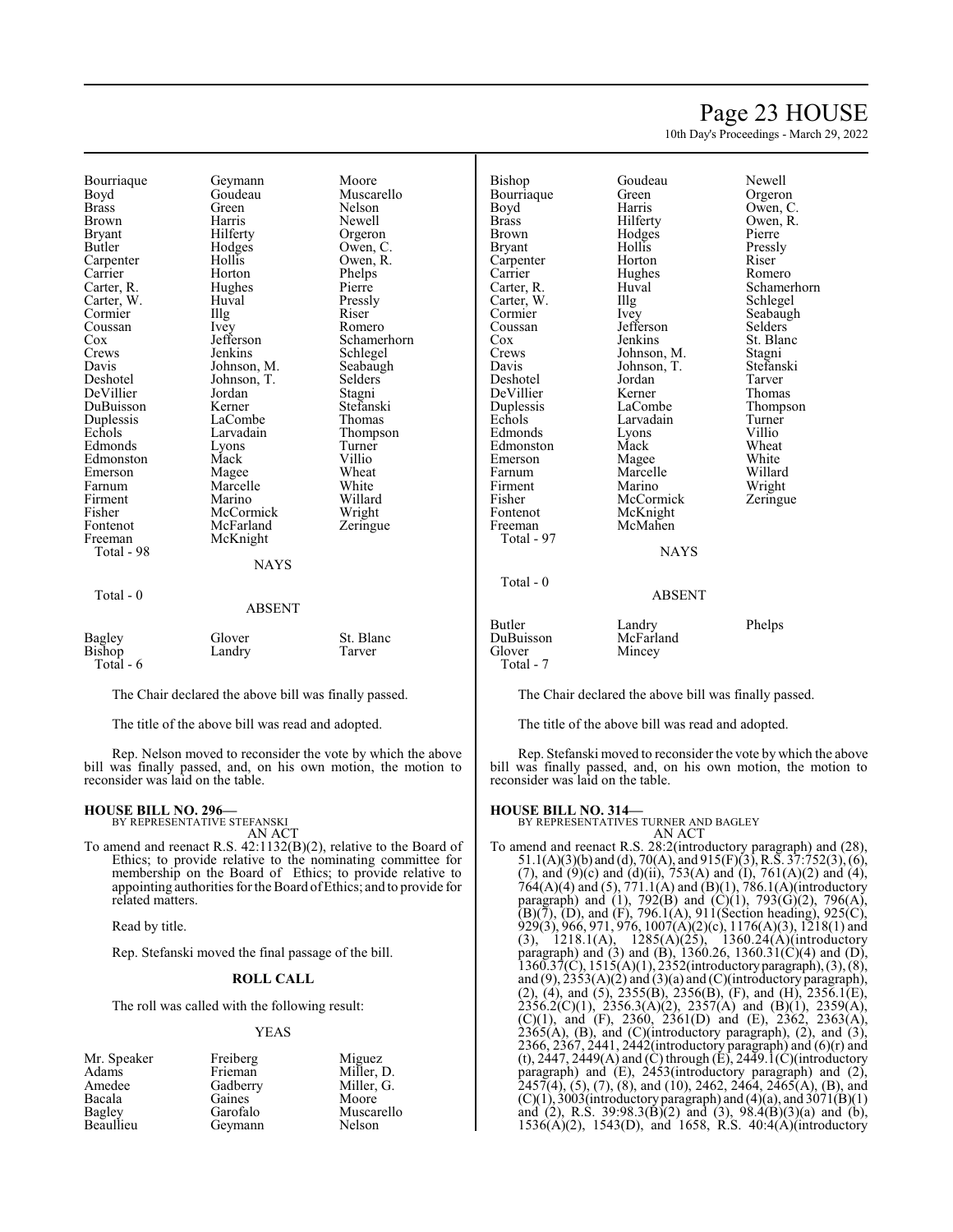### Page 24 HOUSE

10th Day's Proceedings - March 29, 2022

paragraph) and  $(1)(a)$  and  $(b)(ii)$  and  $(iii)$ ,  $5(A)(19)$  and  $(21)(a)$ ,  $(5.5(B), (C)$ (introductory paragraph) and (1) through (3), and (E), 5.5.2(D), 5.8(introductory paragraph) and (6)(introductory paragraph) and (a), 31.13(1), 39.1(A)(introductory paragraph),  $50(\overline{C})$ ,  $75(A)$ ,  $654(Section$  heading),  $961(introductor)$ paragraph),  $(23)$ , and  $(27)(b)(i)$ ,  $966(A)(3)$ , the heading of Part X-B of Chapter 4 of Title 40 of the Louisiana Revised Statutes of 1950, R.S. 40:1024(B), 1046(Section heading),  $1047(A)$ (introductory paragraph) and (4),  $1061.17(B)(3)(a)(iii)$ , 1122.1(B)(2), 1123.3(B)(2), 1133.15, 1139.6(introductory paragraph) and (8), 1168.3(Section heading), 1203.1(4)(a), (e), (f), (h), (n), and (z),  $1203.3(D)(2)$ ,  $1223.3$ ,  $2012.2$ ,  $2012.3$ , 2017.10, 2018.3(B)(1)(h), 2018.6(B)(introductory paragraph),  $(3)(b)$  and (i), and  $(C)(2)(a)$  and  $(3)(i)$ ,  $2109(E)(2)$ ,  $2113.2$ , 2120.33(introductory paragraph) and (7)(introductory paragraph) and (a), 2166.5(B)(12)(e)(introductory paragraph) paragrapii) and (a),  $2180.25(B)(2)(m)(v)$  and (q), and<br>
2193.1(B)(5)(introductory paragraph), R.S.  $2193.1(B)(5)$ (introductory) 46:236.1.2(A)(introductory paragraph), 450.3(introductory paragraph) and  $(C)(2)$ ,  $\overline{450.5}(\overline{A})$  through  $(C)$  and (D)(introductory paragraph), (1), and (3), 450.6(A) and (B)(1), 977, 1906(C), 1933(B), 1952(introductory paragraph),  $2169.1(7), 2626(H)(1)(d), 2741(A), 2742(C),$  and  $2757(C)(1)(e),$ and Children's Code Article 1150(2)(b) and to repeal R.S. 37:2465(D), R.S. 40:5.5(F) and (G) and 1249.1(A) and (B), and Section 4 of Act No. 449 of the 2006 Regular Session, relative to various provisions of Titles 28, 37, 39, 40, and 46 of the Louisiana Revised Statutes of 1950, the Louisiana Children's Code, and uncodified law; to make technical corrections in provisions relative to behavioral health, human services, administration of the Louisiana Department of Health, administration of the Department of Children and Family Services, healthcare institutions and services, professions and occupations, boards and commissions, public health, food and drugs, public welfare and assistance, child welfare, and other matters within or relating to the purview of the legislative committees on health and welfare; to make corrective changes including corrections in legal citations and in names of organizations, programs, publications, institutions, agencies, boards, commissions, departments, and offices and officers of departments; to remove references to agencies, other legal entities, and programs that have been repealed or no longer exist; to repeal obsolete findings and references to outdated information; to designate undesignated statutoryprovisions; and to provide for related matters.

Read by title.

Rep. Horton, on behalf of the Legislative Bureau, sent up floor amendments which were read as follows:

#### **HOUSE FLOOR AMENDMENTS**

Amendments proposed by Representative Horton on behalf of the Legislative Bureau to Engrossed House Bill No. 314 by Representative Turner

#### AMENDMENT NO. 1

On page 7, line 6, following "with" and before "work" change "said" to "the"

#### AMENDMENT NO. 2

On page 51, line 19, change "state owned" to "state-owned"

On motion of Rep. Horton, the amendments were adopted.

Rep. Turner sent up floor amendments which were read as follows:

#### **HOUSE FLOOR AMENDMENTS**

Amendments proposed by Representative Turner to Engrossed House Bill No. 314 by Representative Turner

#### AMENDMENT NO. 1

On page 1, at the end of line 5, change "(D), and (F)," to "and (D),"

#### AMENDMENT NO. 2

On page 1, at the end of line 6, insert "1012, 1015(A) and (C), 1016,  $1017(A)$ ,"

#### AMENDMENT NO. 3

On page 2, at the end of line 3, change "R.S. 40:1024(B)," to "R.S. 40:1021(introductory paragraph), 1024(B),"

#### AMENDMENT NO. 4

On page 2, line 7, after "1223.3," and before "2012.2," insert " $12\overline{49}$ .2(introductory paragraph) and (5),  $12\overline{49}$ .3(A)(4),"

#### AMENDMENT NO. 5

On page 2, delete line 11 in its entirety and insert in lieu thereof the following:

"2180.25(B)(2)(introductoryparagraph), (m)(introductoryparagraph) and (v), and (q), 2193.1(B)(5)(introductory paragraph), and 2321, R.S."

#### AMENDMENT NO. 6

On page 2, line 14, after "(B)(1)," and before "977," insert "460.3,"

#### AMENDMENT NO. 7

On page 2, line 15, after "2742(C)," delete the remainder of the line and insert in lieu thereof  $"2757(C)(1)($ introductory paragraph) and (e), 2761, and 2891, and Children's Code Articles 301 and"

#### AMENDMENT NO. 8

On page 2, line 16, after "repeal" delete the remainder of the line and insert in lieu thereof the following:

"R.S. 37:796(F) and 2465(D), R.S. 40:5.5(F) and (G), 1249.1(A) and (B), and 1249.2(1), R.S. 46:2757(C)(2),"

#### AMENDMENT NO. 9

On page 2, at the beginning of line 17, delete "(B),"

#### AMENDMENT NO. 10

On page 6, line 3, delete "(D), and (F)," and insert in lieu thereof "and (D),"

#### AMENDMENT NO. 11

On page 6, line 4, after "1007(A)(2)(c)," and before "1176(A)(3)," insert  $\frac{1012}{1015(A)}$  and (C), 1016, 1017(A),

#### AMENDMENT NO. 12

On page 7, line 17, after "sale," and before "use," delete "or"

#### AMENDMENT NO. 13

On page 12, delete lines 18 through 21 in their entirety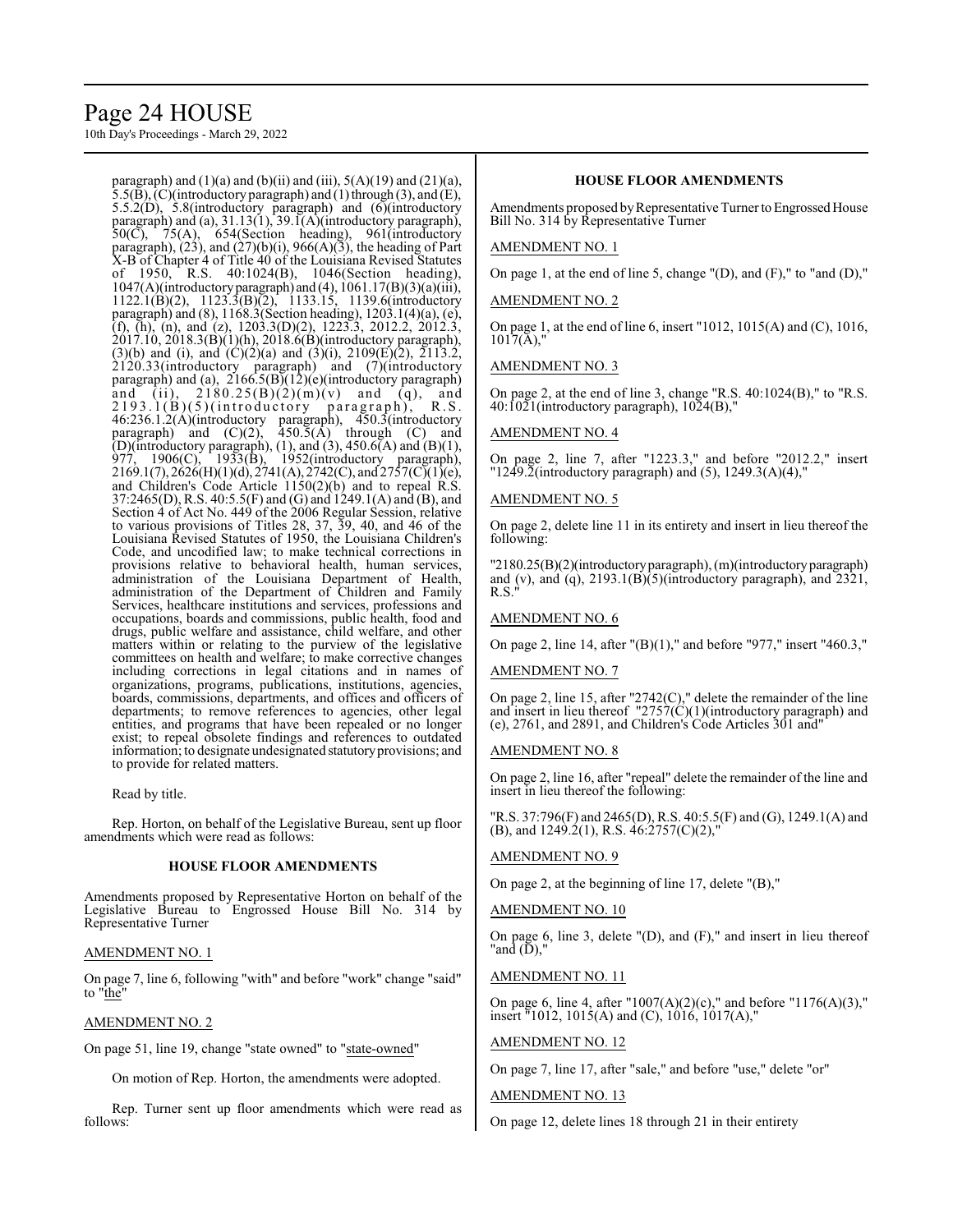Page 25 HOUSE

10th Day's Proceedings - March 29, 2022

#### AMENDMENT NO. 14

On page 15, between lines 3 and 4, insert the following:

"§1012. Definitions

As used in this Part, the following terms have the meaning ascribed in this Section:

(1) "Approved school" means any school of nursing preparing registered nurse applicants, approved by the board and including Charity Hospital School of Nursing, which is approved by the Louisiana State Board of Nursing.

A. (2) "Board" means the Board of Regents.

B. (3) "Committee" means the committee of deans, directors, and department heads of the approved schools and programs of nursing which prepare registered nurse applicants and a nonvoting representative of the board.

"Approved school" means any school of nursing preparing registered nurse applicants, approved by the board and including Charity Hospital School of Nursing, which is approved by the Louisiana State Board of Nursing.

\* \* \*

§1015. Procedure for applications

A. Faculty members requesting stipends for the purpose of acquiring a master's or doctoral degree in nursing or a doctoral degree in a related field shall submit to the committee an application including that includes all of the following:

(1) Notation of approval by the applicant's dean, director, or department head of nursing and other required institutional permission;.

(2) An authorized letter of acceptance from the institution which the applicant plans to enter;.

(3) The specific period of time for which the stipend is requested; and.

(4) Other data and qualifications as deemed pertinent by the committee.

\* \* \*

C. The university, college, or school budget administrator shall submit to the board a list of faculty members from the institution who were granted stipends by the committee. Upon request, each institution will shall be reimbursed on a monthly or semester basis by the Board of Regents for authorized stipends paid.

§1016. Stipends

Each person granted a stipend in accordance with the provisions of this Part shall receive seventy-five per cent percent of his or her current contractual annual salary for the period of approved stipend program participation. Stipends for the fall and spring semester shall each be calculated on a four and one-half month basis. Stipends granted for a quarter session shall be calculated on a three-month basis. Summer stipends may be authorized at seventy-five per cent percent ofthe salary ofthe individual in accordance with institutional policy. Stipends shall be used exclusively for study in Louisiana graduate programs approved by the board. A stipend may, however, be granted for out-of-state study if the committee determines that the necessary course of study is not available in the approved graduate programs of this state or for such other valid reasons as may be determined by the committee.

§1017. Procedure and stipends for non-faculty applications

A. The committee may administer a program by which they loan it loans each year to an applicant eligible pursuant to R.S.  $37:10\overline{13(B)}$  not more than seventy-five percent of the lowest faculty salary being paid at the time of the application to be forgiven in exchange for completing the degree and for serving on the faculty for not less than three years more than the length of time taken to acquire the degree.

 $*$  \*  $*$  \*

#### AMENDMENT NO. 15

On page 38, line 2, delete "R.S. 40:1024(B)," and insert in lieu thereof "R.S. 40:1021(introductory paragraph), 1024(B),"

#### AMENDMENT NO. 16

On page 38, line 5, after "1223.3," and before "2012.2," insert " $12\overline{49}$ . $\overline{2}$ (introductory paragraph) and (5),  $12\overline{49}$ . $\overline{3}(A)(4)$ ,"

#### AMENDMENT NO. 17

On page 38, line 8, after "and (ii)," delete the remainder of the line and insert in lieu thereof the following:

"2180.25(B)(2)(introductoryparagraph),(m)(introductory paragraph) and (v), and (q),  $2193.1(B)(5)$ (introductory paragraph), and  $2321$ "

#### AMENDMENT NO. 18

On page 38, at the beginning of line 9, delete "2193.1(B)(5)(introductory paragraph)"

#### AMENDMENT NO. 19

On page 45, between lines 25 and 26, insert the following:

"§1021. Definitions

A. As used in this Part, unless the context clearly otherwise indicates, the term "drug paraphernalia" shall mean and include means and includes, but is not be limited to:

\* \* \*"

#### AMENDMENT NO. 20

On page 51, between lines 10 and 11, insert the following:

"§1249.2. Definitions

As used in this Part, the following terms have the meaning ascribed in this Section:

\* \* \*

"Person with a developmental disability" means an individual of any age who has a developmental disability as defined in R.S.  $28:451.\overline{2}(1\overline{2})$  R.S. 28:451.2.

\* \* \*

#### §1249.3. Medical assistance programs

A. The department shall adopt rules and regulations in accordance with the Administrative Procedure Act with regards to the following:

\* \* \*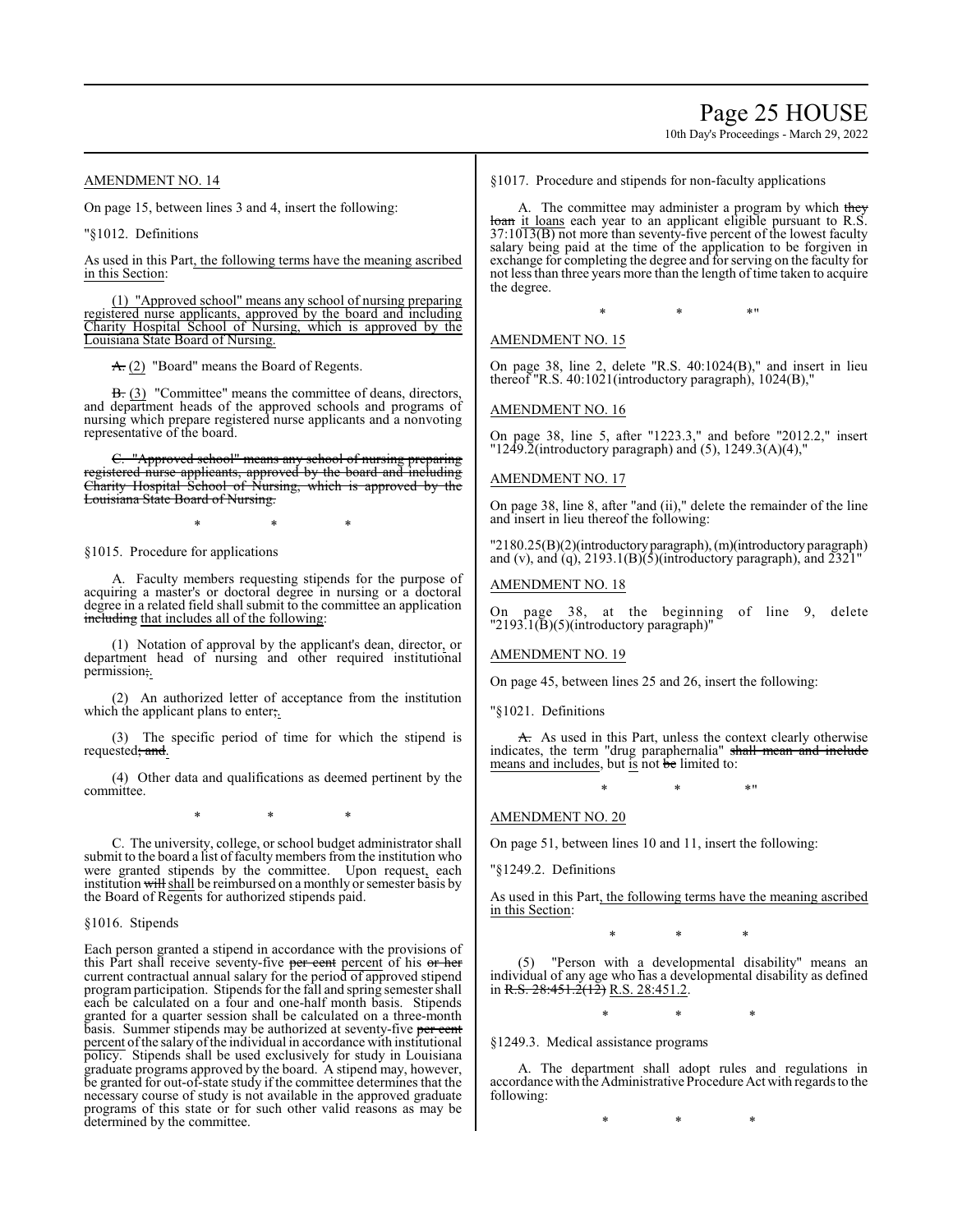### Page 26 HOUSE

10th Day's Proceedings - March 29, 2022

(4) Developing and implementing a budget neutral budgetneutral pilot program in selected areas of the state for an integrated, coordinated, prepaid delivery model for long-term care services for the elderly and people with adult-onset disabilities.

 $*$  \*  $*$  \*

#### AMENDMENT NO. 21

On page 56, line 2, delete the comma "," and after "limited to" and before the colon ":" insert "the following"

#### AMENDMENT NO. 22

On page 56, line 5, after "individuals" and before "for" delete the comma ","

#### AMENDMENT NO. 23

On page 56, between lines 23 and 24, insert the following:

"§2321. Definitions

As used in this Chapter.,

"Water water pollution control projects" means any waste treatment facilities or any plants or other works which accomplishes the treating, stabilizing, or holding of untreated or inadequately treated sewage or other wastes."

#### AMENDMENT NO. 24

On page 56, line 26, after "(B)(1)," and before "977," insert "460.3,"

#### AMENDMENT NO. 25

On page 56, line 27, delete "and  $2757(C)(1)(e)$ " and insert in lieu thereof "2757(C)(1)(introductory paragraph) and (e), 2761, and 2891"

#### AMENDMENT NO. 26

On page 59, between lines 2 and 3, insert the following:

"§460.3. Adult basic education; literacy training; vocational educational training

To the extent allowed by federal law and notwithstanding any other state law, rule, or regulation to the contrary, adult basic education and literacy training shall be included in the definition of vocational educational training for purposes of calculating work participation rates under the Temporary Assistance for Needy Families programs. This law shall apply to any person receiving such education or training, regardless of the person's age. Any rule or regulation in conflict with this Section is hereby repealed.

 $*$  \*  $*$  \*

#### AMENDMENT NO. 27

On page 59, line 28, delete "real and personal" and insert "immovable"

#### AMENDMENT NO. 28

On page 62, line 2, after "develop" delete the remainder of the line

#### AMENDMENT NO. 29

On page 62, at the beginning of line 3, delete "March 1, 2004,"

#### AMENDMENT NO. 30

On page 62, between lines 16 and 17, insert the following:

"§2761. Uncompensated Care Hospital Payments

A.(1) The Louisiana Department of Health shall specify in the Medicaid State Plan how uncompensated care is defined and calculated and shall determine what facilities qualify for uncompensated care payments and the amount of the payments. In determining payments as provided in this Subsection, the department shall prioritize local access to care, and shall distribute uncompensated care payments in proportion to the amount and type of uncompensated care reported by all qualified facilities as required by rule and as allocated in appropriations to the Medical Vendor Payments Program medical vendor payments program. The secretary shall require, as a condition of payment of uncompensated care costs provided under pursuant to this Subsection, that all state and non-state hospitals, excluding rural hospitals included in the Rural Hospital Preservation Act and their provider based provider-based rural health clinics, and other health care healthcare facilities report to the department patient specific patient-specific Louisiana Medicaid universal billing revenue code format data on the amount and type of uncompensated care provided and all requested data on the amount and type of other services and activities financed by uncompensated care payments. This data shall be reported electronically by each hospital or other facility on a quarterly schedule as required by the department. The secretary shall provide, after the close of each quarter, a detailed summary of reported information to the governor and the legislature. Hospitals defined under in the Rural Hospital Preservation Act shall continue to report the data collected on the Louisiana Department of Health' Health form"Schedule ofUncompensatedCare Cost" in accordance with the state plan as approved by the Centers for Medicare and Medicaid Services. The secretary of the Louisiana Department of Health shall provide an annual report of the submitted information and related payments to the governor and the legislature and shall make such data available to the public on the Louisiana Department of Health' department's website. In addition, if a hospital or other health care healthcare facility does not provide the required patient specific patient-specific data, the secretary of the department may withhold an amount equal to five percent of Medicaid payments due that provider. Such withholding shall increase by five percent for each successive month that the required data is not received, but the total amount withheld shall not exceed twenty-five percent of the total monthly amount due the facility. Upon receipt of the required data, the department shall pay the facility all amounts previously withheld as a result of the failure to submit the required data. A hospital or other health care healthcare facility subject to withholding under this provision pursuant to this Paragraph may request an administrative review as provided by R.S. 46:437.4. The format of the data submission shall be defined as the current mandated Louisiana Medicaid Program program format by the secretary of the department.

(2) Nothing in this Subsection shall be construed to impede or preclude the Louisiana Department of Health from implementing the provisions of the Rural Hospital Preservation Act.

B. The secretary of the Louisiana Department of Health shall, subject to approval from the Centers for Medicare and Medicaid Services, amend the State Medicaid Plan state Medicaid plan to provide for Medicaid disproportionate share payments to hospitals operated by the LSU Health Sciences Center-New Orleans under the provision of federal law that permits the reimbursement of uncompensated cost up to one hundred and seventy-five percent of allowable cost. In state fiscal years  $2003-2004$  and  $2004-2005$ , Medicaid disproportionate share payments retained by the hospitals shall not exceed a cap as agreed upon by the division and the Louisiana Department of Health and as reflected in appropriations to the Medical Vendor Payments Program for each year.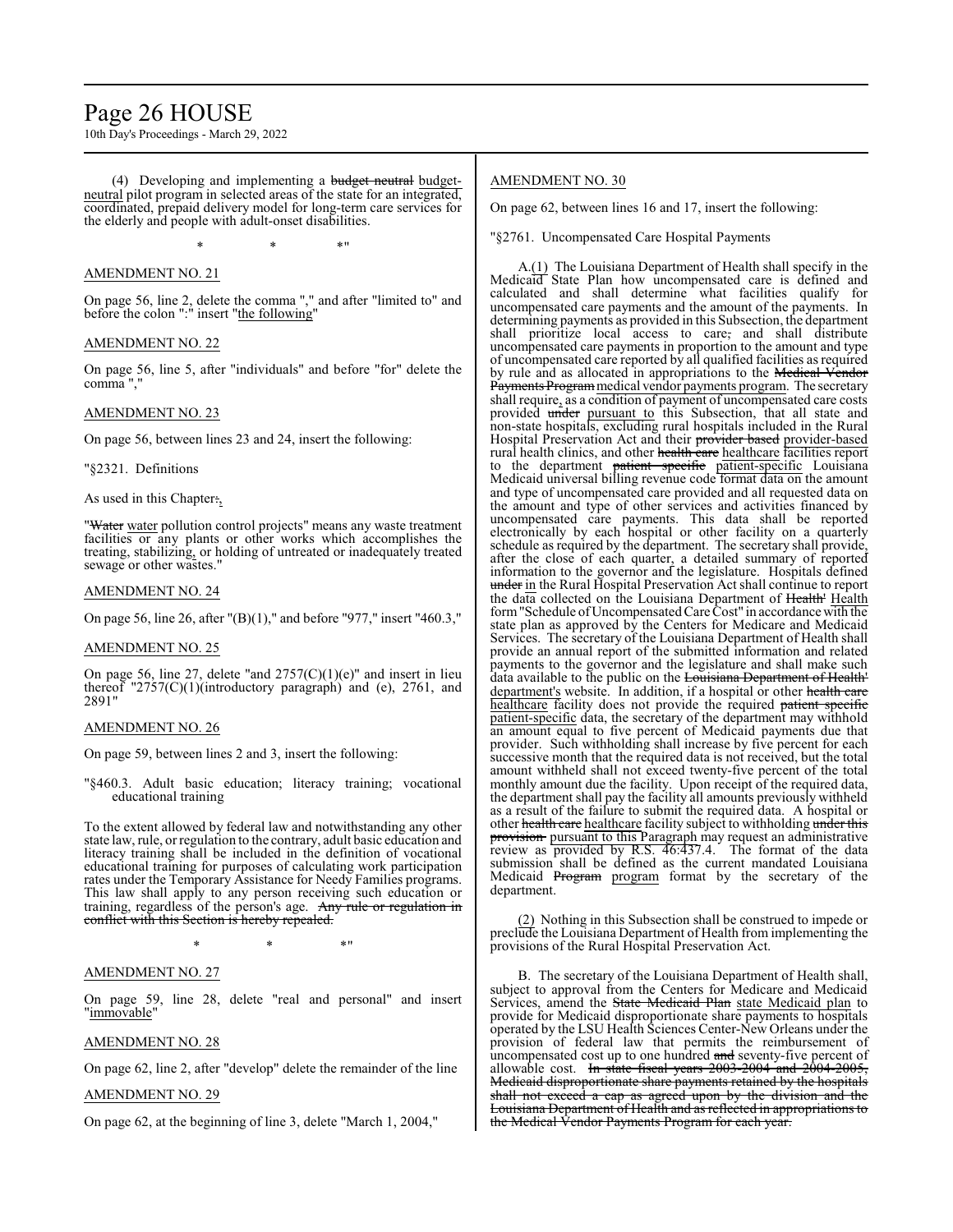### Page 27 HOUSE

10th Day's Proceedings - March 29, 2022

§2891. Physician upper payment limit methodology

The Louisiana Department of Health is hereby authorized to develop mechanisms to support the continued operation of state-funded health eare healthcare programs, specifically Medicaid, through the utilization of physician upper payment limit reimbursement methodologies. <del>The Any such</del> methodology utilized shall be designed to continue access and delivery of healthcare services to the poor. The implementation of this methodology is shall be subject to federal law and approval of by the Centers for Medicare and Medicaid Services. Participation in the utilization of physician upper payment limit reimbursement methodologies shall be limited exclusively to only those hospitals which certify public expenditures to the state of Louisiana."

\* \* \*

#### AMENDMENT NO. 31

On page 62, line 17, delete "Children's Code Article 1150(2)(b) is" and insert in lieu thereof "Children's Code Articles 301 and 1150(2)(b) are"

#### AMENDMENT NO. 32

On page 62, between lines 18 and 19, insert the following:

"Art. 301. Definitions

As used in this Title:,

"Nonmetropolitan nonmetropolitan area" means a parish whose largest city has a population of fifty thousand or less and where the population of the entire parish is less than one hundred thousand.

 $*$  \*  $*$  \*

#### AMENDMENT NO. 33

On page 63, delete line 4 in its entirety and insert in lieu thereof the following:

"Section 7. R.S. 37:796(F) and 2465(D), R.S. 40:5.5(F) and (G), 1249.1(A) and (B), and 1249.2(1), R.S. 46:2757(C)(2), and"

#### AMENDMENT NO. 34

On page 63, delete line 8 in its entirety and insert in lieu thereof the following:

"2833, R.S. 40:1061.9, 1105.1, 1105.9(D), 1251.4, 1269.2, 1300.32, 2010.1, 2010.7, 2017.12(B), 2120.2, and 2472, R.S. 46:1 and 1072, and Children's Code Articles 811.3 and 1351."

#### AMENDMENT NO. 35

On page 63, at the beginning of line 9, change "Section 9." to "Section 9.(A)"

#### AMENDMENT NO. 36

On page 63, line 11, after "1123.4" and before the comma "," insert "as amended by Section 4 of this Act"

#### AMENDMENT NO. 37

On page 63, after line 13, insert the following:

"(B) The Louisiana State LawInstitute is hereby authorized and directed to redesignate Chapter 60 of Title 46 of the Louisiana Revised Statutes of 1950, comprised of R.S. 46:2761 as amended by Section 5 of this Act, as Subpart A-1 of Part I of Chapter 5-E of Title

40 ofthe Louisiana Revised Statutes of 1950, to be comprised ofR.S. 40:1242, and is further directed to apply to the Subpart the heading "Uncompensated Care Hospital Payments".

(C) The Louisiana State Law Institute is hereby authorized and directed to redesignate Chapter 64 of Title 46 of the Louisiana Revised Statutes of 1950, comprised of R.S. 46:2891 as amended by Section 5 of this Act, as Subpart B-1 of Part I of Chapter 5-E of Title 40 of the Louisiana Revised Štatutes of 1950, to be comprised of R.S. 40:1244.1, and is further directed to apply to the Subpart the heading "Physician Upper Payment Limit Methodology"."

On motion of Rep. Turner, the amendments were adopted.

Rep. Turner moved the final passage of the bill, as amended.

#### **ROLL CALL**

The roll was called with the following result:

#### YEAS

Mr. Speaker Freiberg McMahen<br>Adams Frieman Miguez Adams Frieman Miguez<br>Amedee Gadberry Miller, D. Amedee Gadberry<br>Bacala Gaines Bacala Gaines Miller, G.<br>Bagley Garofalo Mincey Bagley Garofalo Mincey<br>Beaullieu Geymann Moore Beaullieu Geymann Moore<br>Bishop Goudeau Muscarello Goudeau Muscarello<br>Green Nelson Bourriaque Green<br>Boyd Harris Boyd Harris Newell<br>Brown Hilferty Orgeror Brown Hilferty Orgeron<br>Bryant Hodges Owen, C Bryant Hodges Owen, C. Carpenter Horton Phelps<br>
Carrier Hughes Pierre Carter, R. Carter, W. Illg Riser Cormier Ney Romero Cormier Ivey<br>Coussan Jefferson Coussan Jefferson Schamerhorn<br>
Cox Jenkins Schlegel Cox Jenkins Schlegel<br>Crews Johnson, M. Seabaugh Crews Johnson, M. Seabaugh<br>
Davis Johnson, T. Selders Davis Johnson, T.<br>Deshotel Jordan DeVillier Kerner<br>DuBuisson LaCombe Duplessis Landry<br>Echols Larvadain Edmonds Lyons Turne<br>
Edmonston Mack Villio Edmonston Mack Villio<br>Emerson Magee Wheat Emerson Magee Wheat<br>
Farnum Marcelle White Firment Marino Willard<br>Fisher McCormick Wright Fisher McCormick<br>Fontenot McFarland Fontenot McFarland Zeringue<br>Freeman McKnight McKnight Total - 101

Hollis Owen, R.<br>Horton Phelps Hughes Pierre<br>Huval Pressly Jordan St. Blanc<br>Kerner Stagni LaCombe Stefanski<br>Landry Thomas Larvadain Thompson<br>Lyons Turner Marcelle White<br>
Marino Willard

#### NAYS

ABSENT

#### Total - 0

#### Brass Glover Tarver

Total - 3

The Chair declared the above bill was finally passed.

The title of the above bill was read and adopted.

Rep. Turner moved to reconsider the vote by which the above bill was finally passed, and, on his own motion, the motion to reconsider was laid on the table.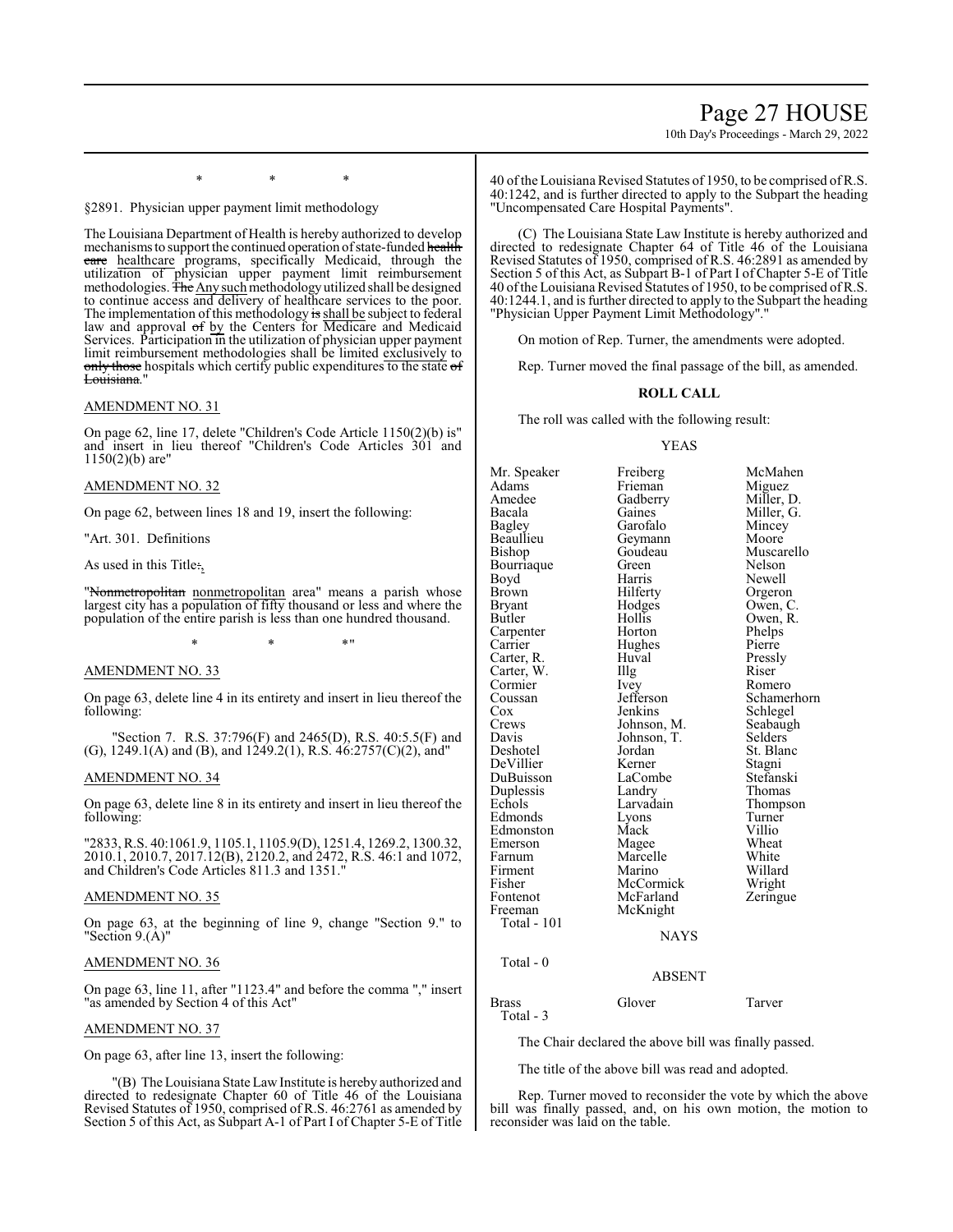### Page 28 HOUSE

10th Day's Proceedings - March 29, 2022

#### **HOUSE BILL NO. 315—** BY REPRESENTATIVE TURNER

AN ACT

To enact R.S. 17:1960.1, relative to students with disabilities; relative to public school governing authorities; relative to certain publicly funded programs; to create the Blind and Visually Impaired Child's Bill of Rights; and to provide for related matters.

Read by title.

Rep. Horton, on behalf of the Legislative Bureau, sent up floor amendments which were read as follows:

#### **HOUSE FLOOR AMENDMENTS**

Amendments proposed by Representative Horton on behalf of the Legislative Bureau to Engrossed House Bill No. 315 by Representative Turner

#### AMENDMENT NO. 1

On page 1, line 14, delete "as follows"

#### AMENDMENT NO. 2

On page 2, line 11, following "skills" insert ","

On motion of Rep. Horton, the amendments were adopted.

Rep. Turner moved the final passage of the bill, as amended.

#### **ROLL CALL**

The roll was called with the following result:

#### YEAS

Adams Freiberg McMahen Amedee Frieman Miguez<br>Bacala Gadberry Miller, D. Bacala Gadberry<br>Bagley Gaines Beaullieu<br>Bishop Bourriaque Goude<br>Boyd Green Boyd Green Newell<br>Brass Harris Orgeror Brass Harris Orgeron<br>Brown Hilferty Owen, C Brown Hilferty Owen, C.<br>Bryant Hodges Owen, R. Bryant Hodges Owen, R. Carpenter Horton Pierre<br>Carrier Hughes Pressly Carter, R. Huval Riser Carter, W. Illg<br>Cormier Ivey Cormier Ivey Schamerhorn<br>Coussan Jefferson Schlegel Coussan Jefferson<br>Cox Jenkins Cox Jenkins Seabaugh<br>Crews Johnson, M. Selders Crews Johnson, M. Selders<br>Davis Johnson, T. St. Blanc Deshotel Jordan<br>DeVillier Kerner DuBuisson LaCombe Tarver Duplessis Landry Thomas<br>
Echols Larvadain Thompson Echols Larvadain Thompson Edmonston Mack Villio<br>Emerson Magee Wheat Emerson Magee Wheat<br>
Farnum Marcelle White Firment

Mr. Speaker Freeman McKnight<br>
Adams Freiberg McMahen Gaines Miller, G.<br>Garofalo Mincev Geymann Moore<br>Goudeau Muscarello Hollis Phelps<br>Horton Pierre Hughes Pressl<br>Huval Riser Johnson, T. St. Blanch<br>Jordan Stagni Kerner Stefanski<br>LaCombe Tarver Lyons Turner<br>
Mack Villio Marcelle White<br>
Marino Willard

| Fisher        | McCormick   | Wright  |
|---------------|-------------|---------|
| Fontenot      | McFarland   | Zeringu |
| Total - $102$ |             |         |
|               | <b>NAYS</b> |         |

Zeringue

Total - 0

ABSENT

Glover Nelson Total - 2

The Chair declared the above bill was finally passed.

The title of the above bill was read and adopted.

Rep. Turner moved to reconsider the vote by which the above bill was finally passed, and, on his own motion, the motion to reconsider was laid on the table.

**HOUSE BILL NO. 325—** BY REPRESENTATIVE STEFANSKI AN ACT

To repeal R.S. 42:29(G), relative to public meetings; to provide relative to the authority of the State Bond Commission to hold periodic meetings via electronic means.

Read by title.

Rep. Stefanski moved the final passage of the bill.

#### **ROLL CALL**

The roll was called with the following result:

#### YEAS

Mr. Speaker Freiberg Miguez<br>Adams Frieman Miller, 1 Adams Frieman Miller, D.<br>Amedee Gadberry Miller, G. Bagley Garofalo<br>Beaullieu Geymann Bourriaque Green<br>Boyd Harris Boyd Harris Orgeron<br>Brass Hilferty Owen, C Brass Hilferty Owen, C.<br>Brown Hodges Owen, R. Bryant Hollis Phelps<br>Butler Horton Pierre Carpenter Hughes Press<br>
Carrier Huval Riser Carrier Huval Riser<br>Carter, R. Illg Romero Carter, R. Illg<br>Carter, W. Ivey Cormier Jefferson Schlegel<br>
Coussan Jenkins Seabaugl Coussan Jenkins Seabaugh<br>Cox Johnson, M. Selders Cox Johnson, M. Selders<br>Crews Johnson, T. St. Blanc Crews Johnson, T. St. Blanch<br>Davis Jordan Stagni Davis Jordan<br>Deshotel Kerner Deshotel Kerner Stefanski DuBuisson Landry<br>
Duplessis Larvadain Edmonds Mack Villio<br>Edmonston Magee Wheat Edmonston Magee Wheat<br>
Emerson Marcelle White Farnum Marino Willard<br>Firment McCormick Wright Firment McCormick Wright<br>
Fisher McFarland Zeringue Fisher McFarland<br>Fontenot McKnight Fontenot McKnight<br>Freeman McMahen McMahen

Total - 103

Amedee Gadberry Miller, G.<br>Bacala Gaines Mincey Gaines Mincey<br>Garofalo Moore Beaullieu Geymann Muscarello<br>Bishop Goudeau Nelson Goudeau Nelson<br>Green Newell Hodges Owen, R.<br>Hollis Phelps Horton Pierre<br>
Hughes Pressly Carter, W. Ivey Schamerhorn LaCombe<br>
Landry Thomas Duplessis Larvadain Thompson<br>
Echols Lyons Turner Lyons Turner<br>
Mack Villio Marcelle White<br>
Marino Willard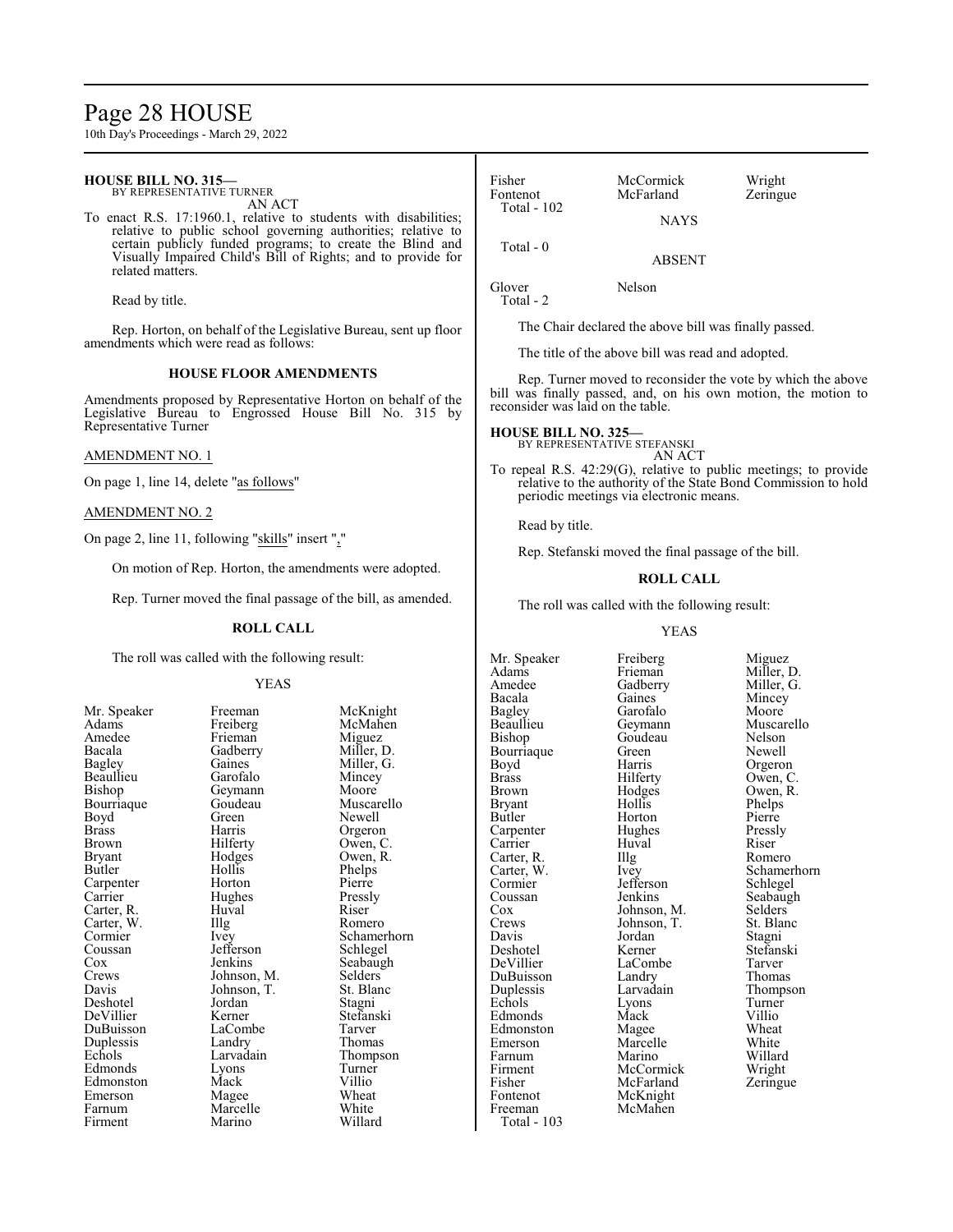10th Day's Proceedings - March 29, 2022

**NAYS** 

ABSENT

Total - 0

Glover Total - 1

The Chair declared the above bill was finally passed.

The title of the above bill was read and adopted.

Rep. Stefanski moved to reconsider the vote by which the above bill was finally passed, and, on his own motion, the motion to reconsider was laid on the table.

#### **HOUSE BILL NO. 460—**

BY REPRESENTATIVE BRASS AND SENATOR PRICE AN ACT

To amend and reenact R.S. 15:1099.5(C)(1) and (D), relative to early childhood programs; to provide relative to the purpose for which a parish governing authority levies an additional tax; and to provide for related matters.

Called from the calendar.

Read by title.

#### **Motion**

On motion of Rep. Brass, the bill was returned to the calendar.

#### **Notice of Intention to Call**

Pursuant to House Rule No. 8.20(A), Rep. Brass gave notice of his intention to call House Bill No. 460 from the calendar on Monday, April 4, 2022.

#### **HOUSE BILL NO. 462—**

BY REPRESENTATIVE MINCEY AN ACT

To enact R.S. 14:45.2, relative to kidnapping and false imprisonment; to create the crime of unauthorized removal of a minor from a school, child day care center, or early learning center; to provide for definitions; to provide for criminal penalties; to provide for exceptions; and to provide for related matters.

Called from the calendar.

Read by title.

#### **Motion**

On motion ofRep. Mincey, the bill was returned to the calendar.

#### **Notice of Intention to Call**

Pursuant to House Rule No. 8.20(A), Rep. Mincey gave notice of his intention to call House Bill No. 462 from the calendar on Tuesday, April 5, 2022.

#### **HOUSE BILL NO. 515—**

BY REPRESENTATIVE MIKE JOHNSON AN ACT

To amend and reenact R.S. 12:1333(A) and to enact R.S. 12:1333(E) and 1333.1, relative to succession proceedings involving limited liability companies; to provide for death of board members; to allow for inheritance of interest in a single-person limited liability company; to allow the succession representative to exercise the rights of the deceased member; to provide for membership of the heir or legatee; to provide definitions; and to provide for related matters.

Called from the calendar.

Read by title.

#### **Motion**

On motion ofRep. Michael Johnson, the bill was returned to the calendar.

#### **Notice of Intention to Call**

Pursuant to House Rule No. 8.20(A), Rep. Michael Johnson gave notice of his intention to call House Bill No. 515 from the calendar on Monday, April 4, 2022.

#### . **HOUSE BILL NO. 376—**

BY REPRESENTATIVES HUVAL, GREEN, AND WRIGHT AND SENATORS TALBOT AND MCMATH AN ACT

To amend and reenact R.S. 32:300.5 and to repeal R.S. 32:300.6, 300.7, and 300.8, relative to the prohibition of the use of certain wireless telecommunications devices while operating a motor vehicle; to provide for definitions; to provide for exceptions and penalties; to provide for enforcement and reporting; and to provide for related matters.

Called from the calendar.

Read by title.

#### **Motion**

On motion of Rep. Huval, the bill was returned to the calendar.

#### **Notice of Intention to Call**

Pursuant to House Rule No. 8.20(A), Rep. Huval gave notice of his intention to call House Bill No. 376 from the calendar on Monday, April 4, 2022.

#### **Suspension of the Rules**

On motion of Rep. Stefanski, the rules were suspended in order to take up and consider Petitions, Memorials, and Communications at this time.

#### **Petitions, Memorials, and Communications**

The following petitions, memorials, and communications were received and read:

#### **Message from the Senate**

#### **Relative to Adjournment**

#### March 29, 2022

To the Honorable Speaker and Members of the House of Representatives:

I am directed to inform your honorable body that the Senate has consented to adjourn for more than three days in accordance with the provisions of Article III, Section 10.

Respectfully submitted,

YOLANDA J. DIXON Secretary of the Senate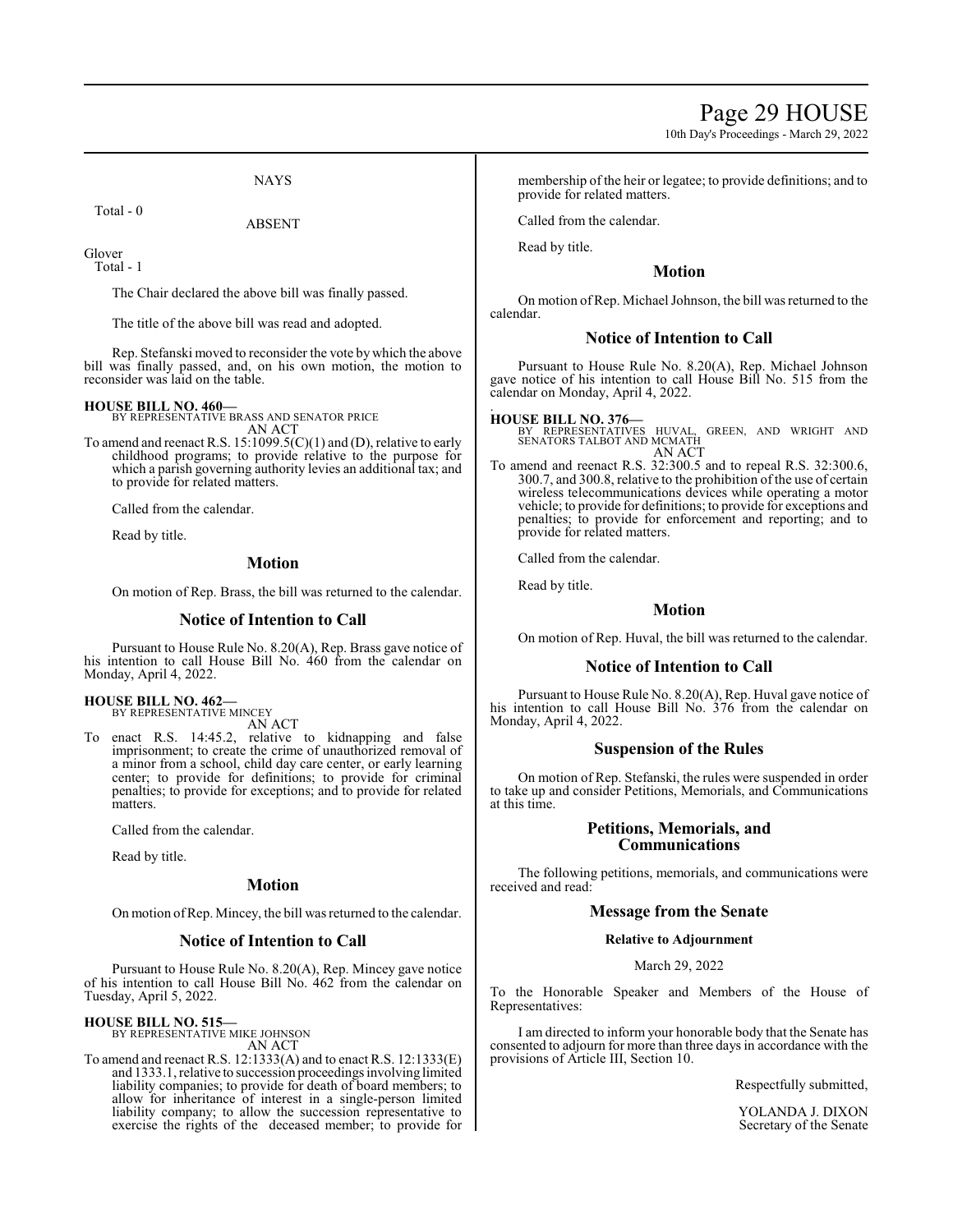### Page 30 HOUSE

10th Day's Proceedings - March 29, 2022

#### **Motion**

Rep. Thompson moved that the House give consent to adjourn for more than three days accordance with the provisions of Article III, Section 10.

Rep. Jenkins objected.

#### **Point of Order**

Rep. Green asked for a ruling from the Chair as to what would be the vote requirement for the motion to pass.

#### **Ruling of the Chair**

The Chair ruled the vote required a majority of the members present and voting to pass.

By a vote of 71 yeas and 32 nays, the motion was adopted.

#### **Message from the Senate**

#### **ASKING CONCURRENCE IN SENATE CONCURRENT RESOLUTIONS**

March 29, 2022

To the Honorable Speaker and Members of the House of Representatives:

I am directed to inform your honorable body that the Senate has adopted and asks your concurrence in the following Senate Concurrent Resolutions:

Senate Concurrent Resolution Nos. 15 and 16

Respectfully submitted,

YOLANDA J. DIXON Secretary of the Senate

#### **Senate Concurrent Resolutions Lying Over**

The following Senate Concurrent Resolutions contained in the message were taken up and acted upon as follows:

**SENATE CONCURRENT RESOLUTION NO. 15—**<br>BY SENATOR FOIL AND REPRESENTATIVES FREIBERG AND MARCELLE

A CONCURRENT RESOLUTION To commend Visit Baton Rouge on its fiftieth anniversary.

Read by title.

Lies over under the rules.

#### **SENATE CONCURRENT RESOLUTION NO. 16—**

BY SENATORS MILLIGAN, PEACOCK AND TARVER AND REPRESENTATIVES PRESSLY AND SEABAUGH A CONCURRENT RESOLUTION

To express the sincere condolences of the Legislature of Louisiana upon the passing of Councilman James Flurry, to acknowledge his lifelong commitment to his family and community, and to note his many contributions made on behalf of the city of Shreveport and the state of Louisiana.

Read by title.

Lies over under the rules.

#### **Suspension of the Rules**

On motion of Rep. Stefanski, the rules were suspended in order to take up and consider Petitions, Memorials, and Communications at this time.

#### **Petitions, Memorials, and Communications**

The following petitions, memorials, and communications were received and read:

#### **Message from the Senate**

#### **SENATE BILLS**

#### March 29, 2022

To the Honorable Speaker and Members of the House of Representatives:

I am directed to inform your honorable body that the Senate has finally passed the following Senate Bills:

Senate Bill Nos. 17, 30, 39, 46, 54, 61, 64, 70, 78, 84, 88, 97, 103, 161 and 363

Respectfully submitted,

YOLANDA J. DIXON Secretary of the Senate

#### **Senate Bills and Joint Resolutions on First Reading**

The following Senate Bills and Joint Resolutions on first reading were taken up, read, and placed upon the calendar for their second reading:

**SENATE BILL NO. 17—** BY SENATOR MIZELL

AN ACT

To amend and reenact R.S. 47:463.157(E), relative to motor vehicle prestige license plates; to provide relative to the "Save the Honeybee" special prestige license plate; to authorize financial aid for certain postgraduate students; and to provide for related matters.

Read by title.

Lies over under the rules.

#### **SENATE BILL NO. 30—**

BY SENATOR FRED MILLS AN ACT

To amend and reenact R.S. 40:2116 and to enact R.S. 40:2009.4(C), 2116.1, 2116.2, and 2180.2(12), relative to facility need review; to provide legislative authority for facility need review; to provide for healthcare provider types subject to facility need review; to provide for the facility need review committee; to provide for a nursing facility moratorium; to provide for exceptions; to provide for cost effective measures; to provide for notice of sex offenders living in certain facilities; and to provide for related matters.

Read by title.

Lies over under the rules.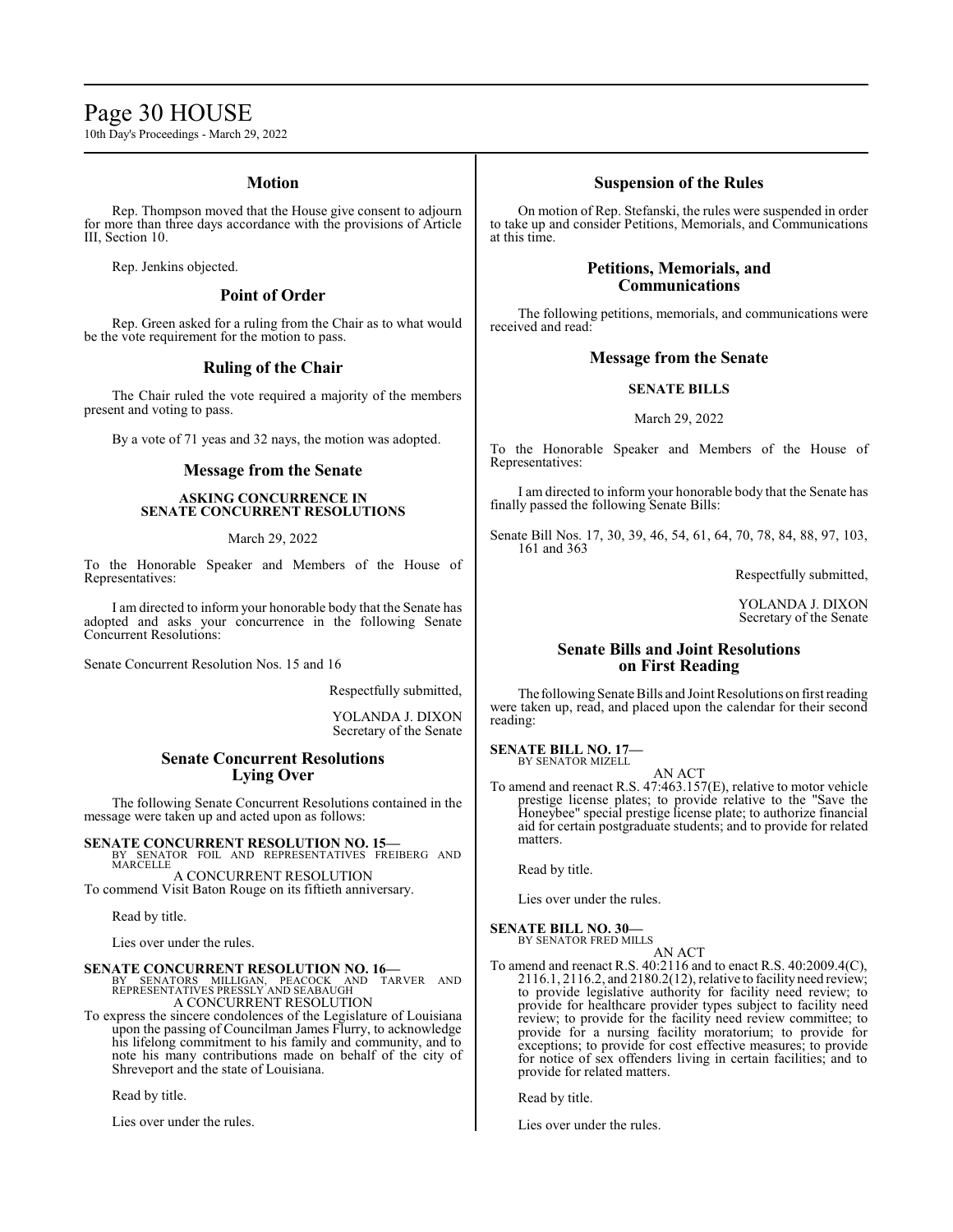### Page 31 HOUSE

10th Day's Proceedings - March 29, 2022

#### **SENATE BILL NO. 39—** BY SENATOR BERNARD

AN ACT

To provide relative to state highways; to designate a portion of Louisiana Highway 493 in Natchitoches Parish as the "Augustin Metoyer Memorial Parkway"; to provide for restrictions on costs of materials to the department; and to provide for related matters.

Read by title.

Lies over under the rules.

#### **SENATE BILL NO. 46—** BY SENATOR ALLAIN

AN ACT

To amend and reenact R.S. 13:783(F)(7), relative to expenses of the clerks of court; to provide for insurance premium costs for certain retirees; and to provide for related matters.

Read by title.

Lies over under the rules.

**SENATE BILL NO. 54—** BY SENATOR ALLAIN

AN ACT To amend and reenact R.S. 47:103(D), relative to income tax return filing extensions; to provide for an automatic filing extension for certain income tax returns; to provide for conditions and applicability; and to provide for related matters.

Read by title.

Lies over under the rules.

#### **SENATE BILL NO. 61—** BY SENATOR MCMATH

AN ACT

To enact R.S. 47:463.214, relative to motor vehicle special prestige license plate; to provide for the establishment of the "Mental Health" special prestige license plate; to provide for creation, issuance, design, fees, distribution, and rule promulgation applicable to such license plates; and to provide for related matters.

Read by title.

Lies over under the rules.

#### **SENATE BILL NO. 64—** BY SENATORS CONNICK AND BARROW

AN ACT

To amend and reenact R.S. 14:2(B)(8), (29) and (40), 41(B), 42(A)(6) and (C), 43.2(A)(1) and (2), 43.3(A)(1), 44.1(A)(3),  $44.2(\widehat{B})(2)$ , and the introductory paragraph of  $93.5(A)$  and  $(\widehat{B})$ , Code of Criminal Procedure Art. 814(A)(12), and Code of Evidence. Art. 412.1, and to enact R.S.  $14:41(D)$ , and  $42(A)(7)$ and Code of Criminal Procedure Art.  $814(\hat{A})(69)$  and  $(70)$ , relative to sex offenses; to provide relative to crimes of violence; to provide relative to the elements of certain sex offenses; to provide relative to certain evidence in sexual assault cases; to provide relative to responsive verdicts for certain sex offenses; to provide definitions; and to provide for related matters.

Read by title.

Lies over under the rules.

#### **SENATE BILL NO. 70—** BY SENATOR TALBOT

AN ACT To enact R.S. 14:67.12 and R.S. 37:1864(A)(3), relative to misappropriation without violence; to create the crime of theft of a catalytic converter or engine control module; to provide penalties; to provide relative to entities engaged in the sale of catalytic converters or engine control modules; to provide relative to registration with law enforcement; and to provide for related matters.

Read by title.

Lies over under the rules.

#### **SENATE BILL NO. 78—**

BY SENATOR REESE

AN ACT To amend and reenact R.S. 38:2212.1(A)(2)(a), relative to the Public Bid Law; to provide relative to the purchase of certain law enforcement vehicles by local government; to increase the threshold amount for which public bid is necessary; and to provide for related matters.

Read by title.

Lies over under the rules.

### **SENATE BILL NO. 84—** BY SENATORS CORTEZ AND MCMATH

AN ACT

To enact R.S. 47:463.214, relative to motor vehicle special prestige license plate; to provide for the establishment of the "Maddie's Footprints" special prestige license plate; to provide for creation, issuance, design, fees, distribution, and rule promulgation applicable to the license plates; and to provide for related matters.

Read by title.

Lies over under the rules.

#### **SENATE BILL NO. 88—**

BY SENATOR FRED MILLS AN ACT

To amend and reenact R.S. 13:5554(G)(2) and (V), relative to the St. Martin Parish Sheriff's Office group insurance; to provide for payments of life and health insurance premium costs for retirees; to provide for eligibility requirements; and to provide for related matters.

Read by title.

Lies over under the rules.

**SENATE BILL NO. 97—** BY SENATOR BOUDREAUX

AN ACT

To amend and reenact R.S. 37:1203(B), relative to pharmacist licensure by reciprocity; to provide for licensure by reciprocity; and to provide for related matters.

Read by title.

Lies over under the rules.

**SENATE BILL NO. 103—** BY SENATOR FOIL

#### AN ACT

To amend and reenact R.S. 9:5605(A) and (B), and to enact R.S. 9:5605.2, relative to legal malpractice; to provide relative to filing time periods; to provide relative to the burden of proof; to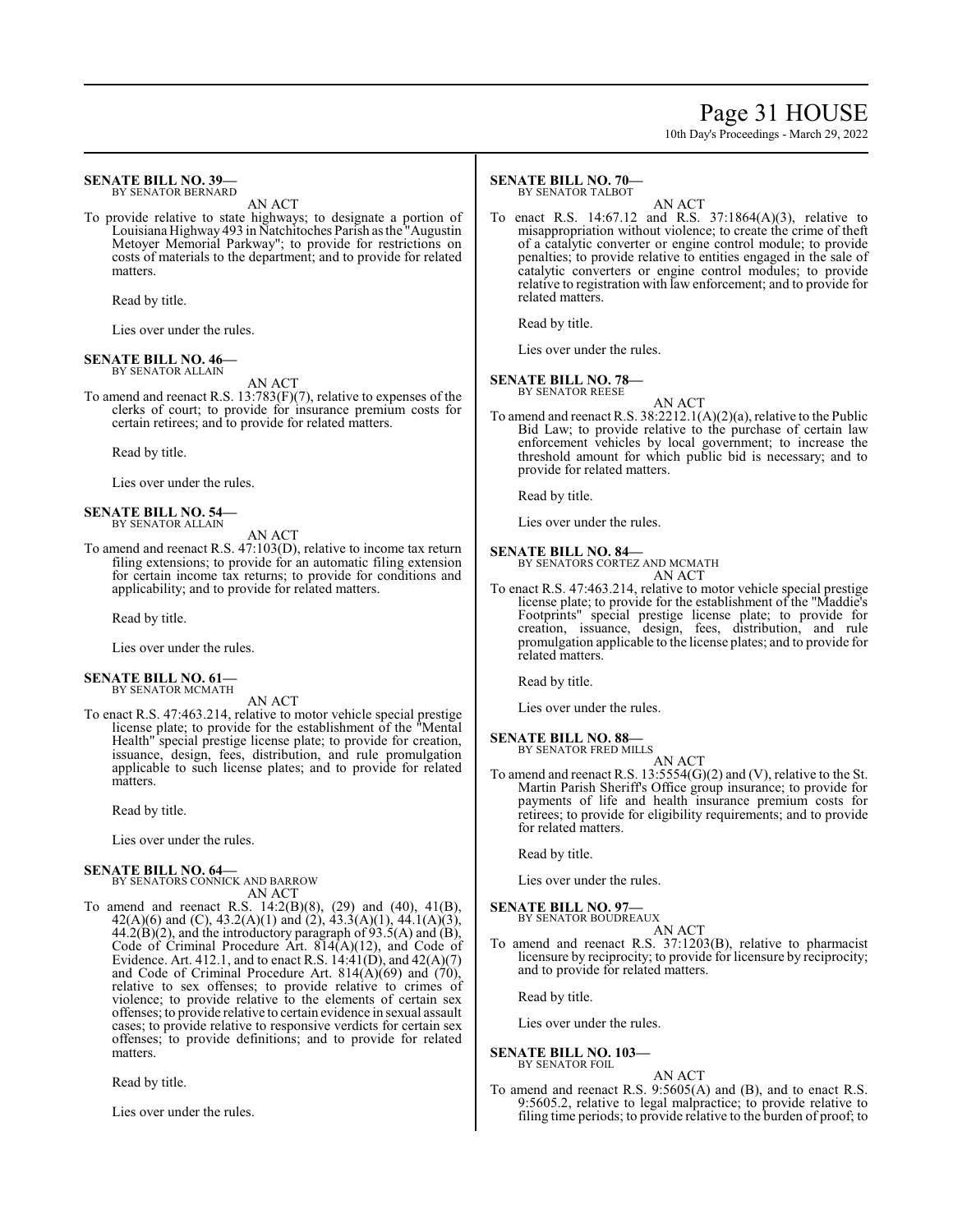### Page 32 HOUSE

10th Day's Proceedings - March 29, 2022

provide relative to collectability of damages; and to provide for related matters.

Read by title.

Lies over under the rules.

**SENATE BILL NO. 161—** BY SENATORS TALBOT, BERNARD, CONNICK, CORTEZ, FESI,<br>HENRY, HENSGENS, HEWITT, MCMATH, MILLIGAN, FRED MILLS,<br>ROBERT MILLS, MIZELL, MORRIS, PEACOCK, POPE, SMITH, STINE,<br>WHITE AND WOMACK AN ACT

To amend and reenact R.S. 14:64.2(B), relative to the crime of carjacking; to increase the penalty for carjacking when committed with a firearm or other dangerous weapon; and to provide for related matters.

Read by title.

Lies over under the rules.

#### **SENATE BILL NO. 363—**

BY SENATOR FOIL

AN ACT

To amend and reenact R.S. 6:333(B) and to enact Code of Civil Procedure Art. 2336.1, relative to the judicial sale of property; to provide for the determination or superior encumbrances or privileges; to provide for issuance of a subpoena duces tecum upon the owner or servicer of an obligation secured by a superior encumbrance; and to provide for related matters.

#### Read by title.

Lies over under the rules.

#### **Suspension of the Rules**

On motion of Rep. LaCombe, the rules were suspended in order to take up and consider Introduction of Resolutions, House and House Concurrent at this time.

#### **Introduction of Resolutions, House and House Concurrent**

The following members introduced the following entitled House and House Concurrent Resolutions, which were read the first time by their titles and placed upon the calendar for their second reading:

### **HOUSE RESOLUTION NO. 31—** BY REPRESENTATIVE LACOMBE

A RESOLUTION To commend First Baptist New Roads on its one hundred twentieth anniversary.

Read by title.

On motion of Rep. LaCombe, and under a suspension of the rules, the resolution was adopted.

#### **Introduction of House Bills and Joint Resolutions**

The following named members introduced the following House Bills and Joint Resolutions, which were read the first time by their titles and placed upon the calendar for their second reading:

#### **HOUSE BILL NO. 888—** BY REPRESENTATIVE FREIBERG

AN ACT

To enact R.S. 17:3138.4, relative to postsecondary education; to require the Board of Regents to establish a process for designating an institution as a "Hunger-Free Campus"; to require the Board of Regents to establish a related grant program; to provide for eligibility criteria for institutions; to provide for an effective date; to provide relative to reporting; and to provide for related matters.

Read by title.

Lies over under the rules.

#### **Reports of Committees**

The following reports of committees were received and read:

Report of the Committee on

Civil Law and Procedure

March 29, 2022

To the Speaker and Members of the House of Representatives:

I am directed by your Committee on Civil Law and Procedure to submit the following report:

House Bill No. 160, by Landry Reported with amendments. (13-0-1)

House Bill No. 166, by Miller, G. (Joint Resolution) Reported without amendments. (15-0)

House Bill No. 184, by Miller, G. Reported with amendments. (15-0)

House Bill No. 272, by Jefferson Reported favorably. (14-2-1)

House Bill No. 403, by Jefferson Reported with amendments. (15-0-1)

House Bill No. 549, by Boyd Reported with amendments. (13-0-1)

House Bill No. 599, by Beaullieu (Joint Resolution) Reported without amendments. (16-0)

House Bill No. 644, by Green Reported with amendments. (13-0-1)

House Bill No. 848, by Bryant Reported with amendments. (14-0-1)

> GREGORY A. MILLER Chairman

RULE 6.8(A) REPORT OF THE HOUSE COMMITTEE ON CIVIL LAW AND PROCEDURE ON HOUSE BILL NO. 166

March 29, 2022

#### I. SUMMARY OF JOINT RESOLUTION

House Bill No. 166 of the 2022 Regular Session by Representative Greg Miller, proposes to Amend Article III. Section 18(A) and (B) of the Constitution of Louisiana.

Clarifies that the calculation of the deadline for gubernatorial action on a bill is based upon the status of the legislative session in which the bill passed.

#### CONSTITUTIONAL NECESSITY

The proposed measure cannot be accomplished statutorily.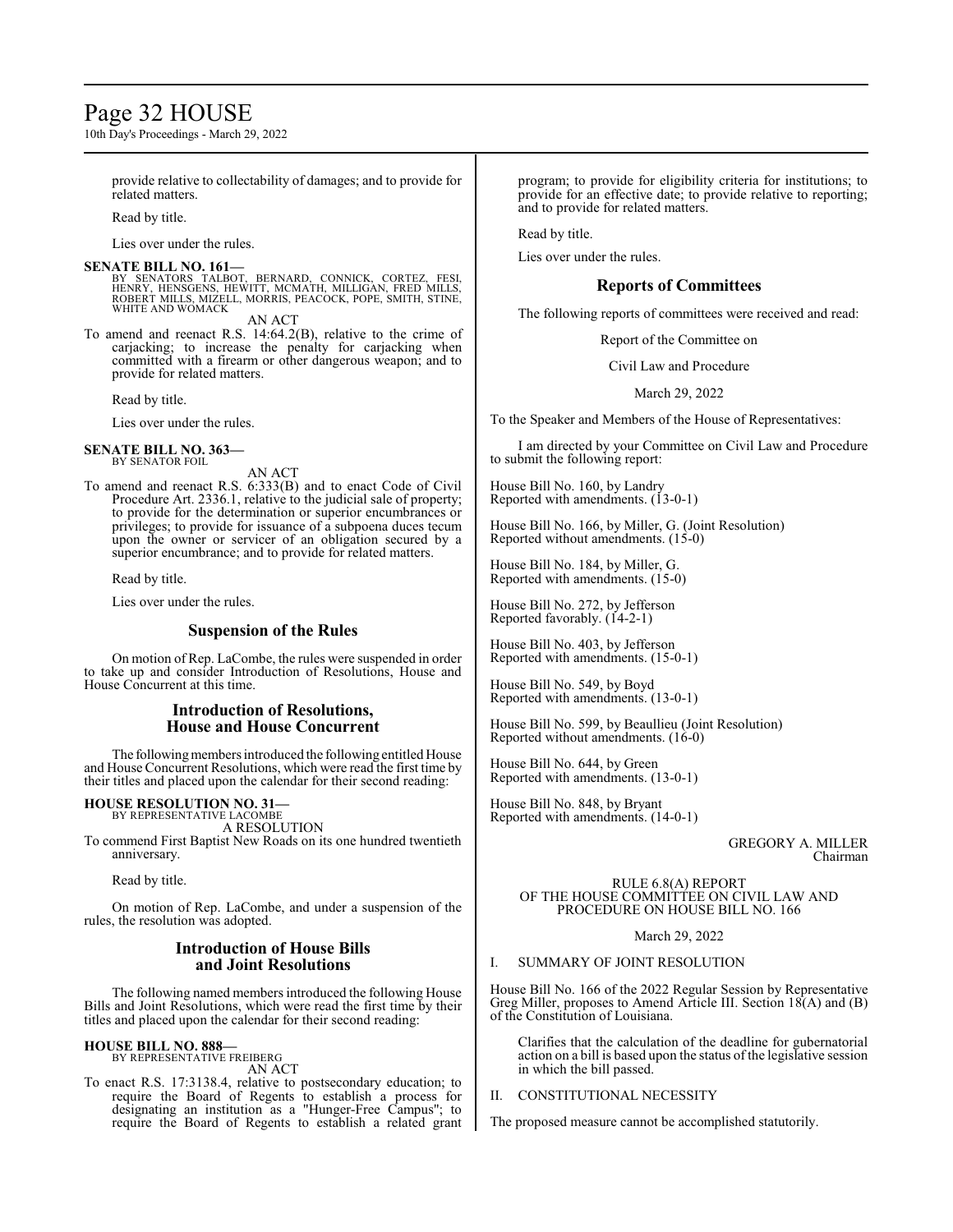### Page 33 HOUSE

10th Day's Proceedings - March 29, 2022

#### III. PROPOSED ELECTION DATE

The proposed election date at which the proposition is to be submitted to the voters is November 8, 2022, which should ensure maximum voter turnout, to the extent practicable.

IV. OTHER PENDING MEASURES

HB 166 does not appear to conflict with another instrument.

Total joint resolutions introduced: 42

Total joint resolutions reported by other standing committees: 3

V. RECOMMENDATION

With Amendments

Without Amendments X

GREGORY A. MILLER Chairman

RULE 6.8(A) REPORT OF THE HOUSE COMMITTEE ON CIVIL LAW AND PROCEDURE ON HOUSE BILL NO. 599 (ENGROSSED)

#### March 29, 2022

#### I. SUMMARY OF JOINT RESOLUTION

House Bill No. 599 of the 2022 Regular Session by Representative Beaullieu, proposes to amend Article VII, Section 21(K) of the Constitution of Louisiana.

HB 599 provides for property tax exemption amounts for veterans with certain service connected disability ratings and their surviving spouses.

#### II. CONSTITUTIONAL NECESSITY

The proposed measure cannot be accomplished statutorily.

#### III. PROPOSED ELECTION DATE

The proposed election date at which the proposition is to be submitted to the voters is November 8, 2022, which should ensure maximum voter turnout, to the extent practicable.

#### IV. OTHER PENDING MEASURES

HB 599 does not appear to conflict with another instrument:

Total joint resolutions introduced: 42

Total joint resolutions reported by other standing committees: 3

#### V. RECOMMENDATION

With Amendments

Without Amendments X

"Do you support an amendment to expand certain property tax exemptions for property on which the homestead exemption is claimed for certain veterans with disabilities? (Amends Article VII, Section 21(K))"

> GREGORY A. MILLER Chairman

#### Report of the Committee on

Commerce

#### March 29, 2022

To the Speaker and Members of the House of Representatives:

I am directed by your Committee on Commerce to submit the following report:

House Bill No. 81, by Emerson Reported favorably. (12-0)

House Bill No. 240, by Emerson Reported with amendments. (11-0)

House Bill No. 289, by Bagley Reported with amendments. (12-0)

House Bill No. 426, by McKnight Reported favorably.  $(11-0)$ 

House Bill No. 670, by Butler Reported with amendments. (12-0)

House Bill No. 714, by Freiberg Reported with amendments.  $(12-0)$ 

House Bill No. 830, by Davis Reported favorably. (12-0)

House Bill No. 864, by Davis Reported with amendments. (12-0)

> PAULA P. DAVIS Chairman

Report of the Committee on

Transportation, Highways and Public Works

#### March 29, 2022

To the Speaker and Members of the House of Representatives:

I am directed by your Committee on Transportation, Highways and Public Works to submit the following report:

House Bill No. 130, by Beaullieu Reported favorably. (14-0-1)

House Bill No. 234, by Schlegel Reported with amendments.  $(11-3-1)$ 

House Bill No. 301, by Edmonds Reported favorably. (14-0-1)

House Bill No. 512, by Zeringue Reported with amendments.  $(11-0-1)$ 

House Bill No. 658, by Stagni Reported with amendments. (13-0-1)

House Bill No. 704, by Newell Reported favorably. (14-0-1)

House Bill No. 710, by Stefanski Reported with amendments. (14-0-1)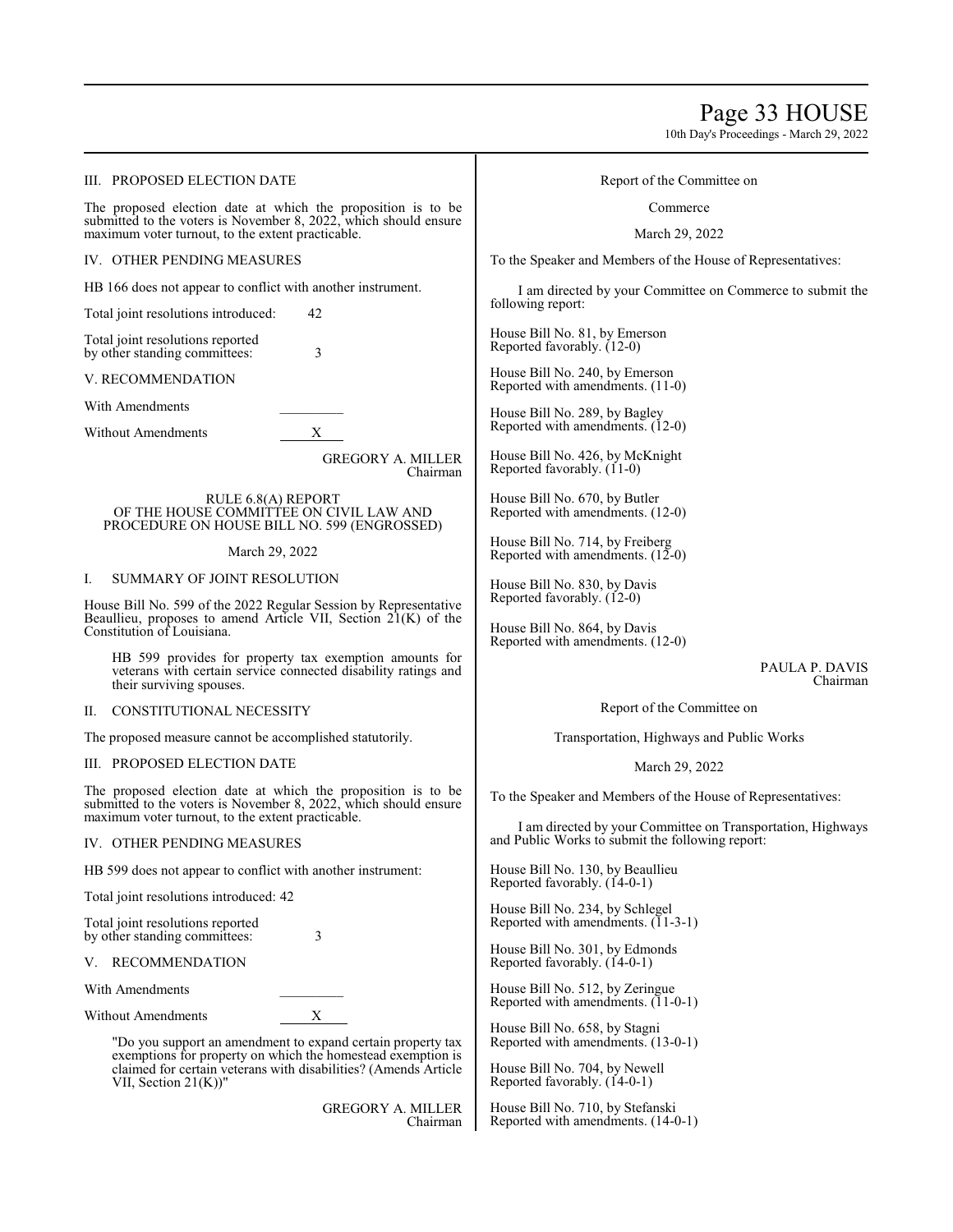### Page 34 HOUSE

10th Day's Proceedings - March 29, 2022

House Bill No. 769, by Wright Reported with amendments, with recommendation that it be recommitted to the Committee on Criminal Justice. (14-0)

House Bill No. 867, by Moore Reported with amendments. (13-0-1)

> MARK WRIGHT Chairman

Report of the Committee on

#### Ways and Means

#### March 29, 2022

To the Speaker and Members of the House of Representatives:

I am directed by your Committee on Ways and Means to submit the following report:

House Bill No. 3, by Bishop, S. Reported favorably. (13-0)

House Bill No. 157, by Bourriaque Reported favorably. (14-0)

House Bill No. 276, by Bishop, S. Reported with amendments. (15-0)

House Bill No. 287, by Willard Reported favorably. (13-0)

House Bill No. 350, by Hilferty Reported favorably. (15-0)

House Bill No. 395, by Willard (Joint Resolution) Reported favorably. (11-0)

House Bill No. 485, by Marcelle Reported with amendments. (17-0)

House Bill No. 681, by Schexnayder (Joint Resolution) Reported with amendments. (15-0)

> STUART J. BISHOP Chairman

#### **Privileged Report of the Committee on Enrollment**

#### March 29, 2022

To the honorable Speaker and Members of the House of Representatives:

I am directed by your Committee on Enrollment to submit the following report:

The following House Resolutions have been properly enrolled:

#### **HOUSE RESOLUTION NO. 24—**

BY REPRESENTATIVE MIKE JOHNSON A RESOLUTION

To commend Pinecrest Supports and Services Center in Pineville, Louisiana, on the occasion of its one hundredth anniversary.

### **HOUSE RESOLUTION NO. 26—** BY REPRESENTATIVE JEFFERSON

A RESOLUTION

To designate April 1, 2022, as World Famed Grambling State University Tiger Marching Band Day in Louisiana.

#### **HOUSE RESOLUTION NO. 27—**

BY REPRESENTATIVE BAGLEY A RESOLUTION

To commend the members of the Louisiana Athletic Trainers Association for their dedicated hard work on behalf of the athletes ofLouisiana and to designate Tuesday, March 29, 2022, as Louisiana Athletic Trainers Day at the state capitol.

#### **HOUSE RESOLUTION NO. 28—** BY REPRESENTATIVE PIERRE

A RESOLUTION To express the condolences of the House of Representatives upon the death of Albert Jones and to posthumously commend him on his life.

Respectfully submitted,

STEPHANIE HILFERTY Chairwoman

The above House Resolutions contained in the report were signed by the Speaker of the House and taken by the Clerk of the House to the Secretary of State in accordance with the rules of the House.

#### **Suspension of the Rules**

On motion ofRep. Davis, the rules were suspended to permit the Committee on Commerce to meet on Monday, April 4, 2022, and consider the following legislative instruments that were not listed on the weekly committee schedule as required by House Rule 14.23:

House Bill No. 511

#### **Adjournment**

Rep. Thompson moved, at 6:04 P.M., that the House adjourn until Monday, April 4, 2022, at 2:00 P.M.

Rep. Jenkins objected.

#### **Point of Order**

Rep. Jenkins asked for a ruling from the Chair as to what would be the vote requirement in order for the motion to pass.

#### **Ruling of the Chair**

The Chair ruled the vote required a majority of the members present and voting to pass.

#### **ROLL CALL**

The roll was called with the following result:

#### YEAS

Mr. Speaker Gadberry Muscarello<br>Amedee Garofalo Orgeron Amedee Garofalo Orgeron<br>Bacala Geymann Owen, C Bacala Geymann<br>Beaullieu Goudeau Beaullieu Goudeau Owen, R.<br>Bishop Harris Pressly Bourriaque Hilferty Riser<br>Butler Hodges Romero Butler Hodges<br>Carrier Hollis Coussan Horton Schlegel Crews Huval Seabaugh<br>
Davis Hlg St. Blanc Deshotel Ivey Stagni<br>
DeVillier Johnson M. Stefanski DuBuisson

Harris Pressly<br>Hilferty Riser Hollis Schamerhorn<br>Horton Schlegel Illg St. Blanc<br>Ivey Stagni Johnson, M. Stefans<br>Kerner Tarver